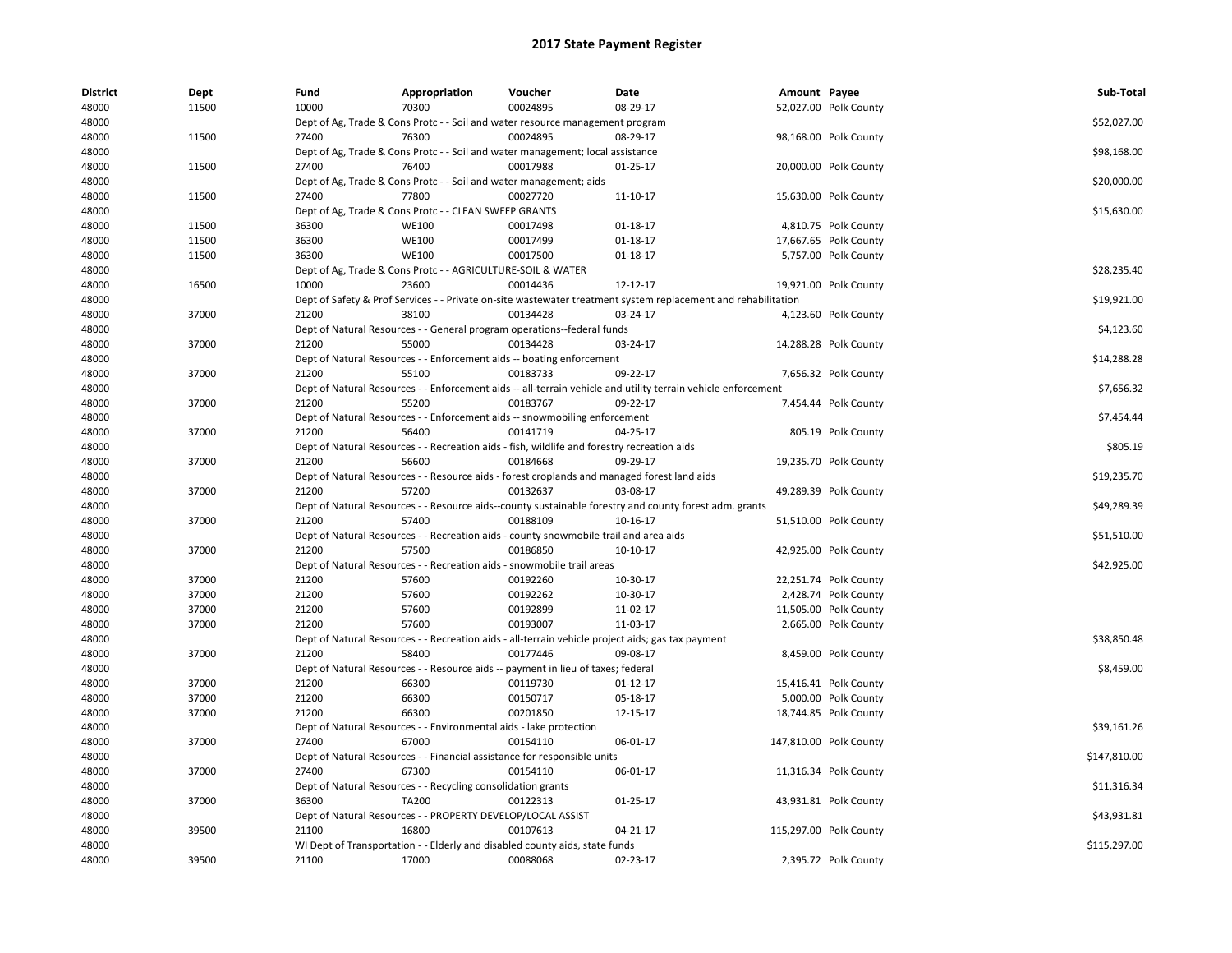| <b>District</b> | Dept  | Fund  | Appropriation                                                      | Voucher                                                                             | Date     | Amount Payee |                        | Sub-Total      |
|-----------------|-------|-------|--------------------------------------------------------------------|-------------------------------------------------------------------------------------|----------|--------------|------------------------|----------------|
| 48000           |       |       | WI Dept of Transportation - - County forest road aids, state funds |                                                                                     |          |              |                        | \$2,395.72     |
| 48000           | 39500 | 21100 | 18500                                                              | 00079513                                                                            | 01-30-17 |              | 2,656.40 Polk County   |                |
| 48000           | 39500 | 21100 | 18500                                                              | 00096156                                                                            | 03-21-17 |              | 1,347.52 Polk County   |                |
| 48000           | 39500 | 21100 | 18500                                                              | 00099116                                                                            | 03-28-17 |              | 2,616.90 Polk County   |                |
| 48000           | 39500 | 21100 | 18500                                                              | 00100767                                                                            | 04-19-17 |              | 3,034.31 Polk County   |                |
| 48000           | 39500 | 21100 | 18500                                                              | 00111554                                                                            | 05-09-17 |              | 4,947.21 Polk County   |                |
| 48000           | 39500 | 21100 | 18500                                                              | 00119531                                                                            | 05-31-17 |              | 4,967.98 Polk County   |                |
| 48000           | 39500 | 21100 | 18500                                                              | 00127791                                                                            | 06-14-17 |              | 2,705.92 Polk County   |                |
| 48000           | 39500 | 21100 | 18500                                                              | 00159563                                                                            | 09-01-17 |              | 1,043.95 Polk County   |                |
| 48000           | 39500 | 21100 | 18500                                                              | 00160985                                                                            | 09-05-17 |              | 2,195.16 Polk County   |                |
| 48000           | 39500 | 21100 | 18500                                                              | 00188405                                                                            | 11-07-17 |              | 223.24 Polk County     |                |
| 48000           | 39500 | 21100 | 18500                                                              | 00188406                                                                            | 11-07-17 |              | 566.69 Polk County     |                |
| 48000           | 39500 | 21100 | 18500                                                              | 00198005                                                                            | 12-11-17 |              | 1,214.40 Polk County   |                |
| 48000           | 39500 | 21100 | 18500                                                              | 00201835                                                                            | 12-19-17 |              | 2,179.04 Polk County   |                |
| 48000           |       |       |                                                                    | WI Dept of Transportation - - Highway safety, local assistance, federal funds       |          |              |                        | \$29,698.72    |
| 48000           | 39500 | 21100 | 19000                                                              | 00065444                                                                            | 01-03-17 |              | 397,466.87 Polk County |                |
| 48000           | 39500 | 21100 | 19000                                                              | 00133993                                                                            | 07-03-17 |              | 794,933.74 Polk County |                |
| 48000           | 39500 | 21100 | 19000                                                              | 00169259                                                                            | 10-02-17 |              | 397,466.88 Polk County |                |
| 48000           |       |       |                                                                    | WI Dept of Transportation - - Transportation aids to counties, state funds          |          |              |                        | \$1,589,867.49 |
| 48000           | 39500 | 21100 | 27800                                                              | 00200785                                                                            | 12-13-17 |              | 6,963.59 Polk County   |                |
| 48000           |       |       |                                                                    | WI Dept of Transportation - - Local roads improvement program, state funds          |          |              |                        | \$6,963.59     |
| 48000           | 39500 | 21100 | 36300                                                              | 00093691                                                                            | 03-10-17 |              | 30.00 Polk County      |                |
| 48000           | 39500 | 21100 | 36300                                                              | 00128336                                                                            | 06-14-17 |              | 30.00 Polk County      |                |
| 48000           | 39500 | 21100 | 36300                                                              | 00192997                                                                            | 11-16-17 |              | 7,729.95 Polk County   |                |
| 48000           | 39500 | 21100 | 36300                                                              | 00201086                                                                            | 12-13-17 |              | 15.00 Polk County      |                |
| 48000           |       |       |                                                                    | WI Dept of Transportation - - State highway rehabilitation, state funds             |          |              |                        | \$7,804.95     |
| 48000           | 39500 | 21100 | 36500                                                              | 00071361                                                                            | 01-05-17 |              | 210.00 Polk County     |                |
| 48000           | 39500 | 21100 | 36500                                                              | 00102886                                                                            | 04-05-17 |              | 210.00 Polk County     |                |
| 48000           | 39500 | 21100 | 36500                                                              | 00091745                                                                            | 03-06-17 |              | 420.00 Polk County     |                |
| 48000           | 39500 | 21100 | 36500                                                              | 00112564                                                                            | 05-03-17 |              | 245.00 Polk County     |                |
| 48000           | 39500 | 21100 | 36500                                                              | 00151241                                                                            | 08-04-17 |              | 245.00 Polk County     |                |
| 48000           | 39500 | 21100 | 36500                                                              | 00161645                                                                            | 09-05-17 |              | 490.00 Polk County     |                |
| 48000           | 39500 | 21100 | 36500                                                              | 00163451                                                                            | 09-12-17 |              | 245.00 Polk County     |                |
| 48000           | 39500 | 21100 | 36500                                                              | 00179052                                                                            | 10-13-17 |              | 189.00 Polk County     |                |
| 48000           |       |       |                                                                    | WI Dept of Transportation - - Highway system management and operations, state funds |          |              |                        | \$2,254.00     |
| 48000           | 39500 | 21100 | 36800                                                              | 00071361                                                                            | 01-05-17 |              | 2,490.46 Polk County   |                |
| 48000           | 39500 | 21100 | 36800                                                              | 00102886                                                                            | 04-05-17 |              | 3,605.80 Polk County   |                |
| 48000           | 39500 | 21100 | 36800                                                              | 00088144                                                                            | 02-21-17 |              | 342,802.18 Polk County |                |
| 48000           | 39500 | 21100 | 36800                                                              | 00091745                                                                            | 03-06-17 |              | 4,093.79 Polk County   |                |
| 48000           | 39500 | 21100 | 36800                                                              | 00094678                                                                            | 03-14-17 |              | 21,960.36 Polk County  |                |
| 48000           | 39500 | 21100 | 36800                                                              | 00095175                                                                            | 03-15-17 |              | 107,701.61 Polk County |                |
| 48000           | 39500 | 21100 | 36800                                                              | 00101041                                                                            | 03-29-17 |              | 132,142.40 Polk County |                |
| 48000           | 39500 | 21100 | 36800                                                              | 00112520                                                                            | 05-02-17 |              | 81,865.92 Polk County  |                |
| 48000           | 39500 | 21100 | 36800                                                              | 00124770                                                                            | 06-05-17 |              | 118,488.03 Polk County |                |
| 48000           | 39500 | 21100 | 36800                                                              | 00136550                                                                            | 06-28-17 |              | 135,212.99 Polk County |                |
| 48000           | 39500 | 21100 | 36800                                                              | 00151241                                                                            | 08-04-17 |              | 78,249.74 Polk County  |                |
| 48000           | 39500 | 21100 | 36800                                                              | 00161645                                                                            | 09-05-17 |              | 1,989.21 Polk County   |                |
| 48000           | 39500 | 21100 | 36800                                                              | 00163451                                                                            | 09-12-17 |              | 74,842.66 Polk County  |                |
| 48000           | 39500 | 21100 | 36800                                                              | 00179052                                                                            | 10-13-17 |              | 63,979.92 Polk County  |                |
| 48000           | 39500 | 21100 | 36800                                                              | 00186666                                                                            | 11-01-17 |              | 2,049.34 Polk County   |                |
| 48000           | 39500 | 21100 | 36800                                                              | 00186668                                                                            | 11-01-17 |              | 169,083.72 Polk County |                |
| 48000           | 39500 | 21100 | 36800                                                              | 00192316                                                                            | 11-14-17 |              | 65,884.01 Polk County  |                |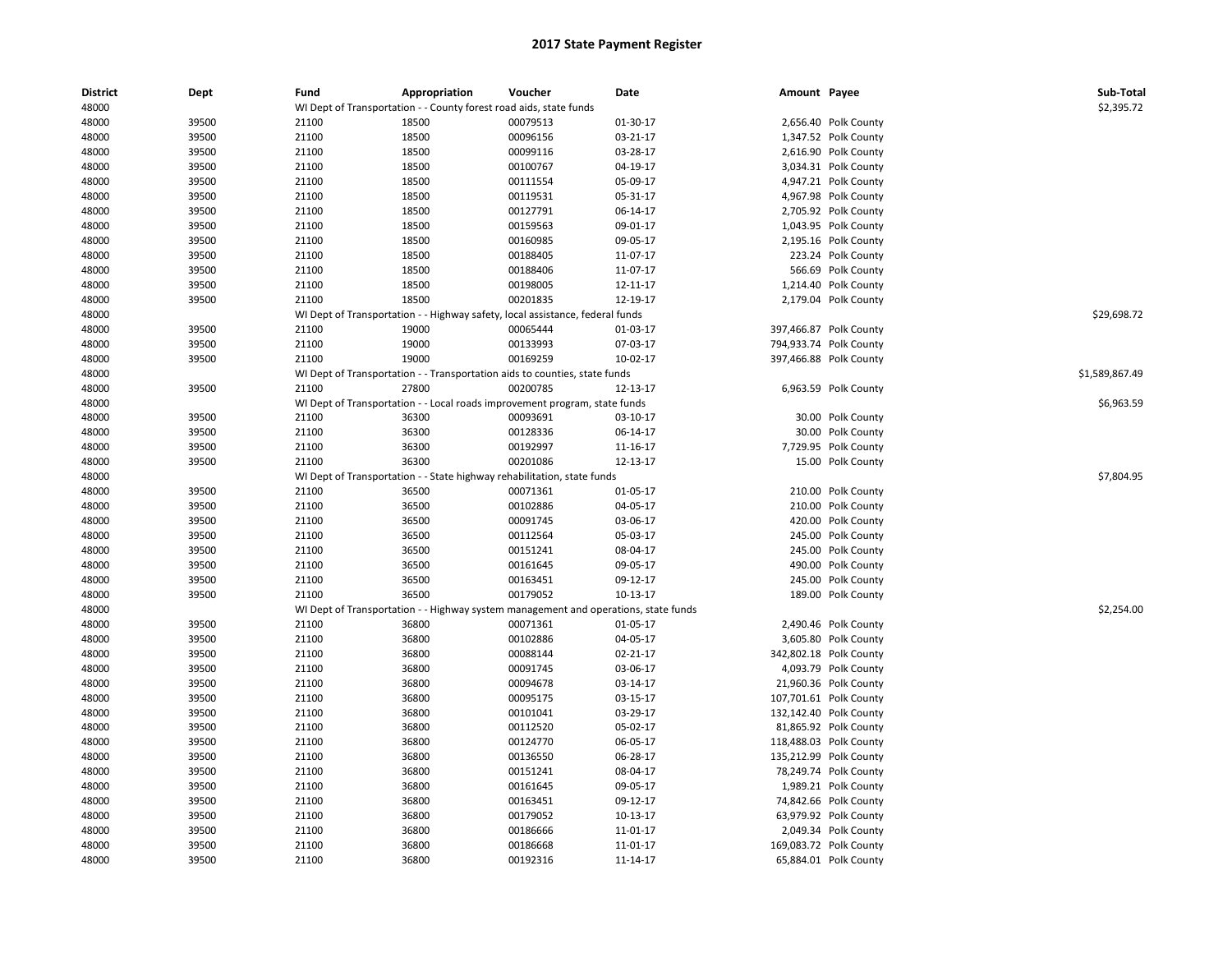| <b>District</b> | Dept  | Fund  | Appropriation                                                                                            | Voucher  | Date           | Amount Payee |                          | Sub-Total<br>\$1,406,442.14 |
|-----------------|-------|-------|----------------------------------------------------------------------------------------------------------|----------|----------------|--------------|--------------------------|-----------------------------|
| 48000           |       |       | WI Dept of Transportation - - Routine maintenance activities, state funds                                |          |                |              |                          |                             |
| 48000           | 41000 | 10000 | 11600                                                                                                    | 00167999 | 11-07-17       |              | 109,765.38 Polk County   |                             |
| 48000           |       |       | Department of Corrections - - Reimbursing counties for probation, extended supervision and parole holds  |          |                |              |                          | \$109,765.38                |
| 48000           | 43500 | 10000 | 00000                                                                                                    | 90708    | $01-02-17$     |              | 20,748.00 Polk County    |                             |
| 48000           | 43500 | 10000 | 00000                                                                                                    | 90710    | 02-01-17       |              | 100,057.00 Polk County   |                             |
| 48000           | 43500 | 10000 | 00000                                                                                                    | 90711    | 03-01-17       |              | 136,691.00 Polk County   |                             |
| 48000           | 43500 | 10000 | 00000                                                                                                    | 90715    | 05-01-17       |              | 380,631.00 Polk County   |                             |
| 48000           | 43500 | 10000 | 00000                                                                                                    | 90716    | 06-01-17       |              | 125,868.00 Polk County   |                             |
| 48000           | 43500 | 10000 | 00000                                                                                                    | 90717    | 06-15-17       |              | 2,745.00 Polk County     |                             |
| 48000           | 43500 | 10000 | 00000                                                                                                    | 90800    | 07-01-17       |              | 378,112.00 Polk County   |                             |
| 48000           | 43500 | 10000 | 00000                                                                                                    | 90801    | 08-01-17       |              | 1,232,618.00 Polk County |                             |
| 48000           | 43500 | 10000 | 00000                                                                                                    | 90802    | 09-01-17       |              | 273,773.00 Polk County   |                             |
| 48000           | 43500 | 10000 | 00000                                                                                                    | 90805    | 10-02-17       |              | 52,772.00 Polk County    |                             |
| 48000           | 43500 | 10000 | 00000                                                                                                    | 90806    | 11-01-17       |              | 173,562.00 Polk County   |                             |
| 48000           | 43500 | 10000 | 00000                                                                                                    | 90807    | 12-01-17       |              | 61,564.00 Polk County    |                             |
| 48000           | 43500 | 10000 | 00000                                                                                                    | 90713    | 04-01-17       |              | 84,522.00 Polk County    |                             |
| 48000           | 43500 | 10000 | 00000                                                                                                    | 90714    | 04-03-17       |              | 12,635.00 Polk County    |                             |
| 48000           |       |       | Department of Health Services - - State/Federal Aids                                                     |          |                |              |                          | \$3,036,298.00              |
| 48000           | 43700 | 10000 | 16900                                                                                                    | 00028514 | 09-22-17       |              | 2,016.00 Polk County     |                             |
| 48000           |       |       | Dept of Children and Families - - Interagency and intra-agency aids; tribal placements and guardianships |          |                |              |                          | \$2,016.00                  |
| 48000           | 45500 | 10000 | 22100                                                                                                    | 00035946 | 10-13-17       |              | 2,040.00 Polk County     |                             |
| 48000           |       |       | Department of Justice - - Crime laboratories; deoxyribonucleic acid analysis                             |          |                |              |                          | \$2,040.00                  |
| 48000           | 45500 | 10000 | 23100                                                                                                    | 00021523 | 01-03-17       |              | 6,400.00 Polk County     |                             |
| 48000           | 45500 | 10000 | 23100                                                                                                    | 00032352 | 08-02-17       |              | 2,980.72 Polk County     |                             |
| 48000           | 45500 | 10000 | 23100                                                                                                    | 00039125 | 12-20-17       |              | 7,680.00 Polk County     |                             |
| 48000           |       |       | Department of Justice - - Law enforcement training fund, local assistance                                |          |                |              |                          | \$17,060.72                 |
| 48000           | 45500 | 10000 | 25100                                                                                                    | 00037679 | 11-21-17       |              | 25,600.00 Polk County    |                             |
| 48000           |       |       | Department of Justice - - Federal aid, local assistance                                                  |          |                |              |                          | \$25,600.00                 |
| 48000           | 45500 | 10000 | 26300                                                                                                    | 00022040 | $01 - 12 - 17$ |              | 15,706.00 Polk County    |                             |
| 48000           |       |       | Department of Justice - - County-tribal programs, local assistance                                       |          |                |              |                          | \$15,706.00                 |
|                 | 45500 | 10000 | 28500                                                                                                    | 00033784 | 08-31-17       |              |                          |                             |
| 48000           |       | 10000 | 28500                                                                                                    | 00036205 |                |              | 16,707.00 Polk County    |                             |
| 48000           | 45500 |       |                                                                                                          |          | 10-23-17       |              | 31,585.38 Polk County    |                             |
| 48000           |       |       | Department of Justice - - Alternatives to Prosecution                                                    |          |                |              |                          | \$48,292.38                 |
| 48000           | 45500 | 10000 | 53200                                                                                                    | 00024981 | 03-03-17       |              | 34,362.83 Polk County    |                             |
| 48000           | 45500 | 10000 | 53200                                                                                                    | 00031726 | 07-20-17       |              | 37,555.70 Polk County    |                             |
| 48000           |       |       | Department of Justice - - Crime victim and witness assistance surcharge, general services                |          |                |              |                          | \$71,918.53                 |
| 48000           | 46500 | 10000 | 30800                                                                                                    | 00021633 | 02-06-17       |              | 415.14 Polk County       |                             |
| 48000           |       |       | Department of Military Affairs - - Emergency response equipment                                          |          |                |              |                          | \$415.14                    |
| 48000           | 46500 | 10000 | 33700                                                                                                    | 00027703 | 06-21-17       |              | 4,476.64 Polk County     |                             |
| 48000           |       |       | Department of Military Affairs - - Division of emergency management; emergency planning grants           |          |                |              |                          | \$4,476.64                  |
| 48000           | 46500 | 10000 | 34200                                                                                                    | 00025743 | 05-05-17       |              | 162.36 Polk County       |                             |
| 48000           | 46500 | 10000 | 34200                                                                                                    | 00030048 | 08-04-17       |              | 620.00 Polk County       |                             |
| 48000           | 46500 | 10000 | 34200                                                                                                    | 00030073 | 08-04-17       |              | 366.84 Polk County       |                             |
| 48000           | 46500 | 10000 | 34200                                                                                                    | 00030326 | 08-11-17       |              | 2,190.52 Polk County     |                             |
| 48000           | 46500 | 10000 | 34200                                                                                                    | 00030744 | 08-23-17       |              | 22,170.96 Polk County    |                             |
| 48000           |       |       | Department of Military Affairs - - Federal aid, local assistance                                         |          |                |              |                          | \$25,510.68                 |
| 48000           | 48500 | 15200 | 12700                                                                                                    | 00024214 | 01-24-17       |              | 562.66 Polk County       |                             |
| 48000           | 48500 | 15200 | 12700                                                                                                    | 00031969 | 06-29-17       |              | 437.34 Polk County       |                             |
| 48000           |       |       | Department of Veterans Affairs - - Grants to counties                                                    |          |                |              |                          | \$1,000.00                  |
| 48000           | 48500 | 58200 | 26700                                                                                                    | 00024214 | 01-24-17       |              | 2,532.00 Polk County     |                             |
| 48000           | 48500 | 58200 | 26700                                                                                                    | 00031969 | 06-29-17       |              | 1,968.00 Polk County     |                             |
| 48000           |       |       | Department of Veterans Affairs - - County grants                                                         |          |                |              |                          | \$4,500.00                  |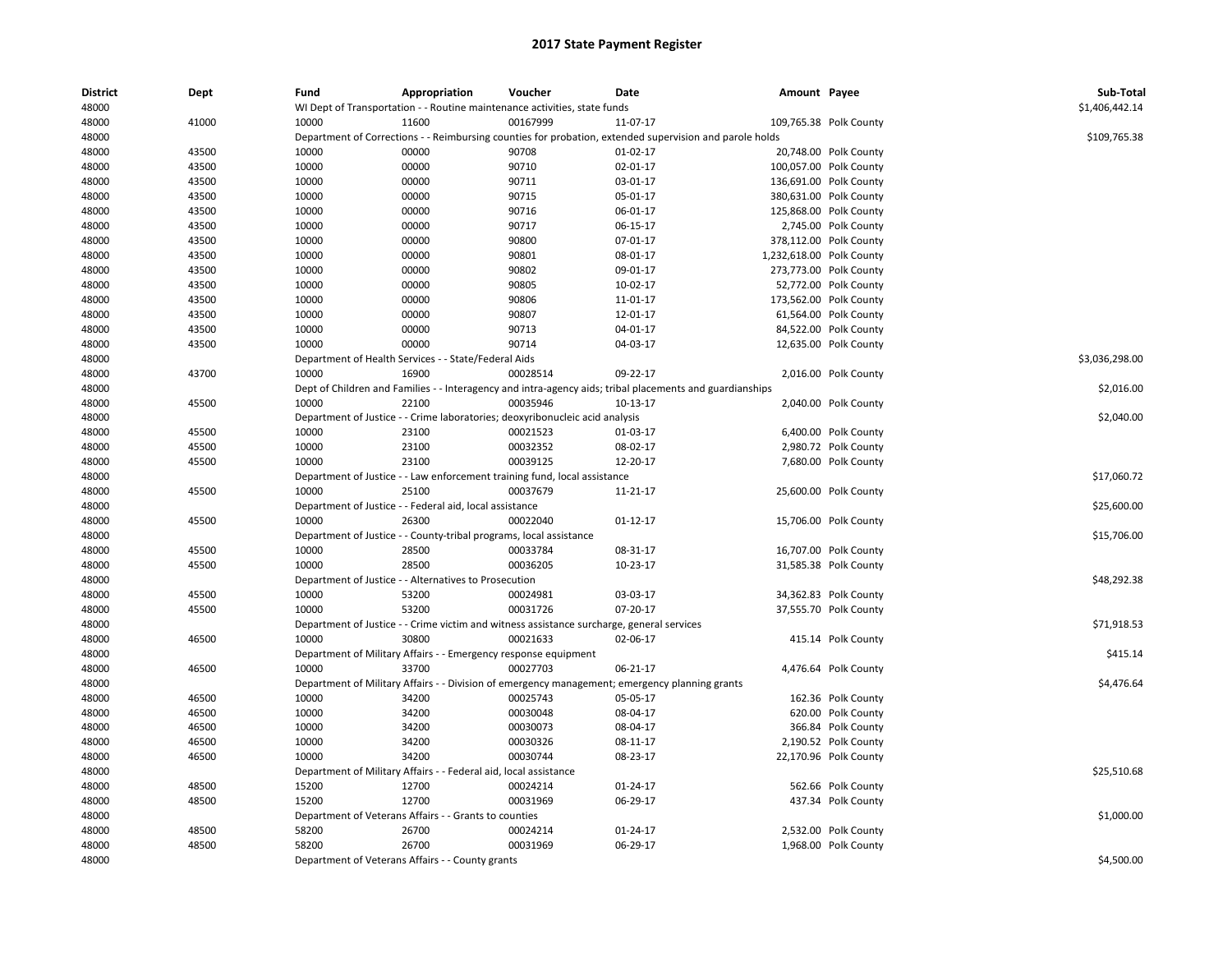| <b>District</b> | Dept  | Fund                                  | Appropriation                                                                    | Voucher                         | Date           | Amount Payee |                          | Sub-Total       |
|-----------------|-------|---------------------------------------|----------------------------------------------------------------------------------|---------------------------------|----------------|--------------|--------------------------|-----------------|
| 48000           | 48500 | 58200                                 | 28000                                                                            | 00037720                        | 10-25-17       |              | 4,756.06 Polk County     |                 |
| 48000           |       |                                       | Department of Veterans Affairs - - Transportation payment                        |                                 |                |              |                          | \$4,756.06      |
| 48000           | 48500 | 58300                                 | 37000                                                                            | 00024214                        | 01-24-17       |              | 2,532.00 Polk County     |                 |
| 48000           | 48500 | 58300                                 | 37000                                                                            | 00031969                        | 06-29-17       |              | 1,968.00 Polk County     |                 |
| 48000           |       |                                       | Department of Veterans Affairs - - County grants                                 |                                 |                |              |                          | \$4,500.00      |
| 48000           | 50500 | 10000                                 | 15500                                                                            | 00040166                        | $01 - 17 - 17$ |              | 5,195.92 Polk County     |                 |
| 48000           | 50500 | 10000                                 | 15500                                                                            | 00042612                        | 02-14-17       |              | 4,246.62 Polk County     |                 |
| 48000           | 50500 | 10000                                 | 15500                                                                            | 00045013                        | 03-14-17       |              | 5,335.61 Polk County     |                 |
| 48000           | 50500 | 10000                                 | 15500                                                                            | 00047641                        | $04 - 14 - 17$ |              | 4,050.19 Polk County     |                 |
| 48000           | 50500 | 10000                                 | 15500                                                                            | 00050379                        | 05-15-17       |              | 5,203.18 Polk County     |                 |
| 48000           | 50500 | 10000                                 | 15500                                                                            | 00053066                        | 06-14-17       |              | 6,299.78 Polk County     |                 |
| 48000           | 50500 | 10000                                 | 15500                                                                            | 00056691                        | 07-28-17       |              | 6,841.76 Polk County     |                 |
| 48000           | 50500 | 10000                                 | 15500                                                                            | 00057855                        | 08-14-17       |              | 4,273.14 Polk County     |                 |
| 48000           | 50500 | 10000                                 | 15500                                                                            | 00060297                        | 09-14-17       |              | 2,999.21 Polk County     |                 |
| 48000           | 50500 | 10000                                 | 15500                                                                            | 00062817                        | 10-16-17       |              | 3,965.20 Polk County     |                 |
| 48000           | 50500 | 10000                                 | 15500                                                                            | 00065211                        | 11-14-17       |              | 4,351.96 Polk County     |                 |
| 48000           | 50500 | 10000                                 | 15500                                                                            | 00067473                        | 12-14-17       |              | 6,700.34 Polk County     |                 |
| 48000           |       | Department of Administration          |                                                                                  | - Federal aid; local assistance |                |              |                          | \$59,462.91     |
| 48000           | 50500 | 23500                                 | 37100                                                                            | 00040166                        | $01 - 17 - 17$ |              | 6,589.33 Polk County     |                 |
| 48000           | 50500 | 23500                                 | 37100                                                                            | 00042612                        | 02-14-17       |              | 6,455.57 Polk County     |                 |
| 48000           | 50500 | 23500                                 | 37100                                                                            | 00045013                        | 03-14-17       |              | 5,823.00 Polk County     |                 |
| 48000           | 50500 | 23500                                 | 37100                                                                            | 00047641                        | 04-14-17       |              | 3,675.66 Polk County     |                 |
| 48000           | 50500 | 23500                                 | 37100                                                                            | 00050379                        | 05-15-17       |              | 2,581.18 Polk County     |                 |
| 48000           | 50500 | 23500                                 | 37100                                                                            | 00053066                        | 06-14-17       |              | 2,277.02 Polk County     |                 |
| 48000           | 50500 | 23500                                 | 37100                                                                            | 00056691                        | 07-28-17       |              | 2,917.86 Polk County     |                 |
| 48000           | 50500 | 23500                                 | 37100                                                                            | 00057855                        | 08-14-17       |              | 811.96 Polk County       |                 |
| 48000           | 50500 | 23500                                 | 37100                                                                            | 00060297                        | 09-14-17       |              | 301.53 Polk County       |                 |
| 48000           | 50500 | 23500                                 | 37100                                                                            | 00062817                        | 10-16-17       |              | 31.23 Polk County        |                 |
| 48000           | 50500 | 23500                                 | 37100                                                                            | 00065211                        | 11-14-17       |              | 517.22 Polk County       |                 |
| 48000           | 50500 | 23500                                 | 37100                                                                            | 00067473                        | 12-14-17       |              | 4,561.07 Polk County     |                 |
| 48000           |       |                                       | Department of Administration - - Low-income assistance grants                    |                                 |                |              |                          | \$36,542.63     |
| 48000           | 50500 | 26900                                 | 16600                                                                            | 00041111                        | 02-08-17       |              | 1,000.00 Polk County     |                 |
| 48000           | 50500 | 26900                                 | 16600                                                                            | 00044287                        | 03-14-17       |              | 19,944.00 Polk County    |                 |
| 48000           | 50500 | 26900                                 | 16600                                                                            | 00047673                        | 04-24-17       |              | 25,000.00 Polk County    |                 |
| 48000           |       | Department of Administration - - Land |                                                                                  |                                 |                |              |                          | \$45,944.00     |
| 48000           | 51000 | 10000                                 | 12000                                                                            | 00000321                        | 02-03-17       |              | 14,257.16 Polk County    |                 |
| 48000           |       | Elections Commission - - Recount fees |                                                                                  |                                 |                |              |                          | \$14,257.16     |
| 48000           | 83500 | 10000                                 | 10500                                                                            | 00021465                        | 07-24-17       |              | 63,463.78 Polk County    |                 |
| 48000           | 83500 | 10000                                 | 10500                                                                            | 00024487                        | 11-20-17       |              | 359,628.07 Polk County   |                 |
| 48000           |       |                                       | Shared Revenue and Tax Relief - - County and municipal aid account               |                                 |                |              |                          | \$423,091.85    |
| 48000           | 83500 | 10000                                 | 10900                                                                            | 00017362                        | 07-24-17       |              | 11,896.00 Polk County    |                 |
| 48000           |       |                                       | Shared Revenue and Tax Relief - - State aid; tax exempt property                 |                                 |                |              |                          | \$11,896.00     |
| 48000           | 83500 | 10000                                 | 11000                                                                            | 00021465                        | 07-24-17       |              | 24,214.58 Polk County    |                 |
| 48000           | 83500 | 10000                                 | 11000                                                                            | 00024487                        | 11-20-17       |              | 146,552.14 Polk County   |                 |
| 48000           |       |                                       | Shared Revenue and Tax Relief - - Public utility distribution account            |                                 |                |              |                          | \$170,766.72    |
| 48000           | 83500 | 10000                                 | 30200                                                                            | 00020152                        | 07-24-17       |              | 1,643,723.01 Polk County |                 |
| 48000           | 83500 | 10000                                 | 30200                                                                            | 00022197                        | 07-24-17       |              | 7,778,658.94 Polk County |                 |
| 48000           |       |                                       | Shared Revenue and Tax Relief - - School levy tax credit and first dollar credit |                                 |                |              |                          | \$9,422,381.95  |
| 48000           | 83500 | 52100                                 | 36300                                                                            | 00016202                        | 03-27-17       |              | 1,487,492.10 Polk County |                 |
| 48000           |       |                                       | Shared Revenue and Tax Relief - - Lottery and gaming credit                      |                                 |                |              |                          | \$1,487,492.10  |
| 48000 Total     |       |                                       |                                                                                  |                                 |                |              |                          | \$18,927,212.67 |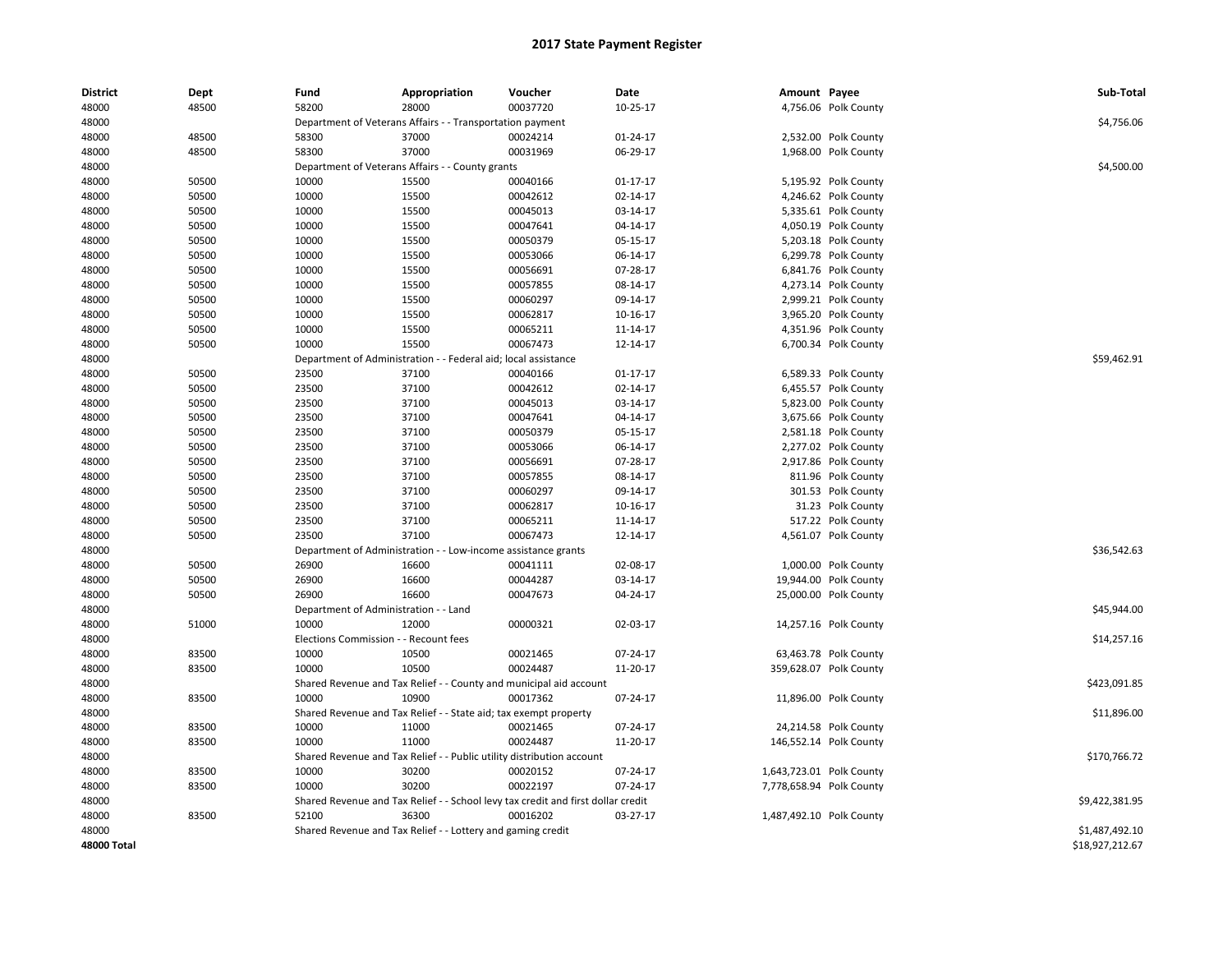| <b>District</b>    | Dept  | Fund                                                                                                         | Appropriation                                                                    | Voucher    | Date     | Amount Payee |                         | Sub-Total    |
|--------------------|-------|--------------------------------------------------------------------------------------------------------------|----------------------------------------------------------------------------------|------------|----------|--------------|-------------------------|--------------|
| 48002              | 16500 | 10000                                                                                                        | 22500                                                                            | 00011620   | 06-26-17 |              | 13,058.05 Town Of Alden |              |
| 48002              |       |                                                                                                              | Dept of Safety & Prof Services - - Fire dues distribution                        |            |          |              |                         | \$13,058.05  |
| 48002              | 37000 | 10000                                                                                                        | 50300                                                                            | 00126099   | 02-06-17 |              | 619.18 Town Of Alden    |              |
| 48002              | 37000 | 10000                                                                                                        | 50300                                                                            | 00126100   | 02-06-17 |              | 21,973.06 Town Of Alden |              |
| 48002              | 37000 | 10000                                                                                                        | 50300                                                                            | 00143356   | 04-21-17 |              | 74.98 Town Of Alden     |              |
| 48002              | 37000 | 10000                                                                                                        | 50300                                                                            | 00143357   | 04-21-17 |              | 42.00 Town Of Alden     |              |
| 48002              |       |                                                                                                              | Dept of Natural Resources - - Aids in lieu of taxes - general fund               |            |          |              |                         | \$22,709.22  |
| 48002              | 37000 | 21200                                                                                                        | 16600                                                                            | 00157828   | 06-19-17 |              | 774.32 Town Of Alden    |              |
| 48002              |       | Dept of Natural Resources - - General program operations - state funds; forestry                             |                                                                                  | \$774.32   |          |              |                         |              |
| 48002              | 37000 | 21200                                                                                                        | 57100                                                                            | 00157828   | 06-19-17 |              | 377.59 Town Of Alden    |              |
| 48002              |       | Dept of Natural Resources - - Resource aids -- county forests, forest croplands and managed forest land aids |                                                                                  | \$377.59   |          |              |                         |              |
| 48002              | 37000 | 21200                                                                                                        | 57900                                                                            | 00143358   | 04-21-17 |              | 89.40 Town Of Alden     |              |
| 48002              |       | Dept of Natural Resources - - Aids in lieu of taxes - sum sufficient                                         |                                                                                  | \$89.40    |          |              |                         |              |
| 48002              | 37000 | 21200                                                                                                        | 58900                                                                            | 00157828   | 06-19-17 |              | 3,561.87 Town Of Alden  |              |
| 48002              |       | Dept of Natural Resources - - Resource aids - distribution of closed acreage fees.                           |                                                                                  | \$3,561.87 |          |              |                         |              |
| 48002              | 39500 | 21100                                                                                                        | 19100                                                                            | 00066658   | 01-03-17 |              | 53,613.19 Town Of Alden |              |
| 48002              | 39500 | 21100                                                                                                        | 19100                                                                            | 00097781   | 04-03-17 |              | 53,613.19 Town Of Alden |              |
| 48002              | 39500 | 21100                                                                                                        | 19100                                                                            | 00135207   | 07-03-17 |              | 53.613.19 Town Of Alden |              |
| 48002              | 39500 | 21100                                                                                                        | 19100                                                                            | 00170473   | 10-02-17 |              | 53,613.21 Town Of Alden |              |
| 48002              |       |                                                                                                              | WI Dept of Transportation - - Transportation aids to municipalities, state funds |            |          |              |                         | \$214,452.78 |
| 48002              | 83500 | 10000                                                                                                        | 10500                                                                            | 00021430   | 07-24-17 |              | 5,484.20 Town Of Alden  |              |
| 48002              | 83500 | 10000                                                                                                        | 10500                                                                            | 00024452   | 11-20-17 |              | 31.077.11 Town Of Alden |              |
| 48002              |       |                                                                                                              | Shared Revenue and Tax Relief - - County and municipal aid account               |            |          |              |                         | \$36,561.31  |
| 48002              | 83500 | 10000                                                                                                        | 10900                                                                            | 00018515   | 07-24-17 |              | 1.00 Town Of Alden      |              |
| 48002              |       |                                                                                                              | Shared Revenue and Tax Relief - - State aid; tax exempt property                 |            |          |              |                         | \$1.00       |
| 48002              | 83500 | 10000                                                                                                        | 11000                                                                            | 00021430   | 07-24-17 |              | 24.55 Town Of Alden     |              |
| 48002              | 83500 | 10000                                                                                                        | 11000                                                                            | 00024452   | 11-20-17 |              | 138.56 Town Of Alden    |              |
| 48002              |       | Shared Revenue and Tax Relief - - Public utility distribution account                                        |                                                                                  | \$163.11   |          |              |                         |              |
| <b>48002 Total</b> |       |                                                                                                              |                                                                                  |            |          |              |                         | \$291.748.65 |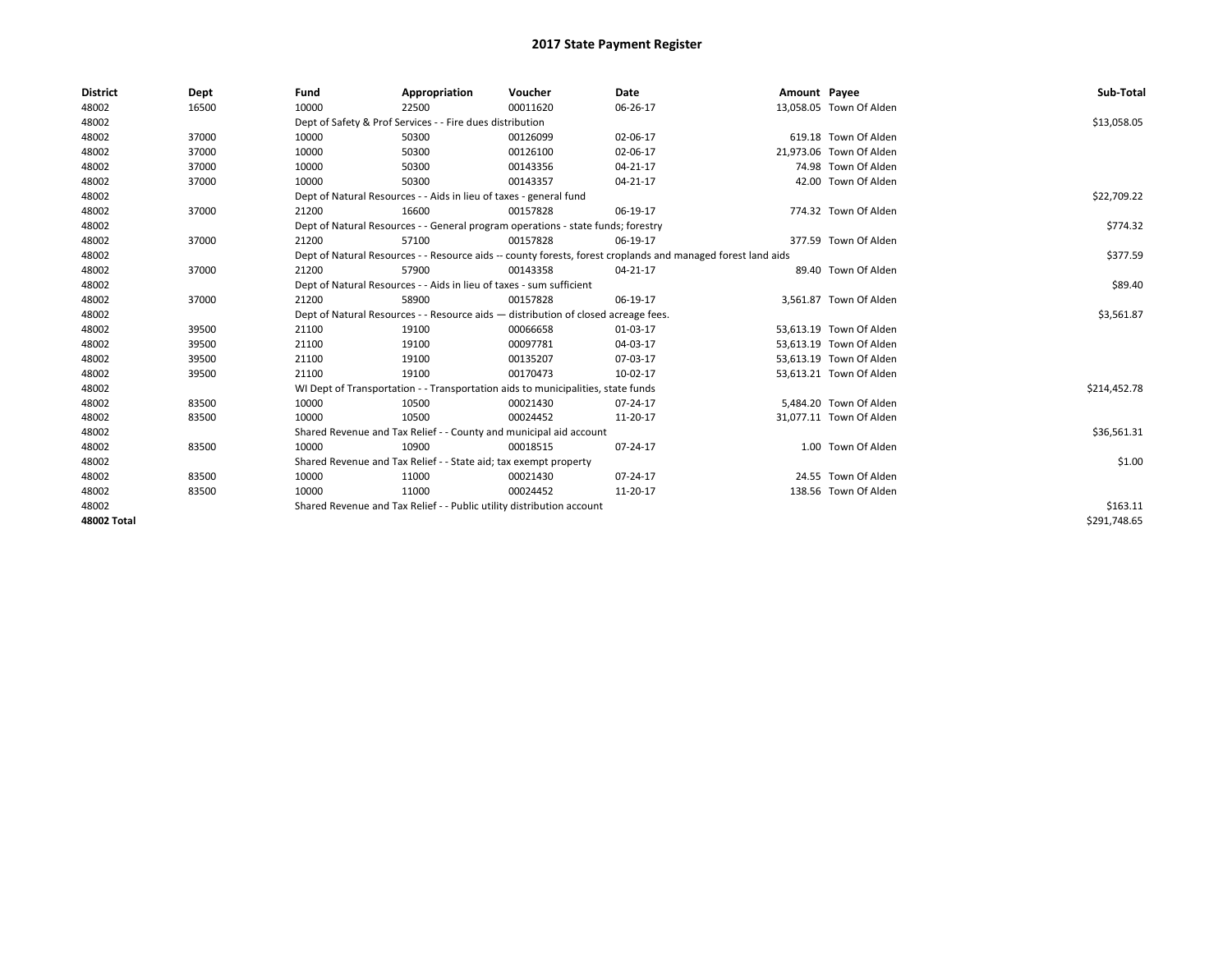| <b>District</b> | Dept  | Fund                                                                               | Appropriation                                                                    | Voucher    | Date                                                                                                         | Amount Payee |                               | Sub-Total    |
|-----------------|-------|------------------------------------------------------------------------------------|----------------------------------------------------------------------------------|------------|--------------------------------------------------------------------------------------------------------------|--------------|-------------------------------|--------------|
| 48004           | 16500 | 10000                                                                              | 22500                                                                            | 00011621   | 06-26-17                                                                                                     |              | 4,505.53 Town Of Apple River  |              |
| 48004           |       |                                                                                    | Dept of Safety & Prof Services - - Fire dues distribution                        |            |                                                                                                              |              |                               | \$4,505.53   |
| 48004           | 37000 | 10000                                                                              | 50300                                                                            | 00142503   | 04-21-17                                                                                                     |              | 29.84 Town Of Apple River     |              |
| 48004           |       |                                                                                    | Dept of Natural Resources - - Aids in lieu of taxes - general fund               |            |                                                                                                              |              |                               | \$29.84      |
| 48004           | 37000 | 21200                                                                              | 16600                                                                            | 00157829   | 06-19-17                                                                                                     |              | 1,136.29 Town Of Apple River  |              |
| 48004           |       |                                                                                    | Dept of Natural Resources - - General program operations - state funds; forestry |            |                                                                                                              |              |                               | \$1,136.29   |
| 48004           | 37000 | 21200                                                                              | 57100                                                                            | 00157829   | 06-19-17                                                                                                     |              | 549.47 Town Of Apple River    |              |
| 48004           |       |                                                                                    |                                                                                  |            | Dept of Natural Resources - - Resource aids -- county forests, forest croplands and managed forest land aids |              |                               | \$549.47     |
| 48004           | 37000 | 21200                                                                              | 57900                                                                            | 00142504   | 04-21-17                                                                                                     |              | 35.20 Town Of Apple River     |              |
| 48004           | 37000 | 21200                                                                              | 57900                                                                            | 00142505   | 04-21-17                                                                                                     |              | 42.66 Town Of Apple River     |              |
| 48004           |       | Dept of Natural Resources - - Aids in lieu of taxes - sum sufficient               |                                                                                  | \$77.86    |                                                                                                              |              |                               |              |
| 48004           | 37000 | 21200                                                                              | 58900                                                                            | 00157829   | 06-19-17                                                                                                     |              | 5,226.92 Town Of Apple River  |              |
| 48004           |       | Dept of Natural Resources - - Resource aids - distribution of closed acreage fees. |                                                                                  | \$5,226.92 |                                                                                                              |              |                               |              |
| 48004           | 39500 | 21100                                                                              | 19100                                                                            | 00066659   | 01-03-17                                                                                                     |              | 27,712.17 Town Of Apple River |              |
| 48004           | 39500 | 21100                                                                              | 19100                                                                            | 00097782   | 04-03-17                                                                                                     |              | 27,712.17 Town Of Apple River |              |
| 48004           | 39500 | 21100                                                                              | 19100                                                                            | 00135208   | 07-03-17                                                                                                     |              | 27,712.17 Town Of Apple River |              |
| 48004           | 39500 | 21100                                                                              | 19100                                                                            | 00170474   | 10-02-17                                                                                                     |              | 27,712.17 Town Of Apple River |              |
| 48004           |       |                                                                                    | WI Dept of Transportation - - Transportation aids to municipalities, state funds |            |                                                                                                              |              |                               | \$110,848.68 |
| 48004           | 83500 | 10000                                                                              | 10500                                                                            | 00021431   | 07-24-17                                                                                                     |              | 1,541.72 Town Of Apple River  |              |
| 48004           | 83500 | 10000                                                                              | 10500                                                                            | 00024453   | 11-20-17                                                                                                     |              | 9,427.46 Town Of Apple River  |              |
| 48004           |       |                                                                                    | Shared Revenue and Tax Relief - - County and municipal aid account               |            |                                                                                                              |              |                               | \$10,969.18  |
| 48004           | 83500 | 10000                                                                              | 10900                                                                            | 00018516   | 07-24-17                                                                                                     |              | 5.00 Town Of Apple River      |              |
| 48004           |       |                                                                                    | Shared Revenue and Tax Relief - - State aid; tax exempt property                 |            |                                                                                                              |              |                               | \$5.00       |
| 48004           | 83500 | 10000                                                                              | 11000                                                                            | 00021431   | 07-24-17                                                                                                     |              | 82.95 Town Of Apple River     |              |
| 48004           | 83500 | 10000                                                                              | 11000                                                                            | 00024453   | 11-20-17                                                                                                     |              | 481.93 Town Of Apple River    |              |
| 48004           |       | Shared Revenue and Tax Relief - - Public utility distribution account              |                                                                                  | \$564.88   |                                                                                                              |              |                               |              |
| 48004 Total     |       |                                                                                    |                                                                                  |            |                                                                                                              |              |                               | \$133,913.65 |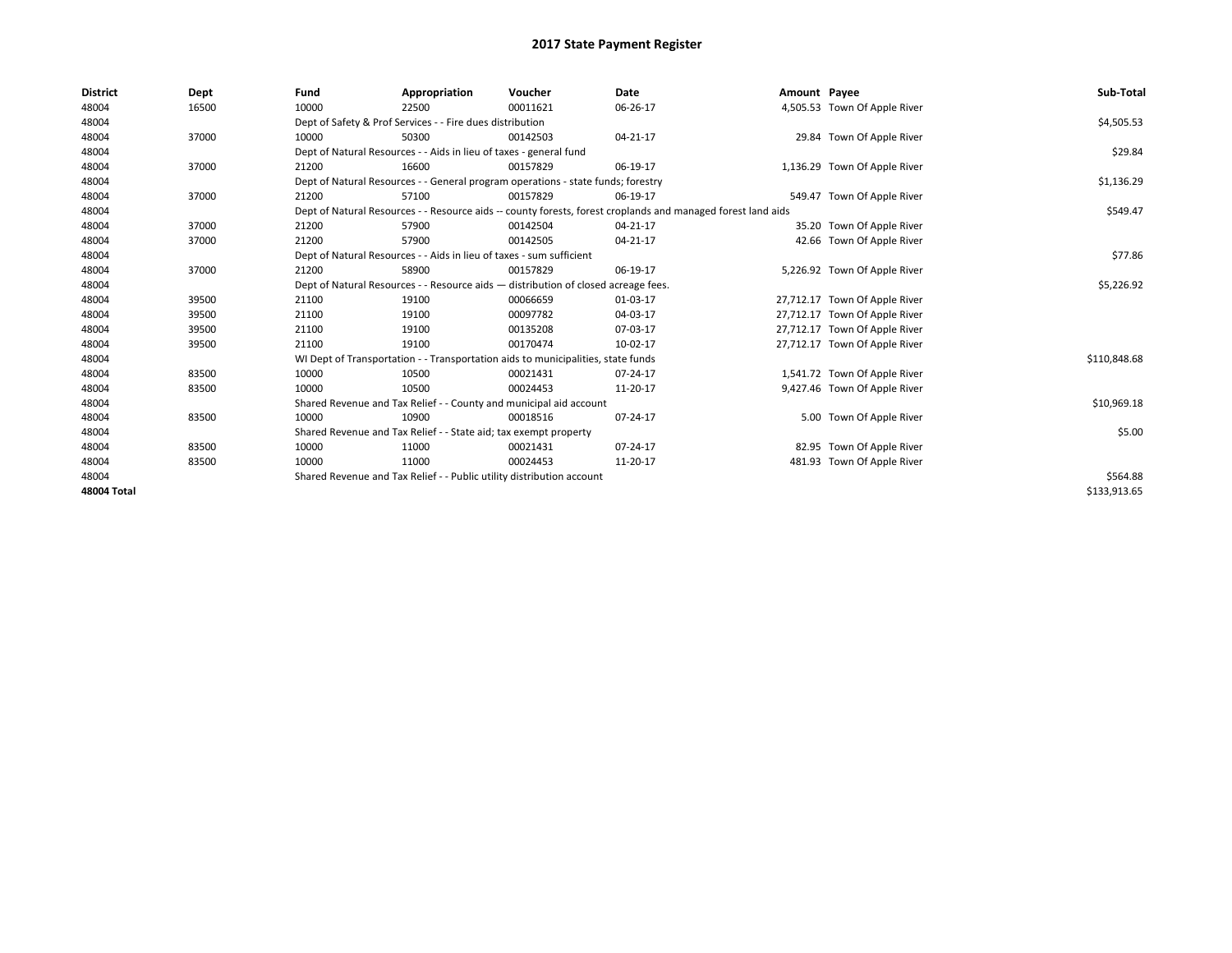| <b>District</b> | Dept  | Fund                                                                               | Appropriation                                                                    | Voucher    | Date                                                                                                         | Amount Payee |                               | Sub-Total    |
|-----------------|-------|------------------------------------------------------------------------------------|----------------------------------------------------------------------------------|------------|--------------------------------------------------------------------------------------------------------------|--------------|-------------------------------|--------------|
| 48006           | 16500 | 10000                                                                              | 22500                                                                            | 00011622   | 06-26-17                                                                                                     |              | 7,715.76 Town Of Balsam Lake  |              |
| 48006           |       |                                                                                    | Dept of Safety & Prof Services - - Fire dues distribution                        |            |                                                                                                              |              |                               | \$7,715.76   |
| 48006           | 37000 | 21200                                                                              | 16600                                                                            | 00157830   | 06-19-17                                                                                                     |              | 246.32 Town Of Balsam Lake    |              |
| 48006           |       |                                                                                    | Dept of Natural Resources - - General program operations - state funds; forestry |            |                                                                                                              |              |                               | \$246.32     |
| 48006           | 37000 | 21200                                                                              | 57100                                                                            | 00157830   | 06-19-17                                                                                                     |              | 124.54 Town Of Balsam Lake    |              |
| 48006           |       |                                                                                    |                                                                                  |            | Dept of Natural Resources - - Resource aids -- county forests, forest croplands and managed forest land aids |              |                               | \$124.54     |
| 48006           | 37000 | 21200                                                                              | 57900                                                                            | 00143377   | 04-21-17                                                                                                     |              | 4.31 Town Of Balsam Lake      |              |
| 48006           |       |                                                                                    | Dept of Natural Resources - - Aids in lieu of taxes - sum sufficient             |            |                                                                                                              |              |                               | \$4.31       |
| 48006           | 37000 | 21200                                                                              | 58900                                                                            | 00157830   | 06-19-17                                                                                                     |              | 1.133.07 Town Of Balsam Lake  |              |
| 48006           |       | Dept of Natural Resources - - Resource aids - distribution of closed acreage fees. |                                                                                  | \$1,133.07 |                                                                                                              |              |                               |              |
| 48006           | 39500 | 21100                                                                              | 19100                                                                            | 00066660   | 01-03-17                                                                                                     |              | 28,884.73 Town Of Balsam Lake |              |
| 48006           | 39500 | 21100                                                                              | 19100                                                                            | 00097783   | 04-03-17                                                                                                     |              | 28.884.73 Town Of Balsam Lake |              |
| 48006           | 39500 | 21100                                                                              | 19100                                                                            | 00135209   | 07-03-17                                                                                                     |              | 28.884.73 Town Of Balsam Lake |              |
| 48006           | 39500 | 21100                                                                              | 19100                                                                            | 00170475   | 10-02-17                                                                                                     |              | 28,884.75 Town Of Balsam Lake |              |
| 48006           |       |                                                                                    | WI Dept of Transportation - - Transportation aids to municipalities, state funds |            |                                                                                                              |              |                               | \$115,538.94 |
| 48006           | 83500 | 10000                                                                              | 10500                                                                            | 00021432   | 07-24-17                                                                                                     |              | 2.161.19 Town Of Balsam Lake  |              |
| 48006           | 83500 | 10000                                                                              | 10500                                                                            | 00024454   | 11-20-17                                                                                                     |              | 12,246.75 Town Of Balsam Lake |              |
| 48006           |       |                                                                                    | Shared Revenue and Tax Relief - - County and municipal aid account               |            |                                                                                                              |              |                               | \$14,407.94  |
| 48006           | 83500 | 10000                                                                              | 10900                                                                            | 00018517   | 07-24-17                                                                                                     |              | 3.00 Town Of Balsam Lake      |              |
| 48006           |       |                                                                                    | Shared Revenue and Tax Relief - - State aid; tax exempt property                 |            |                                                                                                              |              |                               | \$3.00       |
| 48006           | 83500 | 10000                                                                              | 11000                                                                            | 00021432   | 07-24-17                                                                                                     |              | 17.46 Town Of Balsam Lake     |              |
| 48006           | 83500 | 10000                                                                              | 11000                                                                            | 00024454   | 11-20-17                                                                                                     |              | 186.33 Town Of Balsam Lake    |              |
| 48006           |       | Shared Revenue and Tax Relief - - Public utility distribution account              |                                                                                  |            |                                                                                                              |              |                               | \$203.79     |
| 48006 Total     |       |                                                                                    |                                                                                  |            |                                                                                                              |              |                               | \$139,377.67 |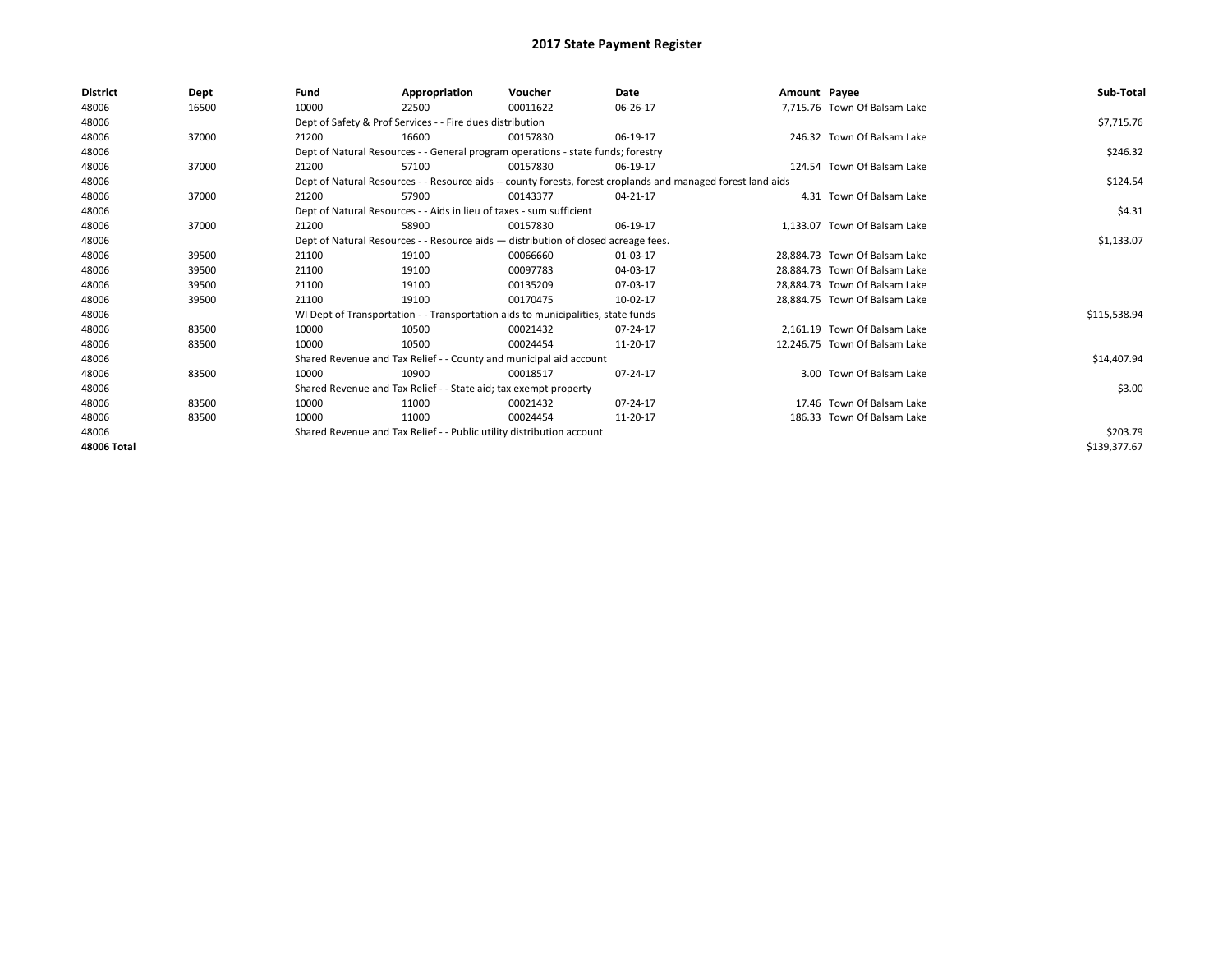| <b>District</b>    | Dept  | Fund  | Appropriation                                                                                                | Voucher  | Date           | Amount Payee |                          | Sub-Total    |
|--------------------|-------|-------|--------------------------------------------------------------------------------------------------------------|----------|----------------|--------------|--------------------------|--------------|
| 48008              | 16500 | 10000 | 22500                                                                                                        | 00011623 | 06-27-17       |              | 3,088.66 Town of Beaver  |              |
| 48008              |       |       | Dept of Safety & Prof Services - - Fire dues distribution                                                    |          |                |              |                          | \$3,088.66   |
| 48008              | 37000 | 10000 | 50300                                                                                                        | 00125712 | 02-06-17       |              | 143.42 Town of Beaver    |              |
| 48008              | 37000 | 10000 | 50300                                                                                                        | 00125713 | 02-06-17       |              | 11,790.20 Town of Beaver |              |
| 48008              | 37000 | 10000 | 50300                                                                                                        | 00142393 | 04-21-17       |              | 567.46 Town of Beaver    |              |
| 48008              |       |       | Dept of Natural Resources - - Aids in lieu of taxes - general fund                                           |          |                |              |                          | \$12,501.08  |
| 48008              | 37000 | 21200 | 16600                                                                                                        | 00157831 | 06-19-17       |              | 797.94 Town of Beaver    |              |
| 48008              |       |       | Dept of Natural Resources - - General program operations - state funds; forestry                             |          |                |              |                          | \$797.94     |
| 48008              | 37000 | 21200 | 57100                                                                                                        | 00157831 | 06-19-17       |              | 428.00 Town of Beaver    |              |
| 48008              |       |       | Dept of Natural Resources - - Resource aids -- county forests, forest croplands and managed forest land aids |          | \$428.00       |              |                          |              |
| 48008              | 37000 | 21200 | 57900                                                                                                        | 00142392 | $04 - 21 - 17$ |              | 382.92 Town of Beaver    |              |
| 48008              | 37000 | 21200 | 57900                                                                                                        | 00142394 | 04-21-17       |              | 5.63 Town of Beaver      |              |
| 48008              |       |       | Dept of Natural Resources - - Aids in lieu of taxes - sum sufficient                                         |          | \$388.55       |              |                          |              |
| 48008              | 37000 | 21200 | 58900                                                                                                        | 00157831 | 06-19-17       |              | 3.670.54 Town of Beaver  |              |
| 48008              |       |       | Dept of Natural Resources - - Resource aids - distribution of closed acreage fees.                           |          |                |              |                          | \$3,670.54   |
| 48008              | 39500 | 21100 | 19100                                                                                                        | 00066661 | 01-03-17       |              | 25,223.91 Town of Beaver |              |
| 48008              | 39500 | 21100 | 19100                                                                                                        | 00097784 | 04-03-17       |              | 25,223.91 Town of Beaver |              |
| 48008              | 39500 | 21100 | 19100                                                                                                        | 00135210 | 07-03-17       |              | 25,223.91 Town of Beaver |              |
| 48008              | 39500 | 21100 | 19100                                                                                                        | 00170476 | 10-02-17       |              | 25,223.91 Town of Beaver |              |
| 48008              |       |       | WI Dept of Transportation - - Transportation aids to municipalities, state funds                             |          |                |              |                          | \$100,895.64 |
| 48008              | 39500 | 21100 | 27800                                                                                                        | 00197283 | 12-01-17       |              | 15,875.88 Town of Beaver |              |
| 48008              |       |       | WI Dept of Transportation - - Local roads improvement program, state funds                                   |          |                |              |                          | \$15,875.88  |
| 48008              | 83500 | 10000 | 10500                                                                                                        | 00021433 | 07-24-17       |              | 1.915.66 Town of Beaver  |              |
| 48008              | 83500 | 10000 | 10500                                                                                                        | 00024455 | 11-20-17       |              | 10,855.40 Town of Beaver |              |
| 48008              |       |       | Shared Revenue and Tax Relief - - County and municipal aid account                                           |          |                |              |                          | \$12,771.06  |
| 48008              | 83500 | 10000 | 10900                                                                                                        | 00018518 | 07-24-17       |              | 12.00 Town of Beaver     |              |
| 48008              |       |       | Shared Revenue and Tax Relief - - State aid; tax exempt property                                             |          |                |              |                          | \$12.00      |
| <b>48008 Total</b> |       |       |                                                                                                              |          |                |              |                          | \$150,429.35 |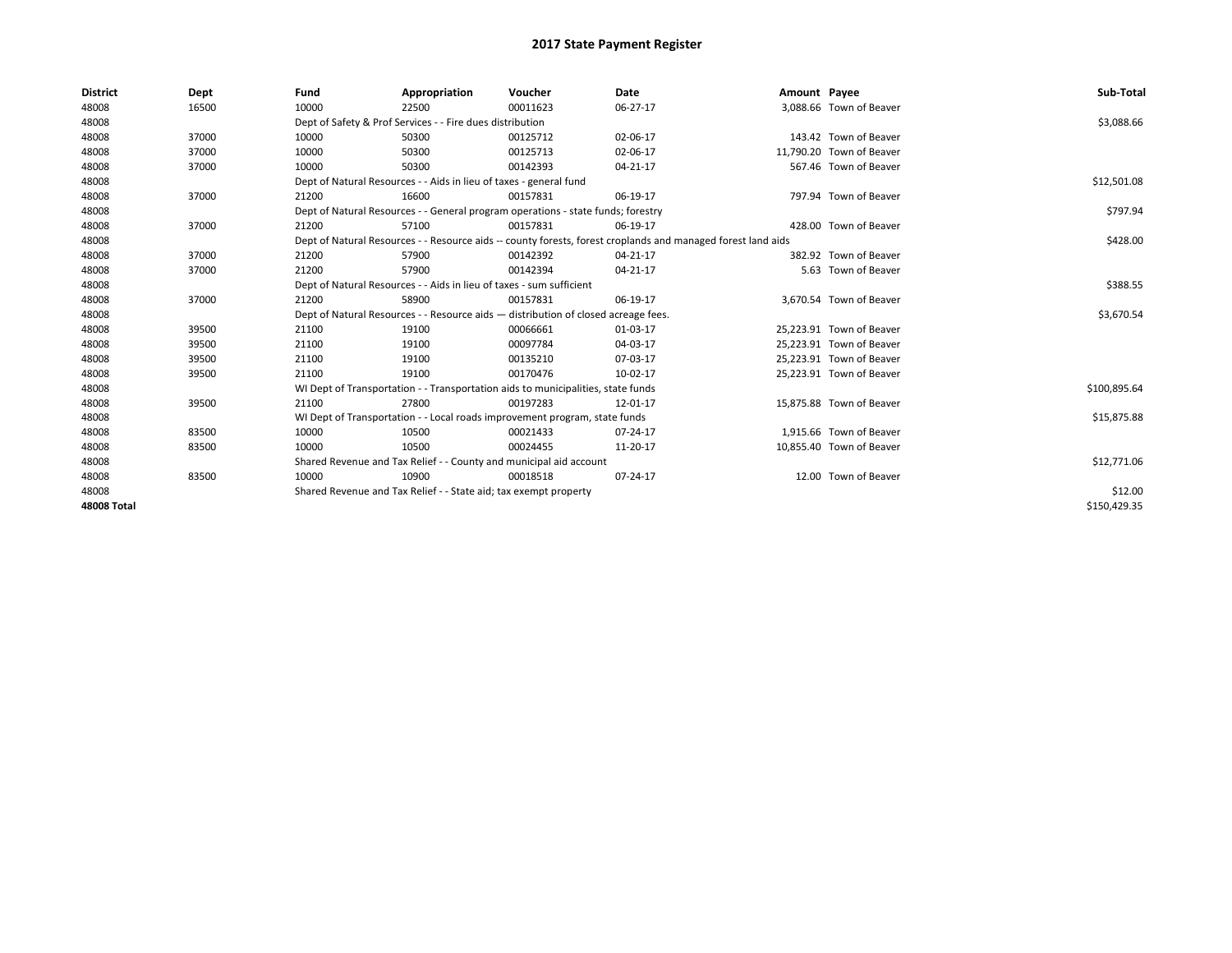| <b>District</b>    | Dept  | Fund  | Appropriation                                                                                                | Voucher  | Date           | Amount Payee |                               | Sub-Total    |  |  |
|--------------------|-------|-------|--------------------------------------------------------------------------------------------------------------|----------|----------------|--------------|-------------------------------|--------------|--|--|
| 48010              | 16500 | 10000 | 22500                                                                                                        | 00011624 | 06-26-17       |              | 4,222.51 Town Of Black Brook  |              |  |  |
| 48010              |       |       | Dept of Safety & Prof Services - - Fire dues distribution                                                    |          |                |              |                               | \$4,222.51   |  |  |
| 48010              | 37000 | 10000 | 50300                                                                                                        | 00142658 | $04 - 21 - 17$ |              | 160.00 Town Of Black Brook    |              |  |  |
| 48010              | 37000 | 10000 | 50300                                                                                                        | 00142660 | 04-21-17       |              | 111.57 Town Of Black Brook    |              |  |  |
| 48010              |       |       | Dept of Natural Resources - - Aids in lieu of taxes - general fund                                           |          |                |              |                               | \$271.57     |  |  |
| 48010              | 37000 | 21200 | 16600                                                                                                        | 00157832 | 06-19-17       |              | 377.31 Town Of Black Brook    |              |  |  |
| 48010              |       |       | Dept of Natural Resources - - General program operations - state funds; forestry                             |          |                |              |                               | \$377.31     |  |  |
| 48010              | 37000 | 21200 | 57100                                                                                                        | 00157832 | 06-19-17       |              | 200.59 Town Of Black Brook    |              |  |  |
| 48010              |       |       | Dept of Natural Resources - - Resource aids -- county forests, forest croplands and managed forest land aids |          | \$200.59       |              |                               |              |  |  |
| 48010              | 37000 | 21200 | 57900                                                                                                        | 00142659 | 04-21-17       |              | 104.81 Town Of Black Brook    |              |  |  |
| 48010              |       |       | Dept of Natural Resources - - Aids in lieu of taxes - sum sufficient                                         |          |                |              |                               |              |  |  |
| 48010              | 37000 | 21200 | 58900                                                                                                        | 00157832 | 06-19-17       |              | 1,735.61 Town Of Black Brook  |              |  |  |
| 48010              |       |       | Dept of Natural Resources - - Resource aids - distribution of closed acreage fees.                           |          |                |              |                               |              |  |  |
| 48010              | 39500 | 21100 | 19100                                                                                                        | 00066662 | 01-03-17       |              | 29,710.48 Town Of Black Brook |              |  |  |
| 48010              | 39500 | 21100 | 19100                                                                                                        | 00097785 | 04-03-17       |              | 29,710.48 Town Of Black Brook |              |  |  |
| 48010              | 39500 | 21100 | 19100                                                                                                        | 00135211 | 07-03-17       |              | 29.710.48 Town Of Black Brook |              |  |  |
| 48010              | 39500 | 21100 | 19100                                                                                                        | 00170477 | 10-02-17       |              | 29,710.50 Town Of Black Brook |              |  |  |
| 48010              |       |       | WI Dept of Transportation - - Transportation aids to municipalities, state funds                             |          |                |              |                               | \$118,841.94 |  |  |
| 48010              | 83500 | 10000 | 10500                                                                                                        | 00021434 | 07-24-17       |              | 6,364.84 Town Of Black Brook  |              |  |  |
| 48010              | 83500 | 10000 | 10500                                                                                                        | 00024456 | 11-20-17       |              | 36,067.45 Town Of Black Brook |              |  |  |
| 48010              |       |       | Shared Revenue and Tax Relief - - County and municipal aid account                                           |          |                |              |                               | \$42,432.29  |  |  |
| 48010              | 83500 | 10000 | 10900                                                                                                        | 00018519 | 07-24-17       |              | 39.00 Town Of Black Brook     |              |  |  |
| 48010              |       |       | Shared Revenue and Tax Relief - - State aid; tax exempt property                                             |          |                |              |                               | \$39.00      |  |  |
| 48010              | 83500 | 10000 | 11000                                                                                                        | 00021434 | 07-24-17       |              | 150.55 Town Of Black Brook    |              |  |  |
| 48010              | 83500 | 10000 | 11000                                                                                                        | 00024456 | 11-20-17       |              | 854.92 Town Of Black Brook    |              |  |  |
| 48010              |       |       | Shared Revenue and Tax Relief - - Public utility distribution account                                        |          |                |              |                               | \$1,005.47   |  |  |
| <b>48010 Total</b> |       |       |                                                                                                              |          |                |              |                               | \$169,231.10 |  |  |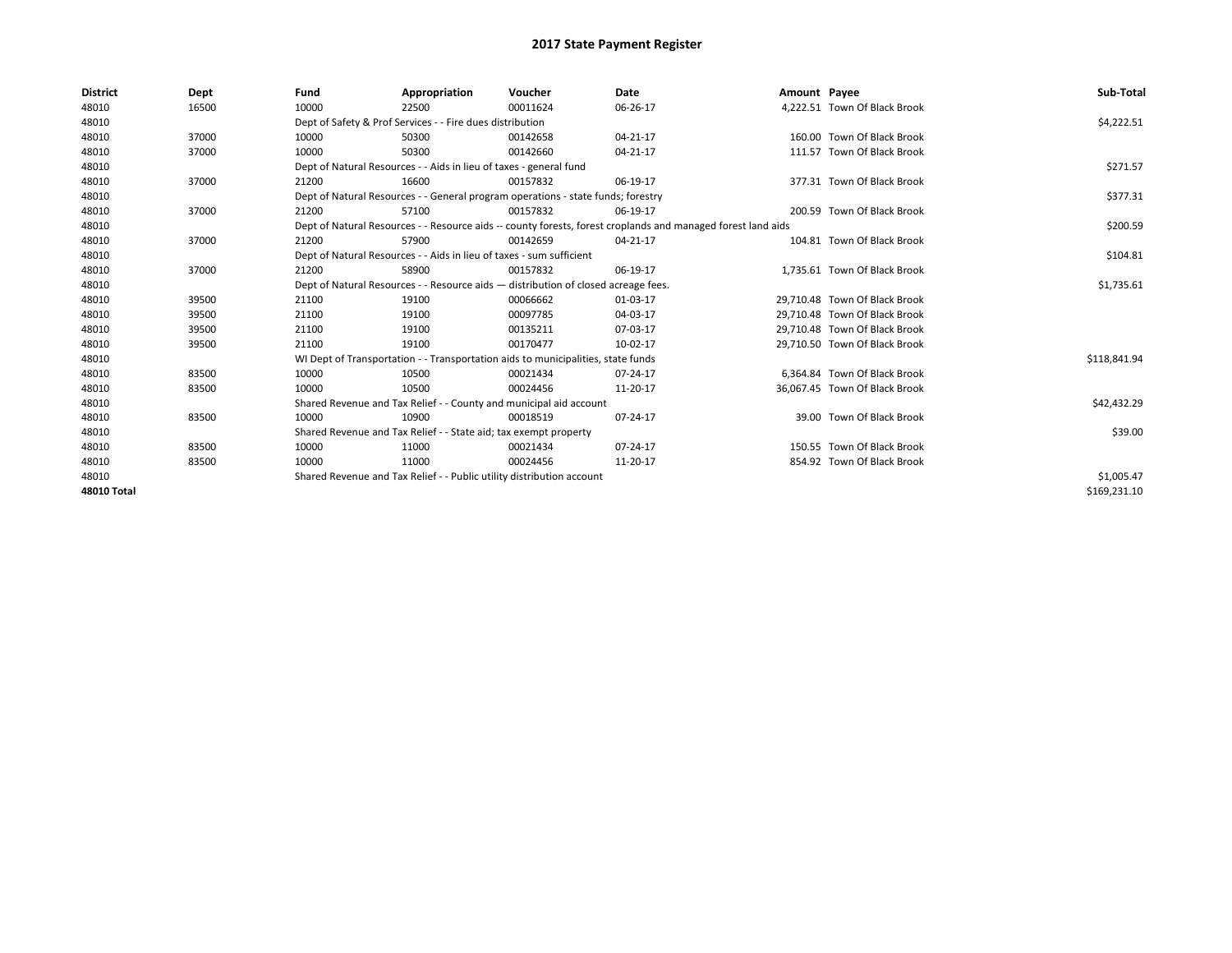| <b>District</b>    | Dept  | Fund  | Appropriation                                                                                                | Voucher  | <b>Date</b> | Amount Payee |                             | Sub-Total    |  |  |
|--------------------|-------|-------|--------------------------------------------------------------------------------------------------------------|----------|-------------|--------------|-----------------------------|--------------|--|--|
| 48012              | 16500 | 10000 | 22500                                                                                                        | 00011625 | 06-27-17    |              | 2,984.70 Town Of Bone Lake  |              |  |  |
| 48012              |       |       | Dept of Safety & Prof Services - - Fire dues distribution                                                    |          |             |              |                             | \$2,984.70   |  |  |
| 48012              | 37000 | 10000 | 50300                                                                                                        | 00125864 | 02-06-17    |              | 59,213.65 Town Of Bone Lake |              |  |  |
| 48012              | 37000 | 10000 | 50300                                                                                                        | 00125865 | 02-06-17    |              | 46.559.52 Town Of Bone Lake |              |  |  |
| 48012              | 37000 | 10000 | 50300                                                                                                        | 00142802 | 04-21-17    |              | 530.10 Town Of Bone Lake    |              |  |  |
| 48012              | 37000 | 10000 | 50300                                                                                                        | 00142803 | 04-21-17    |              | 43.88 Town Of Bone Lake     |              |  |  |
| 48012              |       |       | Dept of Natural Resources - - Aids in lieu of taxes - general fund                                           |          |             |              |                             | \$106,347.15 |  |  |
| 48012              | 37000 | 21200 | 16600                                                                                                        | 00157833 | 06-19-17    |              | 417.51 Town Of Bone Lake    |              |  |  |
| 48012              |       |       | Dept of Natural Resources - - General program operations - state funds; forestry                             |          |             |              |                             | \$417.51     |  |  |
| 48012              | 37000 | 21200 | 57100                                                                                                        | 00157833 | 06-19-17    |              | 211.09 Town Of Bone Lake    |              |  |  |
| 48012              |       |       | Dept of Natural Resources - - Resource aids -- county forests, forest croplands and managed forest land aids |          |             |              |                             |              |  |  |
| 48012              | 37000 | 21200 | 57900                                                                                                        | 00142800 | 04-21-17    |              | 9.88 Town Of Bone Lake      |              |  |  |
| 48012              | 37000 | 21200 | 57900                                                                                                        | 00142801 | 04-21-17    |              | 1.012.53 Town Of Bone Lake  |              |  |  |
| 48012              | 37000 | 21200 | 57900                                                                                                        | 00142804 | 04-21-17    |              | 0.35 Town Of Bone Lake      |              |  |  |
| 48012              |       |       | Dept of Natural Resources - - Aids in lieu of taxes - sum sufficient                                         |          |             |              |                             | \$1,022.76   |  |  |
| 48012              | 37000 | 21200 | 58900                                                                                                        | 00157833 | 06-19-17    |              | 1,920.56 Town Of Bone Lake  |              |  |  |
| 48012              |       |       | Dept of Natural Resources - - Resource aids - distribution of closed acreage fees.                           |          |             |              |                             | \$1,920.56   |  |  |
| 48012              | 39500 | 21100 | 19100                                                                                                        | 00066663 | 01-03-17    |              | 21,970.45 Town Of Bone Lake |              |  |  |
| 48012              | 39500 | 21100 | 19100                                                                                                        | 00097786 | 04-03-17    |              | 21,970.45 Town Of Bone Lake |              |  |  |
| 48012              | 39500 | 21100 | 19100                                                                                                        | 00135212 | 07-03-17    |              | 21.970.45 Town Of Bone Lake |              |  |  |
| 48012              | 39500 | 21100 | 19100                                                                                                        | 00170478 | 10-02-17    |              | 21,970.47 Town Of Bone Lake |              |  |  |
| 48012              |       |       | WI Dept of Transportation - - Transportation aids to municipalities, state funds                             |          |             |              |                             | \$87,881.82  |  |  |
| 48012              | 83500 | 10000 | 10500                                                                                                        | 00021435 | 07-24-17    |              | 1,045.67 Town Of Bone Lake  |              |  |  |
| 48012              | 83500 | 10000 | 10500                                                                                                        | 00024457 | 11-20-17    |              | 5,925.44 Town Of Bone Lake  |              |  |  |
| 48012              |       |       | Shared Revenue and Tax Relief - - County and municipal aid account                                           |          |             |              |                             | \$6,971.11   |  |  |
| 48012              | 83500 | 10000 | 10900                                                                                                        | 00018520 | 07-24-17    |              | 1.00 Town Of Bone Lake      |              |  |  |
| 48012              |       |       | Shared Revenue and Tax Relief - - State aid; tax exempt property                                             |          |             |              |                             | \$1.00       |  |  |
| <b>48012 Total</b> |       |       |                                                                                                              |          |             |              |                             | \$207.757.70 |  |  |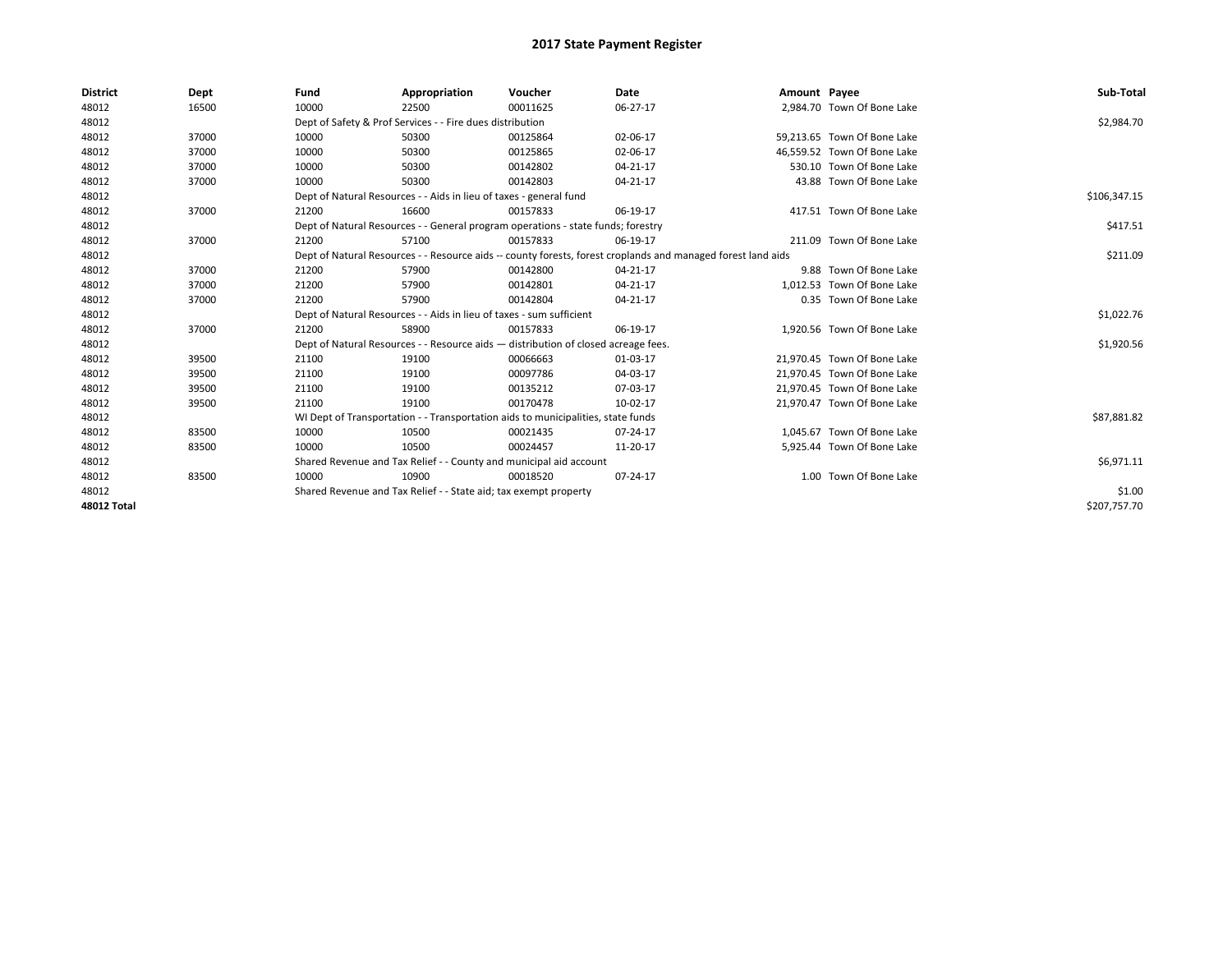| <b>District</b> | Dept  | Fund  | Appropriation                                                                      | Voucher  | Date                                                                                                         | Amount Payee |                              | Sub-Total    |  |  |
|-----------------|-------|-------|------------------------------------------------------------------------------------|----------|--------------------------------------------------------------------------------------------------------------|--------------|------------------------------|--------------|--|--|
| 48014           | 16500 | 10000 | 22500                                                                              | 00011626 | 06-26-17                                                                                                     |              | 1,575.73 Town Of Clam Falls  |              |  |  |
| 48014           |       |       | Dept of Safety & Prof Services - - Fire dues distribution                          |          |                                                                                                              |              |                              | \$1,575.73   |  |  |
| 48014           | 37000 | 10000 | 50300                                                                              | 00143971 | 04-21-17                                                                                                     |              | 176.56 Town Of Clam Falls    |              |  |  |
| 48014           |       |       | Dept of Natural Resources - - Aids in lieu of taxes - general fund                 |          |                                                                                                              |              |                              | \$176.56     |  |  |
| 48014           | 37000 | 21200 | 16600                                                                              | 00157834 | 06-19-17                                                                                                     |              | 1,216.23 Town Of Clam Falls  |              |  |  |
| 48014           |       |       | Dept of Natural Resources - - General program operations - state funds; forestry   |          |                                                                                                              |              |                              | \$1,216.23   |  |  |
| 48014           | 37000 | 21200 | 57100                                                                              | 00157834 | 06-19-17                                                                                                     |              | 612.43 Town Of Clam Falls    |              |  |  |
| 48014           |       |       |                                                                                    |          | Dept of Natural Resources - - Resource aids -- county forests, forest croplands and managed forest land aids |              |                              | \$612.43     |  |  |
| 48014           | 37000 | 21200 | 57900                                                                              | 00143972 | 04-21-17                                                                                                     |              | 1,443.20 Town Of Clam Falls  |              |  |  |
| 48014           |       |       | Dept of Natural Resources - - Aids in lieu of taxes - sum sufficient               |          |                                                                                                              |              |                              |              |  |  |
| 48014           | 37000 | 21200 | 58900                                                                              | 00157834 | 06-19-17                                                                                                     |              | 5.594.64 Town Of Clam Falls  |              |  |  |
| 48014           |       |       | Dept of Natural Resources - - Resource aids - distribution of closed acreage fees. |          | \$5,594.64                                                                                                   |              |                              |              |  |  |
| 48014           | 39500 | 21100 | 19100                                                                              | 00066664 | 01-03-17                                                                                                     |              | 24.557.80 Town Of Clam Falls |              |  |  |
| 48014           | 39500 | 21100 | 19100                                                                              | 00097787 | 04-03-17                                                                                                     |              | 24.557.80 Town Of Clam Falls |              |  |  |
| 48014           | 39500 | 21100 | 19100                                                                              | 00135213 | 07-03-17                                                                                                     |              | 24,557.80 Town Of Clam Falls |              |  |  |
| 48014           | 39500 | 21100 | 19100                                                                              | 00170479 | 10-02-17                                                                                                     |              | 24,557.82 Town Of Clam Falls |              |  |  |
| 48014           |       |       | WI Dept of Transportation - - Transportation aids to municipalities, state funds   |          |                                                                                                              |              |                              | \$98,231.22  |  |  |
| 48014           | 83500 | 10000 | 10500                                                                              | 00021436 | 07-24-17                                                                                                     |              | 5.344.20 Town Of Clam Falls  |              |  |  |
| 48014           | 83500 | 10000 | 10500                                                                              | 00024458 | 11-20-17                                                                                                     |              | 30,283.78 Town Of Clam Falls |              |  |  |
| 48014           |       |       | Shared Revenue and Tax Relief - - County and municipal aid account                 |          |                                                                                                              |              |                              | \$35,627.98  |  |  |
| 48014           | 83500 | 10000 | 10900                                                                              | 00018521 | 07-24-17                                                                                                     |              | 2.00 Town Of Clam Falls      |              |  |  |
| 48014           |       |       | Shared Revenue and Tax Relief - - State aid; tax exempt property                   |          |                                                                                                              |              |                              | \$2.00       |  |  |
| 48014           | 83500 | 10000 | 11000                                                                              | 00021436 | 07-24-17                                                                                                     |              | 6.88 Town Of Clam Falls      |              |  |  |
| 48014           | 83500 | 10000 | 11000                                                                              | 00024458 | 11-20-17                                                                                                     |              | 41.99 Town Of Clam Falls     |              |  |  |
| 48014           |       |       | Shared Revenue and Tax Relief - - Public utility distribution account              |          |                                                                                                              |              |                              |              |  |  |
| 48014 Total     |       |       |                                                                                    |          |                                                                                                              |              |                              | \$144,528.86 |  |  |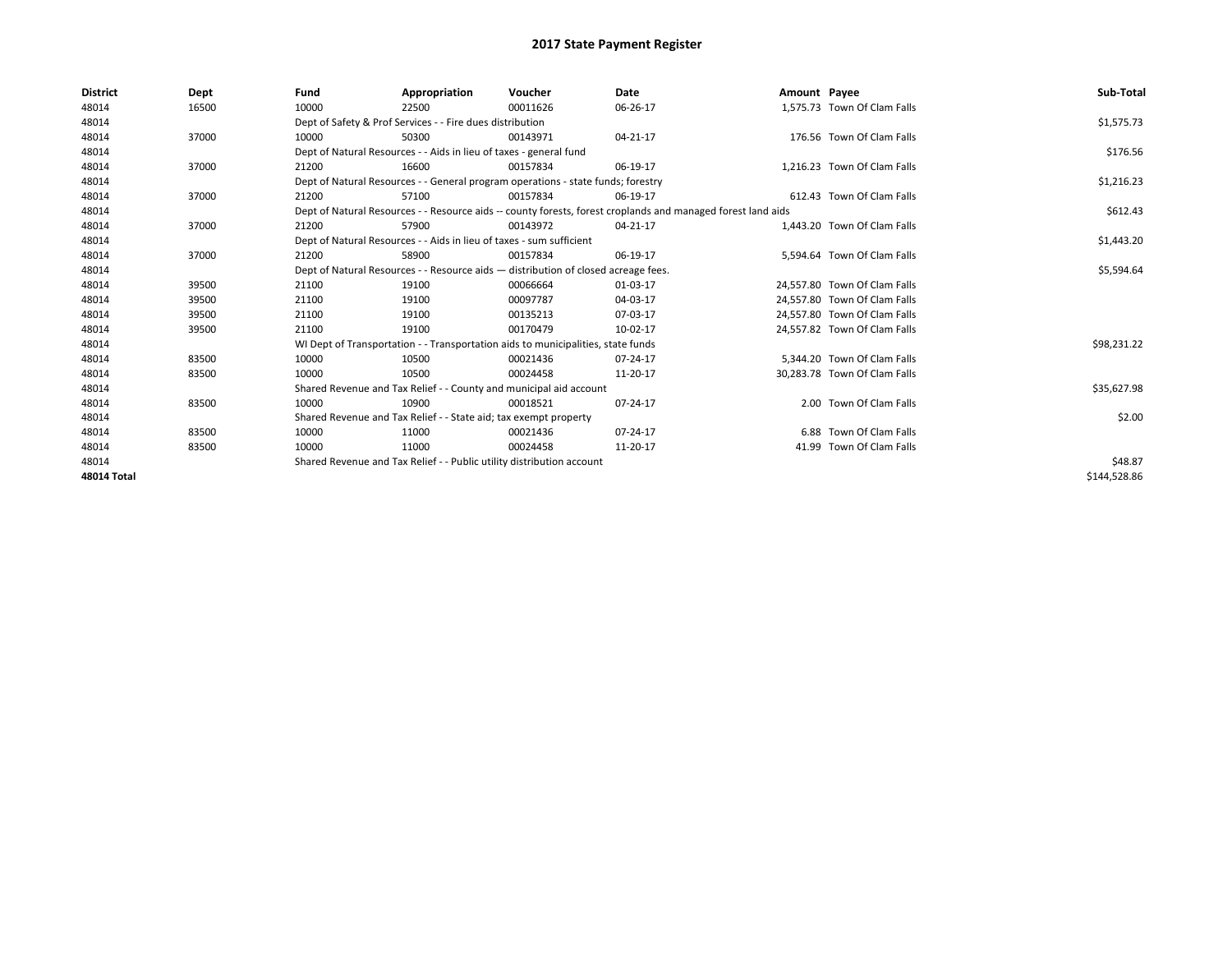| <b>District</b>    | Dept  | Fund                                                                               | Appropriation                                                                                                | Voucher    | Date     | Amount Payee |                           | Sub-Total    |  |  |  |
|--------------------|-------|------------------------------------------------------------------------------------|--------------------------------------------------------------------------------------------------------------|------------|----------|--------------|---------------------------|--------------|--|--|--|
| 48016              | 16500 | 10000                                                                              | 22500                                                                                                        | 00011627   | 06-26-17 |              | 2,619.41 Town Of Clayton  |              |  |  |  |
| 48016              |       |                                                                                    | Dept of Safety & Prof Services - - Fire dues distribution                                                    |            |          |              |                           | \$2,619.41   |  |  |  |
| 48016              | 37000 | 10000                                                                              | 50300                                                                                                        | 00125951   | 02-06-17 |              | 917.86 Town Of Clayton    |              |  |  |  |
| 48016              | 37000 | 10000                                                                              | 50300                                                                                                        | 00125952   | 02-06-17 |              | 567.19 Town Of Clayton    |              |  |  |  |
| 48016              | 37000 | 10000                                                                              | 50300                                                                                                        | 00143029   | 04-21-17 |              | 147.08 Town Of Clayton    |              |  |  |  |
| 48016              |       |                                                                                    | Dept of Natural Resources - - Aids in lieu of taxes - general fund                                           |            |          |              |                           | \$1,632.13   |  |  |  |
| 48016              | 37000 | 21200                                                                              | 16600                                                                                                        | 00157835   | 06-19-17 |              | 370.27 Town Of Clayton    |              |  |  |  |
| 48016              |       |                                                                                    | Dept of Natural Resources - - General program operations - state funds; forestry                             |            |          |              |                           | \$370.27     |  |  |  |
| 48016              | 37000 | 21200                                                                              | 57100                                                                                                        | 00157835   | 06-19-17 |              | 185.47 Town Of Clayton    |              |  |  |  |
| 48016              |       |                                                                                    | Dept of Natural Resources - - Resource aids -- county forests, forest croplands and managed forest land aids |            |          |              |                           |              |  |  |  |
| 48016              | 37000 | 21200                                                                              | 57900                                                                                                        | 00143030   | 04-21-17 |              | 0.44 Town Of Clayton      |              |  |  |  |
| 48016              |       |                                                                                    | Dept of Natural Resources - - Aids in lieu of taxes - sum sufficient                                         |            |          |              |                           |              |  |  |  |
| 48016              | 37000 | 21200                                                                              | 58900                                                                                                        | 00157835   | 06-19-17 |              | 1,703.24 Town Of Clayton  |              |  |  |  |
| 48016              |       | Dept of Natural Resources - - Resource aids - distribution of closed acreage fees. |                                                                                                              | \$1,703.24 |          |              |                           |              |  |  |  |
| 48016              | 39500 | 21100                                                                              | 19100                                                                                                        | 00066665   | 01-03-17 |              | 27,844.29 Town Of Clayton |              |  |  |  |
| 48016              | 39500 | 21100                                                                              | 19100                                                                                                        | 00097788   | 04-03-17 |              | 27,844.29 Town Of Clayton |              |  |  |  |
| 48016              | 39500 | 21100                                                                              | 19100                                                                                                        | 00135214   | 07-03-17 |              | 27,844.29 Town Of Clayton |              |  |  |  |
| 48016              | 39500 | 21100                                                                              | 19100                                                                                                        | 00170480   | 10-02-17 |              | 27,844.29 Town Of Clayton |              |  |  |  |
| 48016              |       |                                                                                    | WI Dept of Transportation - - Transportation aids to municipalities, state funds                             |            |          |              |                           | \$111,377.16 |  |  |  |
| 48016              | 83500 | 10000                                                                              | 10500                                                                                                        | 00021437   | 07-24-17 |              | 3,869.64 Town Of Clayton  |              |  |  |  |
| 48016              | 83500 | 10000                                                                              | 10500                                                                                                        | 00024459   | 11-20-17 |              | 21,927.95 Town Of Clayton |              |  |  |  |
| 48016              |       |                                                                                    | Shared Revenue and Tax Relief - - County and municipal aid account                                           |            |          |              |                           | \$25,797.59  |  |  |  |
| 48016              | 83500 | 10000                                                                              | 10900                                                                                                        | 00018522   | 07-24-17 |              | 66.00 Town Of Clayton     |              |  |  |  |
| 48016              |       |                                                                                    | Shared Revenue and Tax Relief - - State aid; tax exempt property                                             |            |          |              |                           | \$66.00      |  |  |  |
| 48016              | 83500 | 10000                                                                              | 11000                                                                                                        | 00021437   | 07-24-17 |              | 87.20 Town Of Clayton     |              |  |  |  |
| 48016              | 83500 | 10000                                                                              | 11000                                                                                                        | 00024459   | 11-20-17 |              | 487.48 Town Of Clayton    |              |  |  |  |
| 48016              |       |                                                                                    | Shared Revenue and Tax Relief - - Public utility distribution account                                        |            |          |              |                           | \$574.68     |  |  |  |
| <b>48016 Total</b> |       |                                                                                    |                                                                                                              |            |          |              |                           | \$144,326.39 |  |  |  |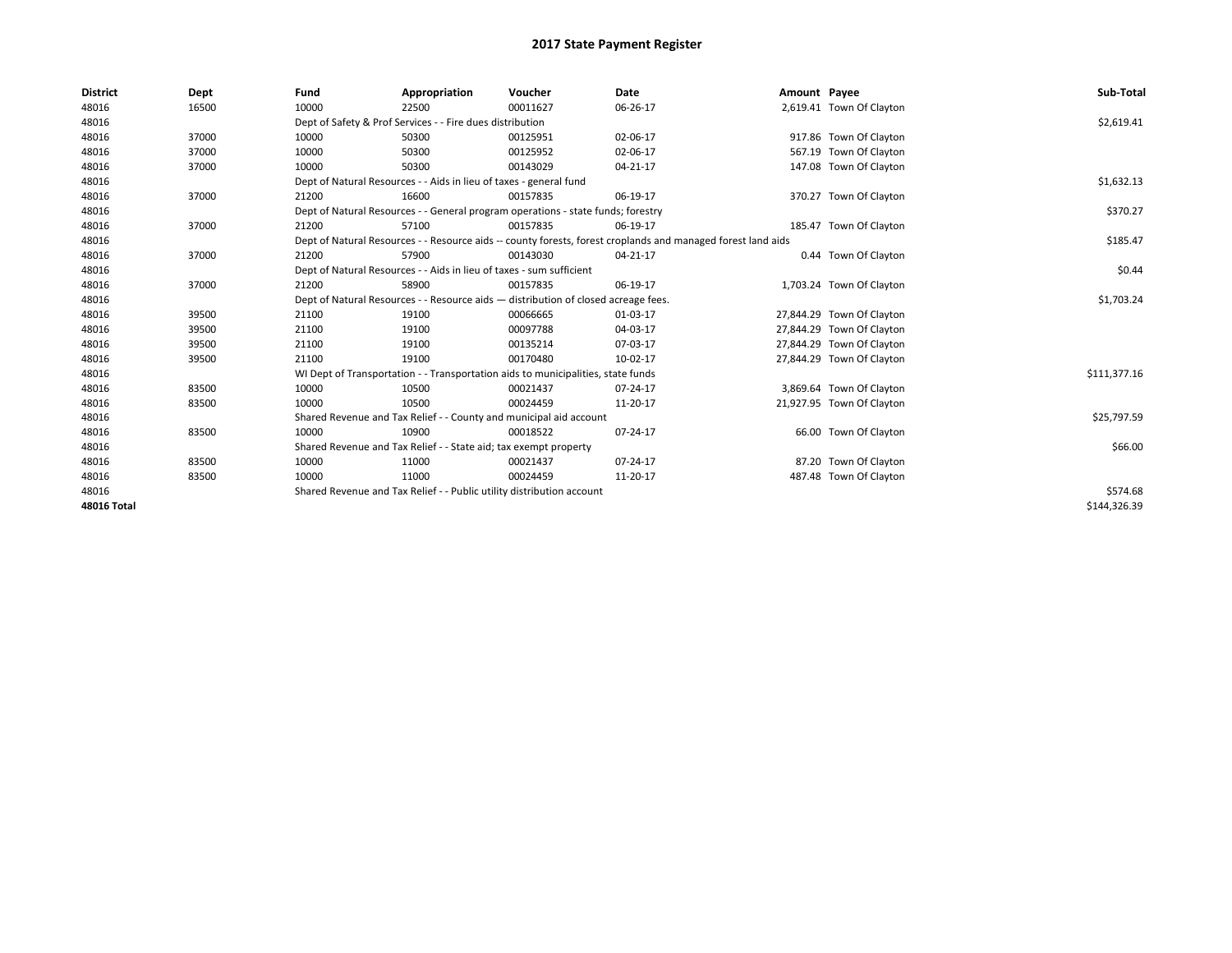| <b>District</b>    | Dept  | Fund                                                                  | Appropriation                                                                                                | Voucher  | Date           | Amount Payee |                               | Sub-Total    |
|--------------------|-------|-----------------------------------------------------------------------|--------------------------------------------------------------------------------------------------------------|----------|----------------|--------------|-------------------------------|--------------|
| 48018              | 16500 | 10000                                                                 | 22500                                                                                                        | 00011628 | 06-27-17       |              | 2,142.79 Clear Lake, Town of  |              |
| 48018              |       |                                                                       | Dept of Safety & Prof Services - - Fire dues distribution                                                    |          |                |              |                               | \$2,142.79   |
| 48018              | 37000 | 10000                                                                 | 50300                                                                                                        | 00142490 | 04-21-17       |              | 11.40 Clear Lake, Town of     |              |
| 48018              |       |                                                                       | Dept of Natural Resources - - Aids in lieu of taxes - general fund                                           |          |                |              |                               | \$11.40      |
| 48018              | 37000 | 21200                                                                 | 16600                                                                                                        | 00157836 | 06-19-17       |              | 187.52 Clear Lake, Town of    |              |
| 48018              |       |                                                                       | Dept of Natural Resources - - General program operations - state funds; forestry                             |          |                |              |                               | \$187.52     |
| 48018              | 37000 | 21200                                                                 | 57100                                                                                                        | 00157836 | 06-19-17       |              | 109.50 Clear Lake, Town of    |              |
| 48018              |       |                                                                       | Dept of Natural Resources - - Resource aids -- county forests, forest croplands and managed forest land aids |          | \$109.50       |              |                               |              |
| 48018              | 37000 | 21200                                                                 | 58900                                                                                                        | 00157836 | 06-19-17       |              | 862.59 Clear Lake, Town of    |              |
| 48018              |       |                                                                       | Dept of Natural Resources - - Resource aids - distribution of closed acreage fees.                           |          |                |              |                               | \$862.59     |
| 48018              | 39500 | 21100                                                                 | 19100                                                                                                        | 00066666 | 01-03-17       |              | 32,683.18 Clear Lake, Town of |              |
| 48018              | 39500 | 21100                                                                 | 19100                                                                                                        | 00097789 | 04-03-17       |              | 32,683.18 Clear Lake, Town of |              |
| 48018              | 39500 | 21100                                                                 | 19100                                                                                                        | 00135215 | 07-03-17       |              | 32,683.18 Clear Lake, Town of |              |
| 48018              | 39500 | 21100                                                                 | 19100                                                                                                        | 00170481 | 10-02-17       |              | 32.683.20 Clear Lake. Town of |              |
| 48018              |       |                                                                       | WI Dept of Transportation - - Transportation aids to municipalities, state funds                             |          |                |              |                               | \$130,732.74 |
| 48018              | 83500 | 10000                                                                 | 10500                                                                                                        | 00021438 | 07-24-17       |              | 11,594.85 Clear Lake, Town of |              |
| 48018              | 83500 | 10000                                                                 | 10500                                                                                                        | 00024460 | 11-20-17       |              | 65,704.13 Clear Lake, Town of |              |
| 48018              |       |                                                                       | Shared Revenue and Tax Relief - - County and municipal aid account                                           |          |                |              |                               | \$77,298.98  |
| 48018              | 83500 | 10000                                                                 | 10900                                                                                                        | 00018523 | 07-24-17       |              | 8.00 Clear Lake, Town of      |              |
| 48018              |       |                                                                       | Shared Revenue and Tax Relief - - State aid; tax exempt property                                             |          |                |              |                               | \$8.00       |
| 48018              | 83500 | 10000                                                                 | 11000                                                                                                        | 00021438 | $07 - 24 - 17$ |              | 123.29 Clear Lake. Town of    |              |
| 48018              | 83500 | 10000                                                                 | 11000                                                                                                        | 00024460 | 11-20-17       |              | 711.33 Clear Lake, Town of    |              |
| 48018              |       | Shared Revenue and Tax Relief - - Public utility distribution account |                                                                                                              | \$834.62 |                |              |                               |              |
| <b>48018 Total</b> |       |                                                                       |                                                                                                              |          |                |              |                               | \$212,188.14 |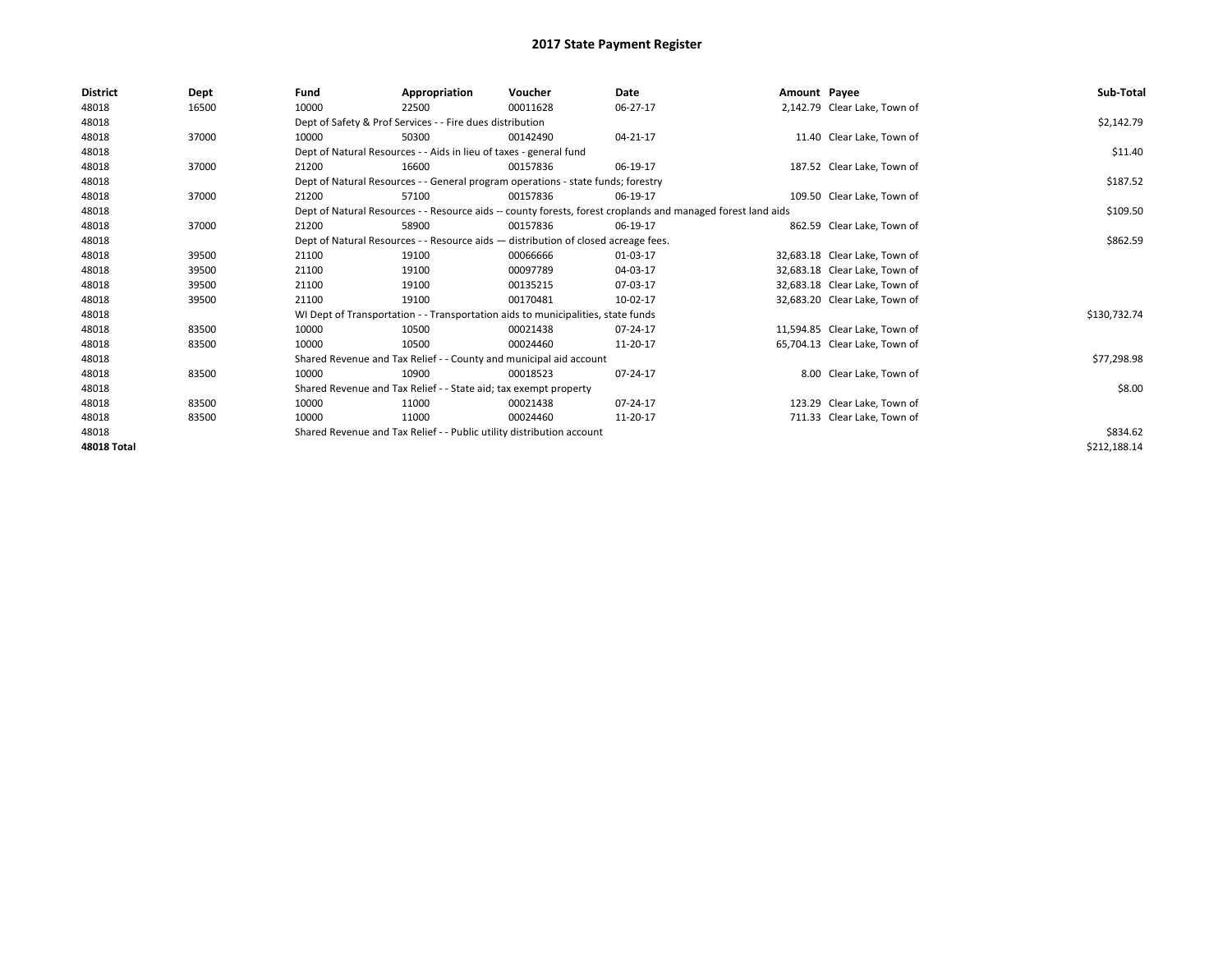| <b>District</b> | Dept  | Fund  | Appropriation                                                                      | Voucher  | Date                                                                                                         | Amount Payee |                          | Sub-Total    |
|-----------------|-------|-------|------------------------------------------------------------------------------------|----------|--------------------------------------------------------------------------------------------------------------|--------------|--------------------------|--------------|
| 48020           | 16500 | 10000 | 22500                                                                              | 00011629 | 06-26-17                                                                                                     |              | 4.884.94 Town Of Eureka  |              |
| 48020           |       |       | Dept of Safety & Prof Services - - Fire dues distribution                          |          |                                                                                                              |              |                          | \$4,884.94   |
| 48020           | 37000 | 21200 | 16600                                                                              | 00157837 | 06-19-17                                                                                                     |              | 1,088.61 Town Of Eureka  |              |
| 48020           |       |       | Dept of Natural Resources - - General program operations - state funds; forestry   |          |                                                                                                              |              |                          | \$1,088.61   |
| 48020           | 37000 | 21200 | 57100                                                                              | 00157837 | 06-19-17                                                                                                     |              | 556.57 Town Of Eureka    |              |
| 48020           |       |       |                                                                                    |          | Dept of Natural Resources - - Resource aids -- county forests, forest croplands and managed forest land aids |              |                          | \$556.57     |
| 48020           | 37000 | 21200 | 57900                                                                              | 00143490 | 04-21-17                                                                                                     |              | 0.75 Town Of Eureka      |              |
| 48020           | 37000 | 21200 | 57900                                                                              | 00143491 | 04-21-17                                                                                                     |              | 122.35 Town Of Eureka    |              |
| 48020           |       |       | Dept of Natural Resources - - Aids in lieu of taxes - sum sufficient               |          | \$123.10                                                                                                     |              |                          |              |
| 48020           | 37000 | 21200 | 58900                                                                              | 00157837 | 06-19-17                                                                                                     |              | 5,007.61 Town Of Eureka  |              |
| 48020           |       |       | Dept of Natural Resources - - Resource aids - distribution of closed acreage fees. |          | \$5,007.61                                                                                                   |              |                          |              |
| 48020           | 39500 | 21100 | 19100                                                                              | 00066667 | 01-03-17                                                                                                     |              | 45,774.07 Town Of Eureka |              |
| 48020           | 39500 | 21100 | 19100                                                                              | 00097790 | 04-03-17                                                                                                     |              | 45.774.07 Town Of Eureka |              |
| 48020           | 39500 | 21100 | 19100                                                                              | 00135216 | 07-03-17                                                                                                     |              | 45.774.07 Town Of Eureka |              |
| 48020           | 39500 | 21100 | 19100                                                                              | 00170482 | 10-02-17                                                                                                     |              | 45,774.09 Town Of Eureka |              |
| 48020           |       |       | WI Dept of Transportation - - Transportation aids to municipalities, state funds   |          |                                                                                                              |              |                          | \$183,096.30 |
| 48020           | 83500 | 10000 | 10500                                                                              | 00021439 | 07-24-17                                                                                                     |              | 7.701.51 Town Of Eureka  |              |
| 48020           | 83500 | 10000 | 10500                                                                              | 00024461 | 11-20-17                                                                                                     |              | 43,641.90 Town Of Eureka |              |
| 48020           |       |       | Shared Revenue and Tax Relief - - County and municipal aid account                 |          |                                                                                                              |              |                          | \$51,343.41  |
| 48020           | 83500 | 10000 | 10900                                                                              | 00018524 | 07-24-17                                                                                                     |              | 11.00 Town Of Eureka     |              |
| 48020           |       |       | Shared Revenue and Tax Relief - - State aid; tax exempt property                   |          |                                                                                                              |              |                          | \$11.00      |
| 48020           | 83500 | 10000 | 11000                                                                              | 00021439 | 07-24-17                                                                                                     |              | 81.08 Town Of Eureka     |              |
| 48020           | 83500 | 10000 | 11000                                                                              | 00024461 | 11-20-17                                                                                                     |              | 470.15 Town Of Eureka    |              |
| 48020           |       |       | Shared Revenue and Tax Relief - - Public utility distribution account              |          |                                                                                                              |              |                          | \$551.23     |
| 48020 Total     |       |       |                                                                                    |          |                                                                                                              |              |                          | \$246,662.77 |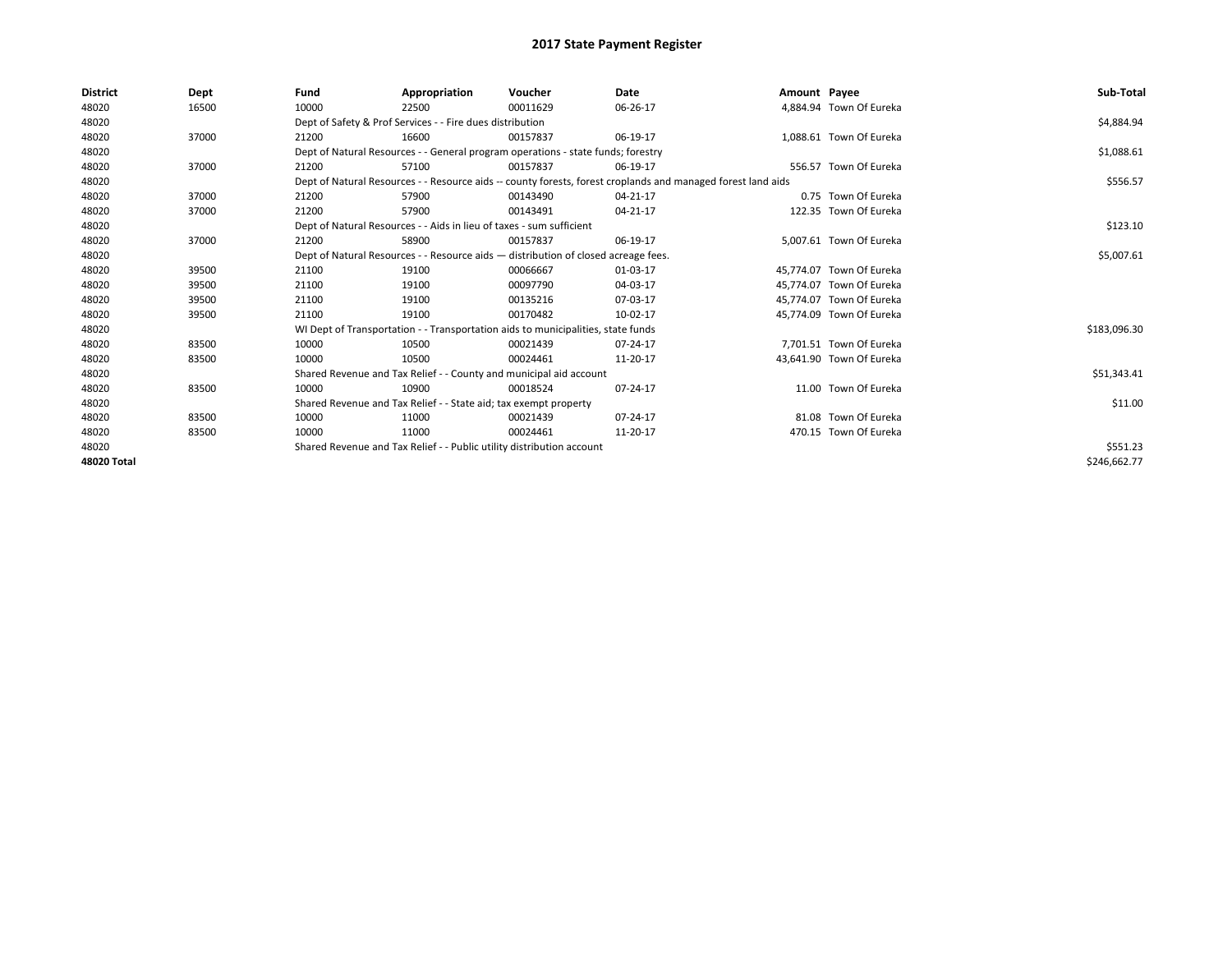| <b>District</b> | Dept  | Fund  | Appropriation                                                                                                | Voucher  | Date       | Amount Payee |                              | Sub-Total    |
|-----------------|-------|-------|--------------------------------------------------------------------------------------------------------------|----------|------------|--------------|------------------------------|--------------|
| 48022           | 16500 | 10000 | 22500                                                                                                        | 00011630 | 06-26-17   |              | 6,298.97 Town Of Farmington  |              |
| 48022           |       |       | Dept of Safety & Prof Services - - Fire dues distribution                                                    |          |            |              |                              | \$6,298.97   |
| 48022           | 37000 | 21200 | 16600                                                                                                        | 00157838 | 06-19-17   |              | 348.55 Town Of Farmington    |              |
| 48022           |       |       | Dept of Natural Resources - - General program operations - state funds; forestry                             |          |            |              |                              | \$348.55     |
| 48022           | 37000 | 21200 | 57100                                                                                                        | 00157838 | 06-19-17   |              | 185.73 Town Of Farmington    |              |
| 48022           |       |       | Dept of Natural Resources - - Resource aids -- county forests, forest croplands and managed forest land aids |          |            |              |                              | \$185.73     |
| 48022           | 37000 | 21200 | 58900                                                                                                        | 00157838 | 06-19-17   |              | 1,603.34 Town Of Farmington  |              |
| 48022           |       |       | Dept of Natural Resources - - Resource aids - distribution of closed acreage fees.                           |          | \$1,603.34 |              |                              |              |
| 48022           | 39500 | 21100 | 19100                                                                                                        | 00066668 | 01-03-17   |              | 42,036.18 Town Of Farmington |              |
| 48022           | 39500 | 21100 | 19100                                                                                                        | 00097791 | 04-03-17   |              | 42,036.18 Town Of Farmington |              |
| 48022           | 39500 | 21100 | 19100                                                                                                        | 00135217 | 07-03-17   |              | 42,036.18 Town Of Farmington |              |
| 48022           | 39500 | 21100 | 19100                                                                                                        | 00170483 | 10-02-17   |              | 42,036.18 Town Of Farmington |              |
| 48022           |       |       | WI Dept of Transportation - - Transportation aids to municipalities, state funds                             |          |            |              |                              | \$168,144.72 |
| 48022           | 83500 | 10000 | 10500                                                                                                        | 00021440 | 07-24-17   |              | 3,783.92 Town Of Farmington  |              |
| 48022           | 83500 | 10000 | 10500                                                                                                        | 00024462 | 11-20-17   |              | 21,442.23 Town Of Farmington |              |
| 48022           |       |       | Shared Revenue and Tax Relief - - County and municipal aid account                                           |          |            |              |                              | \$25,226.15  |
| 48022           | 83500 | 10000 | 10900                                                                                                        | 00018525 | 07-24-17   |              | 880.00 Town Of Farmington    |              |
| 48022           |       |       | Shared Revenue and Tax Relief - - State aid; tax exempt property                                             |          |            |              |                              | \$880.00     |
| 48022           | 83500 | 10000 | 11000                                                                                                        | 00021440 | 07-24-17   |              | 179.97 Town Of Farmington    |              |
| 48022           | 83500 | 10000 | 11000                                                                                                        | 00024462 | 11-20-17   |              | 1,368.95 Town Of Farmington  |              |
| 48022           |       |       | Shared Revenue and Tax Relief - - Public utility distribution account                                        |          |            |              |                              | \$1,548.92   |
| 48022 Total     |       |       |                                                                                                              |          |            |              |                              | \$204,236.38 |
|                 |       |       |                                                                                                              |          |            |              |                              |              |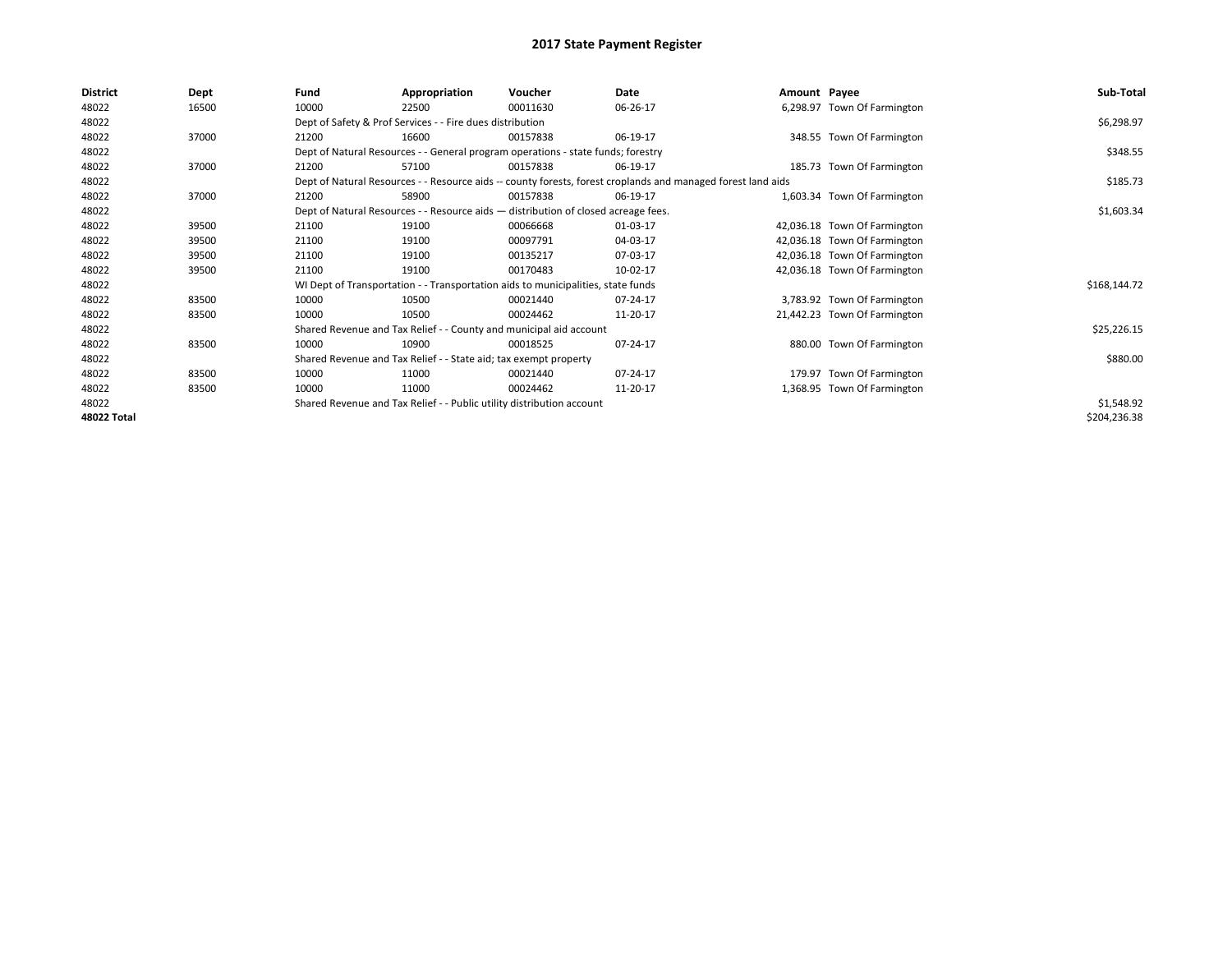| <b>District</b> | Dept  | Fund  | Appropriation                                                                      | Voucher  | Date                                                                                                         | Amount Payee |                            | Sub-Total    |
|-----------------|-------|-------|------------------------------------------------------------------------------------|----------|--------------------------------------------------------------------------------------------------------------|--------------|----------------------------|--------------|
| 48024           | 16500 | 10000 | 22500                                                                              | 00011631 | 06-26-17                                                                                                     |              | 6,681.29 Town Of Garfield  |              |
| 48024           |       |       | Dept of Safety & Prof Services - - Fire dues distribution                          |          |                                                                                                              |              |                            | \$6,681.29   |
| 48024           | 37000 | 10000 | 50300                                                                              | 00125964 | 02-06-17                                                                                                     |              | 6.033.03 Town Of Garfield  |              |
| 48024           | 37000 | 10000 | 50300                                                                              | 00143060 | 04-21-17                                                                                                     |              | 0.80 Town Of Garfield      |              |
| 48024           | 37000 | 10000 | 50300                                                                              | 00143061 | 04-21-17                                                                                                     |              | 0.55 Town Of Garfield      |              |
| 48024           |       |       | Dept of Natural Resources - - Aids in lieu of taxes - general fund                 |          |                                                                                                              |              |                            | \$6,034.38   |
| 48024           | 37000 | 21200 | 16600                                                                              | 00157839 | 06-19-17                                                                                                     |              | 171.94 Town Of Garfield    |              |
| 48024           |       |       | Dept of Natural Resources - - General program operations - state funds; forestry   |          |                                                                                                              |              |                            | \$171.94     |
| 48024           | 37000 | 21200 | 57100                                                                              | 00157839 | 06-19-17                                                                                                     |              | 78.69 Town Of Garfield     |              |
| 48024           |       |       |                                                                                    |          | Dept of Natural Resources - - Resource aids -- county forests, forest croplands and managed forest land aids |              |                            | \$78.69      |
| 48024           | 37000 | 21200 | 57900                                                                              | 00143062 | 04-21-17                                                                                                     |              | 157.85 Town Of Garfield    |              |
| 48024           |       |       | Dept of Natural Resources - - Aids in lieu of taxes - sum sufficient               |          |                                                                                                              |              |                            | \$157.85     |
| 48024           | 37000 | 21200 | 58900                                                                              | 00157839 | 06-19-17                                                                                                     |              | 790.93 Town Of Garfield    |              |
| 48024           |       |       | Dept of Natural Resources - - Resource aids - distribution of closed acreage fees. |          |                                                                                                              |              |                            | \$790.93     |
| 48024           | 39500 | 21100 | 19100                                                                              | 00066669 | 01-03-17                                                                                                     |              | 30,745.42 Town Of Garfield |              |
| 48024           | 39500 | 21100 | 19100                                                                              | 00097792 | 04-03-17                                                                                                     |              | 30.745.42 Town Of Garfield |              |
| 48024           | 39500 | 21100 | 19100                                                                              | 00135218 | 07-03-17                                                                                                     |              | 30,745.42 Town Of Garfield |              |
| 48024           | 39500 | 21100 | 19100                                                                              | 00170484 | 10-02-17                                                                                                     |              | 30,745.44 Town Of Garfield |              |
| 48024           |       |       | WI Dept of Transportation - - Transportation aids to municipalities, state funds   |          |                                                                                                              |              |                            | \$122,981.70 |
| 48024           | 83500 | 10000 | 10500                                                                              | 00021441 | 07-24-17                                                                                                     |              | 2,309.51 Town Of Garfield  |              |
| 48024           | 83500 | 10000 | 10500                                                                              | 00024463 | 11-20-17                                                                                                     |              | 13,087.19 Town Of Garfield |              |
| 48024           |       |       | Shared Revenue and Tax Relief - - County and municipal aid account                 |          |                                                                                                              |              |                            | \$15,396.70  |
| 48024           | 83500 | 10000 | 10900                                                                              | 00018526 | 07-24-17                                                                                                     |              | 4.00 Town Of Garfield      |              |
| 48024           |       |       | Shared Revenue and Tax Relief - - State aid; tax exempt property                   |          |                                                                                                              |              |                            | \$4.00       |
| 48024           | 83500 | 10000 | 11000                                                                              | 00021441 | 07-24-17                                                                                                     |              | 120.15 Town Of Garfield    |              |
| 48024           | 83500 | 10000 | 11000                                                                              | 00024463 | 11-20-17                                                                                                     |              | 698.04 Town Of Garfield    |              |
| 48024           |       |       | Shared Revenue and Tax Relief - - Public utility distribution account              |          |                                                                                                              |              |                            | \$818.19     |
| 48024 Total     |       |       |                                                                                    |          |                                                                                                              |              |                            | \$153.115.67 |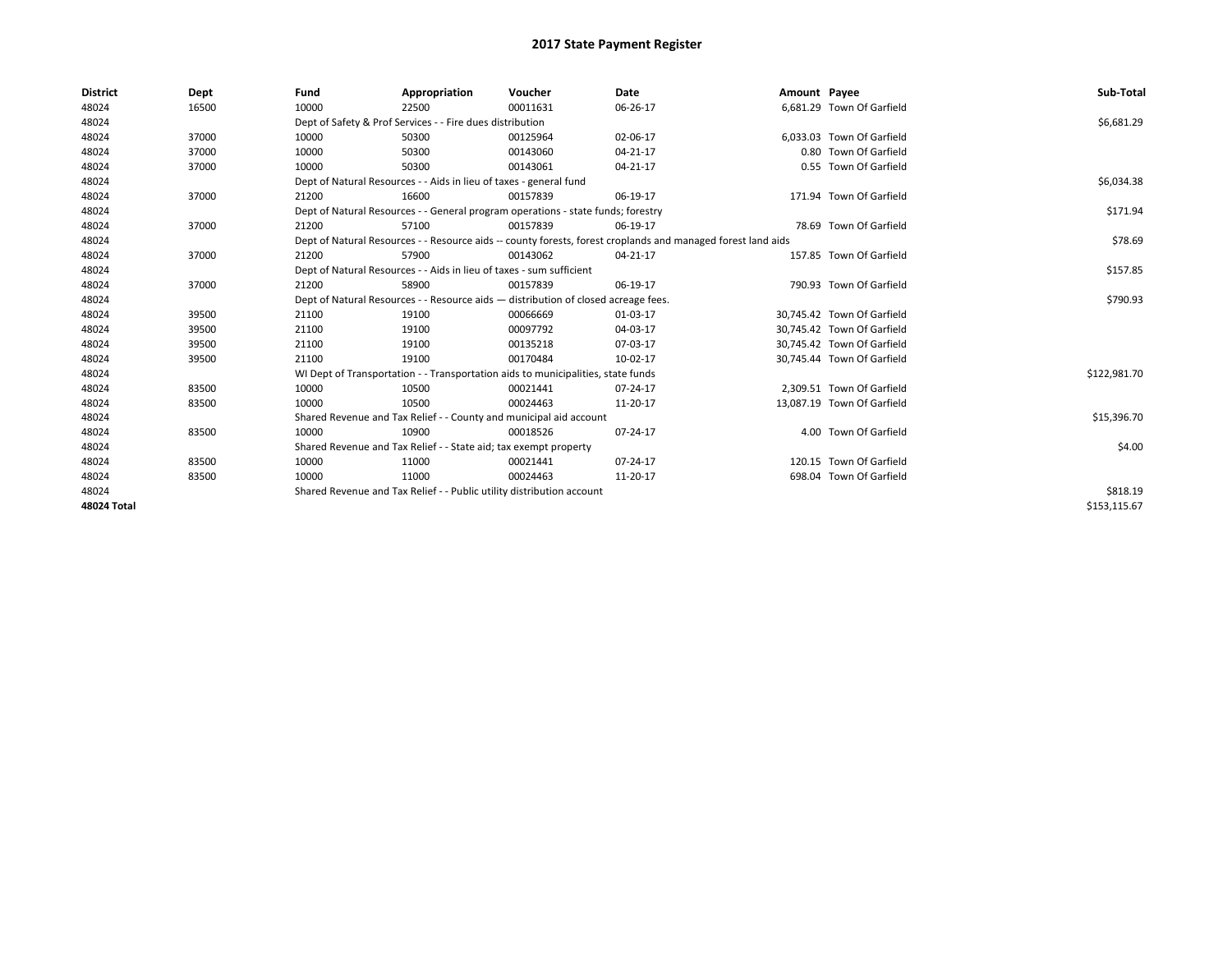| <b>District</b> | Dept  | Fund                                                                  | Appropriation                                                                                                | Voucher                                                                            | Date     | Amount Payee |                              | Sub-Total    |  |
|-----------------|-------|-----------------------------------------------------------------------|--------------------------------------------------------------------------------------------------------------|------------------------------------------------------------------------------------|----------|--------------|------------------------------|--------------|--|
| 48026           | 16500 | 10000                                                                 | 22500                                                                                                        | 00011632                                                                           | 06-26-17 |              | 8,593.39 Town of Georgetown  |              |  |
| 48026           |       |                                                                       | Dept of Safety & Prof Services - - Fire dues distribution                                                    |                                                                                    |          |              |                              | \$8,593.39   |  |
| 48026           | 37000 | 21200                                                                 | 16600                                                                                                        | 00157840                                                                           | 06-19-17 |              | 494.76 Town of Georgetown    |              |  |
| 48026           |       |                                                                       |                                                                                                              | Dept of Natural Resources - - General program operations - state funds; forestry   |          |              |                              | \$494.76     |  |
| 48026           | 37000 | 21200                                                                 | 57100                                                                                                        | 00157840                                                                           | 06-19-17 |              | 286.84 Town of Georgetown    |              |  |
| 48026           |       |                                                                       | Dept of Natural Resources - - Resource aids -- county forests, forest croplands and managed forest land aids |                                                                                    |          |              |                              |              |  |
| 48026           | 37000 | 21200                                                                 | 57900                                                                                                        | 00144007                                                                           | 04-21-17 |              | 2.64 Town of Georgetown      |              |  |
| 48026           | 37000 | 21200                                                                 | 57900                                                                                                        | 00144008                                                                           | 04-21-17 | 31.09        | Town of Georgetown           |              |  |
| 48026           |       |                                                                       | Dept of Natural Resources - - Aids in lieu of taxes - sum sufficient                                         |                                                                                    |          |              |                              | \$33.73      |  |
| 48026           | 37000 | 21200                                                                 | 58900                                                                                                        | 00157840                                                                           | 06-19-17 |              | 2,275.89 Town of Georgetown  |              |  |
| 48026           |       |                                                                       |                                                                                                              | Dept of Natural Resources - - Resource aids - distribution of closed acreage fees. |          |              |                              | \$2,275.89   |  |
| 48026           | 39500 | 21100                                                                 | 19100                                                                                                        | 00066670                                                                           | 01-03-17 |              | 23,996.29 Town of Georgetown |              |  |
| 48026           | 39500 | 21100                                                                 | 19100                                                                                                        | 00097793                                                                           | 04-03-17 |              | 23,996.29 Town of Georgetown |              |  |
| 48026           | 39500 | 21100                                                                 | 19100                                                                                                        | 00135219                                                                           | 07-03-17 |              | 23,996.29 Town of Georgetown |              |  |
| 48026           | 39500 | 21100                                                                 | 19100                                                                                                        | 00170485                                                                           | 10-02-17 |              | 23,996.31 Town of Georgetown |              |  |
| 48026           |       |                                                                       |                                                                                                              | WI Dept of Transportation - - Transportation aids to municipalities, state funds   |          |              |                              | \$95,985.18  |  |
| 48026           | 83500 | 10000                                                                 | 10500                                                                                                        | 00021442                                                                           | 07-24-17 |              | 1,363.71 Town of Georgetown  |              |  |
| 48026           | 83500 | 10000                                                                 | 10500                                                                                                        | 00024464                                                                           | 11-20-17 |              | 7,727.70 Town of Georgetown  |              |  |
| 48026           |       |                                                                       | Shared Revenue and Tax Relief - - County and municipal aid account                                           |                                                                                    |          |              |                              | \$9,091.41   |  |
| 48026           | 83500 | 10000                                                                 | 10900                                                                                                        | 00018527                                                                           | 07-24-17 |              | 16.00 Town of Georgetown     |              |  |
| 48026           |       |                                                                       | Shared Revenue and Tax Relief - - State aid; tax exempt property                                             |                                                                                    |          |              |                              | \$16.00      |  |
| 48026           | 83500 | 10000                                                                 | 11000                                                                                                        | 00021442                                                                           | 07-24-17 |              | 112.18 Town of Georgetown    |              |  |
| 48026           | 83500 | 10000                                                                 | 11000                                                                                                        | 00024464                                                                           | 11-20-17 |              | 651.72 Town of Georgetown    |              |  |
| 48026           |       | Shared Revenue and Tax Relief - - Public utility distribution account |                                                                                                              | \$763.90                                                                           |          |              |                              |              |  |
| 48026 Total     |       |                                                                       |                                                                                                              |                                                                                    |          |              |                              | \$117,541.10 |  |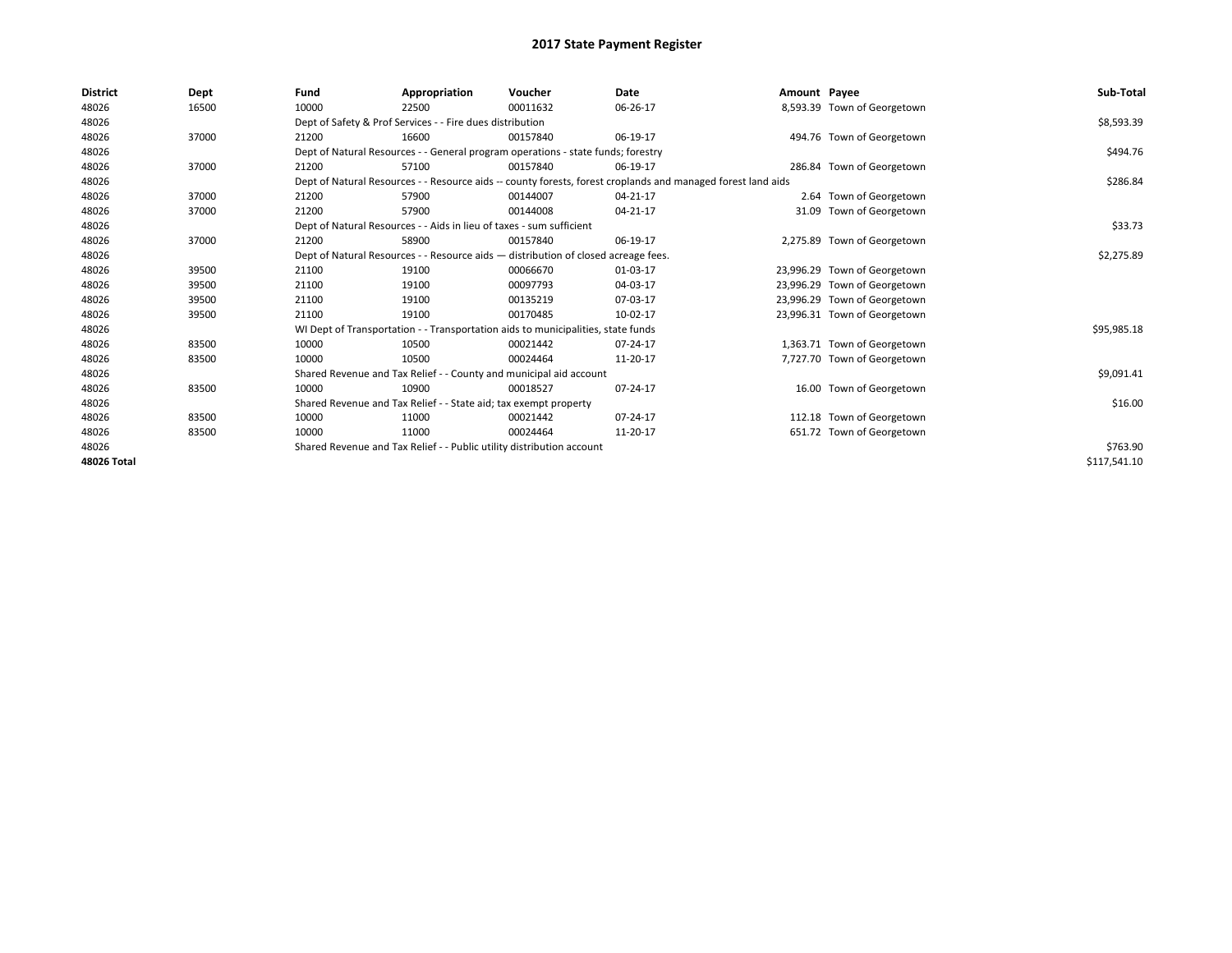| <b>District</b> | Dept  | Fund                                                               | Appropriation                                                                                                | Voucher                                                                            | Date       | Amount Payee |                             | Sub-Total    |  |  |  |
|-----------------|-------|--------------------------------------------------------------------|--------------------------------------------------------------------------------------------------------------|------------------------------------------------------------------------------------|------------|--------------|-----------------------------|--------------|--|--|--|
| 48028           | 16500 | 10000                                                              | 22500                                                                                                        | 00011633                                                                           | 06-26-17   |              | 2,445.19 Town Of Johnstown  |              |  |  |  |
| 48028           |       |                                                                    | Dept of Safety & Prof Services - - Fire dues distribution                                                    |                                                                                    |            |              |                             | \$2,445.19   |  |  |  |
| 48028           | 37000 | 10000                                                              | 50300                                                                                                        | 00130281                                                                           | 02-24-17   |              | 4,878.58 Town Of Johnstown  |              |  |  |  |
| 48028           | 37000 | 10000                                                              | 50300                                                                                                        | 00143257                                                                           | 04-21-17   |              | 527.30 Town Of Johnstown    |              |  |  |  |
| 48028           |       |                                                                    | Dept of Natural Resources - - Aids in lieu of taxes - general fund                                           |                                                                                    |            |              |                             | \$5,405.88   |  |  |  |
| 48028           | 37000 | 21200                                                              | 16600                                                                                                        | 00157841                                                                           | 06-19-17   |              | 1.831.82 Town Of Johnstown  |              |  |  |  |
| 48028           |       |                                                                    |                                                                                                              | Dept of Natural Resources - - General program operations - state funds; forestry   |            |              |                             | \$1,831.82   |  |  |  |
| 48028           | 37000 | 21200                                                              | 57100                                                                                                        | 00157841                                                                           | 06-19-17   |              | 1,159.51 Town Of Johnstown  |              |  |  |  |
| 48028           |       |                                                                    | Dept of Natural Resources - - Resource aids -- county forests, forest croplands and managed forest land aids |                                                                                    | \$1,159.51 |              |                             |              |  |  |  |
| 48028           | 37000 | 21200                                                              | 57900                                                                                                        | 00143256                                                                           | 04-21-17   |              | 2.29 Town Of Johnstown      |              |  |  |  |
| 48028           | 37000 | 21200                                                              | 57900                                                                                                        | 00143258                                                                           | 04-21-17   |              | 1,920.00 Town Of Johnstown  |              |  |  |  |
| 48028           |       |                                                                    | Dept of Natural Resources - - Aids in lieu of taxes - sum sufficient                                         |                                                                                    |            |              |                             |              |  |  |  |
| 48028           | 37000 | 21200                                                              | 58900                                                                                                        | 00157841                                                                           | 06-19-17   |              | 8,426.38 Town Of Johnstown  |              |  |  |  |
| 48028           |       |                                                                    |                                                                                                              | Dept of Natural Resources - - Resource aids - distribution of closed acreage fees. |            |              |                             | \$8,426.38   |  |  |  |
| 48028           | 39500 | 21100                                                              | 19100                                                                                                        | 00066671                                                                           | 01-03-17   |              | 21.601.62 Town Of Johnstown |              |  |  |  |
| 48028           | 39500 | 21100                                                              | 19100                                                                                                        | 00097794                                                                           | 04-03-17   |              | 21.601.62 Town Of Johnstown |              |  |  |  |
| 48028           | 39500 | 21100                                                              | 19100                                                                                                        | 00135220                                                                           | 07-03-17   |              | 21,601.62 Town Of Johnstown |              |  |  |  |
| 48028           | 39500 | 21100                                                              | 19100                                                                                                        | 00170486                                                                           | 10-02-17   |              | 21,601.62 Town Of Johnstown |              |  |  |  |
| 48028           |       |                                                                    |                                                                                                              | WI Dept of Transportation - - Transportation aids to municipalities, state funds   |            |              |                             | \$86,406.48  |  |  |  |
| 48028           | 83500 | 10000                                                              | 10500                                                                                                        | 00021443                                                                           | 07-24-17   |              | 892.09 Town Of Johnstown    |              |  |  |  |
| 48028           | 83500 | 10000                                                              | 10500                                                                                                        | 00024465                                                                           | 11-20-17   |              | 5.055.64 Town Of Johnstown  |              |  |  |  |
| 48028           |       | Shared Revenue and Tax Relief - - County and municipal aid account |                                                                                                              | \$5,947.73                                                                         |            |              |                             |              |  |  |  |
| 48028           | 83500 | 10000                                                              | 10900                                                                                                        | 00018528                                                                           | 07-24-17   |              | 5.00 Town Of Johnstown      |              |  |  |  |
| 48028           |       | Shared Revenue and Tax Relief - - State aid; tax exempt property   |                                                                                                              | \$5.00                                                                             |            |              |                             |              |  |  |  |
| 48028 Total     |       |                                                                    |                                                                                                              |                                                                                    |            |              |                             | \$113,550.28 |  |  |  |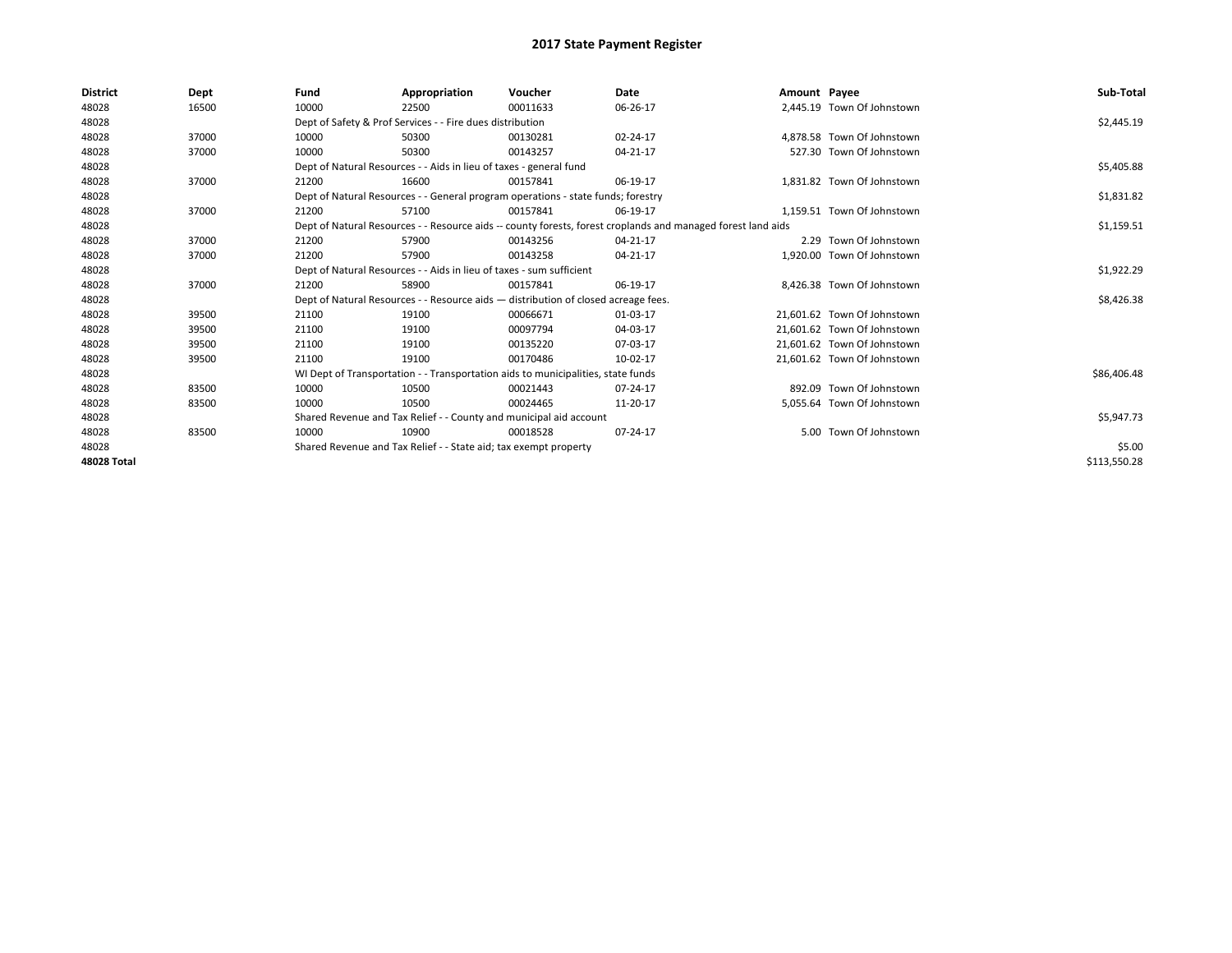| <b>District</b> | Dept  | Fund  | Appropriation                                                                      | Voucher  | Date                                                                                                         | Amount Payee |                            | Sub-Total    |
|-----------------|-------|-------|------------------------------------------------------------------------------------|----------|--------------------------------------------------------------------------------------------------------------|--------------|----------------------------|--------------|
| 48030           | 16500 | 10000 | 22500                                                                              | 00011634 | 06-26-17                                                                                                     |              | 3,103.15 Town Of Laketown  |              |
| 48030           |       |       | Dept of Safety & Prof Services - - Fire dues distribution                          |          |                                                                                                              |              |                            | \$3,103.15   |
| 48030           | 37000 | 10000 | 50300                                                                              | 00135974 | 03-22-17                                                                                                     |              | 67.57 Town Of Laketown     |              |
| 48030           | 37000 | 10000 | 50300                                                                              | 00142492 | 04-21-17                                                                                                     |              | 4.90 Town Of Laketown      |              |
| 48030           |       |       | Dept of Natural Resources - - Aids in lieu of taxes - general fund                 |          |                                                                                                              |              |                            | \$72.47      |
| 48030           | 37000 | 21200 | 16600                                                                              | 00157842 | 06-19-17                                                                                                     |              | 617.89 Town Of Laketown    |              |
| 48030           |       |       | Dept of Natural Resources - - General program operations - state funds; forestry   |          |                                                                                                              |              |                            | \$617.89     |
| 48030           | 37000 | 21200 | 57100                                                                              | 00157842 | 06-19-17                                                                                                     |              | 298.27 Town Of Laketown    |              |
| 48030           |       |       |                                                                                    |          | Dept of Natural Resources - - Resource aids -- county forests, forest croplands and managed forest land aids |              |                            | \$298.27     |
| 48030           | 37000 | 21200 | 57900                                                                              | 00142491 | 04-21-17                                                                                                     |              | 18.04 Town Of Laketown     |              |
| 48030           | 37000 | 21200 | 57900                                                                              | 00142493 | 04-21-17                                                                                                     |              | 0.49 Town Of Laketown      |              |
| 48030           |       |       | Dept of Natural Resources - - Aids in lieu of taxes - sum sufficient               |          |                                                                                                              |              |                            | \$18.53      |
| 48030           | 37000 | 21200 | 58900                                                                              | 00157842 | 06-19-17                                                                                                     |              | 2,842.28 Town Of Laketown  |              |
| 48030           |       |       | Dept of Natural Resources - - Resource aids - distribution of closed acreage fees. |          |                                                                                                              |              |                            | \$2,842.28   |
| 48030           | 39500 | 21100 | 19100                                                                              | 00066672 | 01-03-17                                                                                                     |              | 31,290.42 Town Of Laketown |              |
| 48030           | 39500 | 21100 | 19100                                                                              | 00097795 | 04-03-17                                                                                                     |              | 31.290.42 Town Of Laketown |              |
| 48030           | 39500 | 21100 | 19100                                                                              | 00135221 | 07-03-17                                                                                                     |              | 31,290.42 Town Of Laketown |              |
| 48030           | 39500 | 21100 | 19100                                                                              | 00170487 | 10-02-17                                                                                                     |              | 31,290.42 Town Of Laketown |              |
| 48030           |       |       | WI Dept of Transportation - - Transportation aids to municipalities, state funds   |          |                                                                                                              |              |                            | \$125,161.68 |
| 48030           | 83500 | 10000 | 10500                                                                              | 00021444 | 07-24-17                                                                                                     |              | 6.927.47 Town Of Laketown  |              |
| 48030           | 83500 | 10000 | 10500                                                                              | 00024466 | 11-20-17                                                                                                     |              | 39,255.67 Town Of Laketown |              |
| 48030           |       |       | Shared Revenue and Tax Relief - - County and municipal aid account                 |          |                                                                                                              |              |                            | \$46,183.14  |
| 48030           | 83500 | 10000 | 10900                                                                              | 00018529 | 07-24-17                                                                                                     |              | 56.00 Town Of Laketown     |              |
| 48030           |       |       | Shared Revenue and Tax Relief - - State aid; tax exempt property                   |          |                                                                                                              |              |                            | \$56.00      |
| 48030           | 83500 | 10000 | 11000                                                                              | 00021444 | 07-24-17                                                                                                     |              | 89.79 Town Of Laketown     |              |
| 48030           | 83500 | 10000 | 11000                                                                              | 00024466 | 11-20-17                                                                                                     |              | 509.41 Town Of Laketown    |              |
| 48030           |       |       | Shared Revenue and Tax Relief - - Public utility distribution account              |          |                                                                                                              |              |                            | \$599.20     |
| 48030 Total     |       |       |                                                                                    |          |                                                                                                              |              |                            | \$178,952.61 |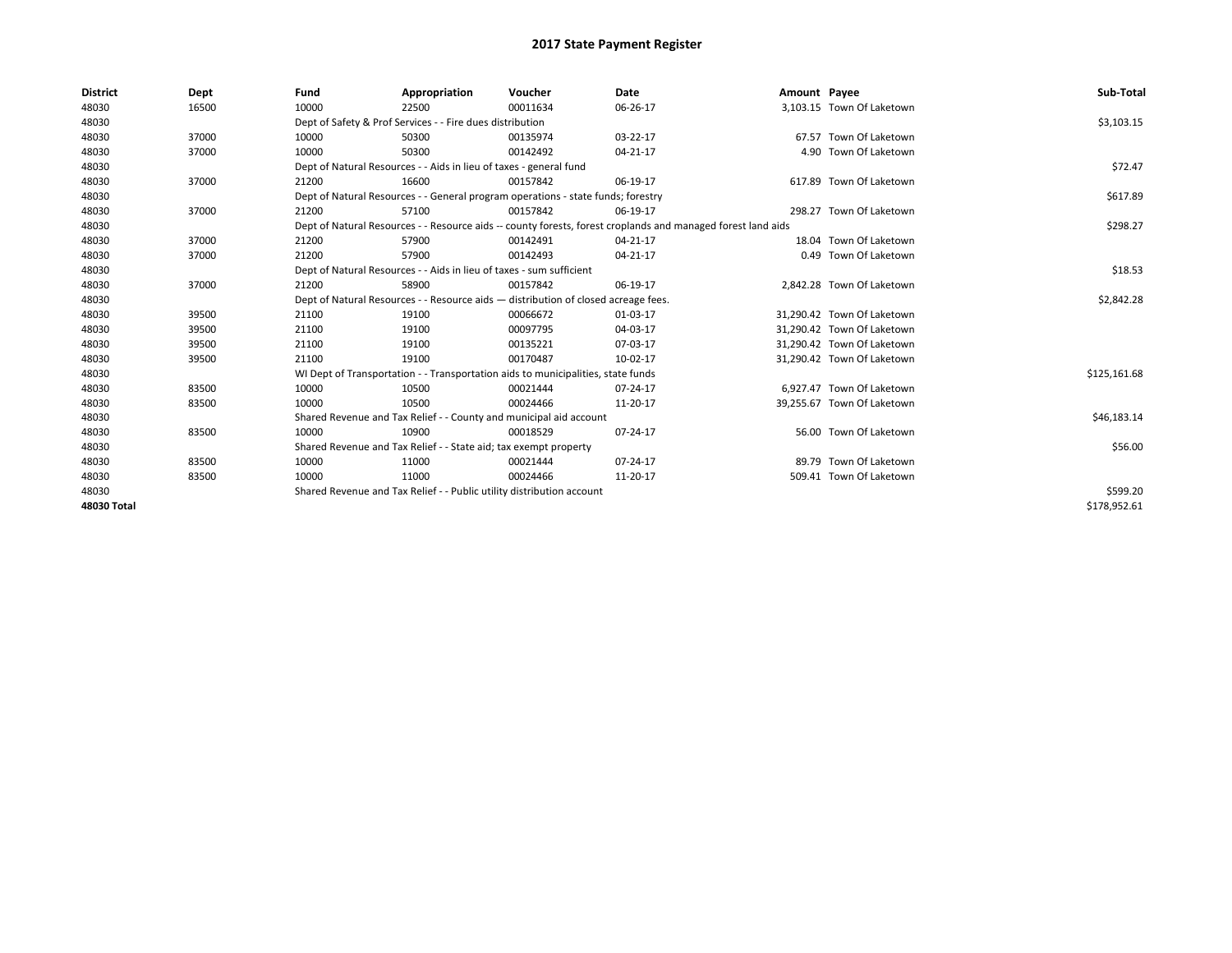| <b>District</b> | Dept  | Fund  | Appropriation                                                                                                | Voucher  | Date     | Amount Payee |                           | Sub-Total    |  |  |
|-----------------|-------|-------|--------------------------------------------------------------------------------------------------------------|----------|----------|--------------|---------------------------|--------------|--|--|
| 48032           | 16500 | 10000 | 22500                                                                                                        | 00011635 | 06-26-17 |              | 8,508.22 Town Of Lincoln  |              |  |  |
| 48032           |       |       | Dept of Safety & Prof Services - - Fire dues distribution                                                    |          |          |              |                           | \$8,508.22   |  |  |
| 48032           | 37000 | 10000 | 50300                                                                                                        | 00125923 | 02-06-17 |              | 2,799.40 Town Of Lincoln  |              |  |  |
| 48032           |       |       | Dept of Natural Resources - - Aids in lieu of taxes - general fund                                           |          |          |              |                           | \$2,799.40   |  |  |
| 48032           | 37000 | 21200 | 16600                                                                                                        | 00157843 | 06-19-17 |              | 282.38 Town Of Lincoln    |              |  |  |
| 48032           |       |       | Dept of Natural Resources - - General program operations - state funds; forestry                             |          |          |              |                           | \$282.38     |  |  |
| 48032           | 37000 | 21200 | 57100                                                                                                        | 00157843 | 06-19-17 |              | 163.10 Town Of Lincoln    |              |  |  |
| 48032           |       |       | Dept of Natural Resources - - Resource aids -- county forests, forest croplands and managed forest land aids |          | \$163.10 |              |                           |              |  |  |
| 48032           | 37000 | 21200 | 58900                                                                                                        | 00157843 | 06-19-17 |              | 1.298.95 Town Of Lincoln  |              |  |  |
| 48032           |       |       | Dept of Natural Resources - - Resource aids - distribution of closed acreage fees.                           |          |          |              |                           |              |  |  |
| 48032           | 39500 | 21100 | 19100                                                                                                        | 00066673 | 01-03-17 |              | 34,499.83 Town Of Lincoln |              |  |  |
| 48032           | 39500 | 21100 | 19100                                                                                                        | 00097796 | 04-03-17 |              | 34.499.83 Town Of Lincoln |              |  |  |
| 48032           | 39500 | 21100 | 19100                                                                                                        | 00135222 | 07-03-17 |              | 34.499.83 Town Of Lincoln |              |  |  |
| 48032           | 39500 | 21100 | 19100                                                                                                        | 00170488 | 10-02-17 |              | 34,499.85 Town Of Lincoln |              |  |  |
| 48032           |       |       | WI Dept of Transportation - - Transportation aids to municipalities, state funds                             |          |          |              |                           | \$137,999.34 |  |  |
| 48032           | 83500 | 10000 | 10500                                                                                                        | 00021445 | 07-24-17 |              | 3,582.76 Town Of Lincoln  |              |  |  |
| 48032           | 83500 | 10000 | 10500                                                                                                        | 00024467 | 11-20-17 |              | 20.302.30 Town Of Lincoln |              |  |  |
| 48032           |       |       | Shared Revenue and Tax Relief - - County and municipal aid account                                           |          |          |              |                           | \$23,885.06  |  |  |
| 48032           | 83500 | 10000 | 10900                                                                                                        | 00018530 | 07-24-17 |              | 32.00 Town Of Lincoln     |              |  |  |
| 48032           |       |       | Shared Revenue and Tax Relief - - State aid; tax exempt property                                             |          |          |              |                           | \$32.00      |  |  |
| 48032           | 83500 | 10000 | 11000                                                                                                        | 00021445 | 07-24-17 |              | 1.661.72 Town Of Lincoln  |              |  |  |
| 48032           | 83500 | 10000 | 11000                                                                                                        | 00024467 | 11-20-17 |              | 9,627.03 Town Of Lincoln  |              |  |  |
| 48032           |       |       | Shared Revenue and Tax Relief - - Public utility distribution account                                        |          |          |              |                           | \$11,288.75  |  |  |
| 48032 Total     |       |       |                                                                                                              |          |          |              |                           | \$186,257.20 |  |  |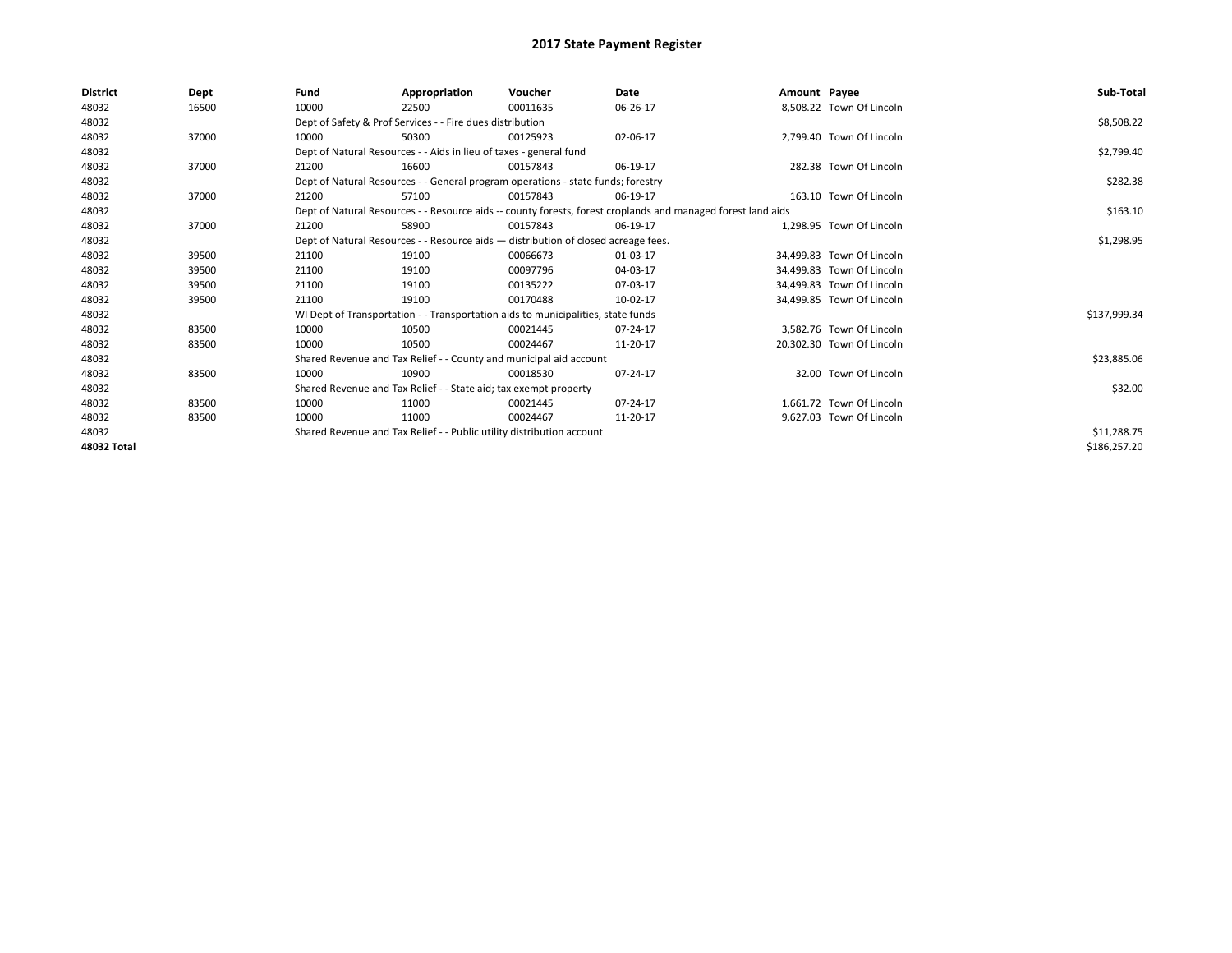| <b>District</b> | Dept  | Fund  | Appropriation                                                                                                | Voucher  | Date       | Amount Payee |                          | Sub-Total    |  |  |
|-----------------|-------|-------|--------------------------------------------------------------------------------------------------------------|----------|------------|--------------|--------------------------|--------------|--|--|
| 48034           | 16500 | 10000 | 22500                                                                                                        | 00011636 | 06-26-17   |              | 783.61 Town Of Lorain    |              |  |  |
| 48034           |       |       | Dept of Safety & Prof Services - - Fire dues distribution                                                    |          |            |              |                          | \$783.61     |  |  |
| 48034           | 37000 | 10000 | 50300                                                                                                        | 00125977 | 02-06-17   |              | 5,158.90 Town Of Lorain  |              |  |  |
| 48034           | 37000 | 10000 | 50300                                                                                                        | 00125978 | 02-06-17   |              | 2.943.24 Town Of Lorain  |              |  |  |
| 48034           | 37000 | 10000 | 50300                                                                                                        | 00143095 | 04-21-17   |              | 97.39 Town Of Lorain     |              |  |  |
| 48034           | 37000 | 10000 | 50300                                                                                                        | 00143098 | 04-21-17   |              | 122.00 Town Of Lorain    |              |  |  |
| 48034           |       |       | Dept of Natural Resources - - Aids in lieu of taxes - general fund                                           |          |            |              |                          | \$8,321.53   |  |  |
| 48034           | 37000 | 21200 | 16600                                                                                                        | 00157844 | 06-19-17   |              | 1,139.03 Town Of Lorain  |              |  |  |
| 48034           |       |       | Dept of Natural Resources - - General program operations - state funds; forestry                             |          | \$1,139.03 |              |                          |              |  |  |
| 48034           | 37000 | 21200 | 57100                                                                                                        | 00157844 | 06-19-17   |              | 1,644.31 Town Of Lorain  |              |  |  |
| 48034           |       |       | Dept of Natural Resources - - Resource aids -- county forests, forest croplands and managed forest land aids |          |            |              |                          | \$1,644.31   |  |  |
| 48034           | 37000 | 21200 | 57900                                                                                                        | 00143096 | 04-21-17   |              | 448.48 Town Of Lorain    |              |  |  |
| 48034           | 37000 | 21200 | 57900                                                                                                        | 00143097 | 04-21-17   |              | 1,065.67 Town Of Lorain  |              |  |  |
| 48034           |       |       | Dept of Natural Resources - - Aids in lieu of taxes - sum sufficient                                         |          |            |              |                          |              |  |  |
| 48034           | 37000 | 21200 | 58900                                                                                                        | 00157844 | 06-19-17   |              | 5,239.54 Town Of Lorain  |              |  |  |
| 48034           |       |       | Dept of Natural Resources - - Resource aids - distribution of closed acreage fees.                           |          |            |              |                          | \$5,239.54   |  |  |
| 48034           | 39500 | 21100 | 19100                                                                                                        | 00066674 | 01-03-17   |              | 15,976.81 Town Of Lorain |              |  |  |
| 48034           | 39500 | 21100 | 19100                                                                                                        | 00097797 | 04-03-17   |              | 15,976.81 Town Of Lorain |              |  |  |
| 48034           | 39500 | 21100 | 19100                                                                                                        | 00135223 | 07-03-17   |              | 15,976.81 Town Of Lorain |              |  |  |
| 48034           | 39500 | 21100 | 19100                                                                                                        | 00170489 | 10-02-17   |              | 15,976.82 Town Of Lorain |              |  |  |
| 48034           |       |       | WI Dept of Transportation - - Transportation aids to municipalities, state funds                             |          |            |              |                          | \$63,907.25  |  |  |
| 48034           | 83500 | 10000 | 10500                                                                                                        | 00021446 | 07-24-17   |              | 3.002.53 Town Of Lorain  |              |  |  |
| 48034           | 83500 | 10000 | 10500                                                                                                        | 00024468 | 11-20-17   |              | 17,014.31 Town Of Lorain |              |  |  |
| 48034           |       |       | Shared Revenue and Tax Relief - - County and municipal aid account                                           |          |            |              |                          | \$20,016.84  |  |  |
| 48034           | 83500 | 10000 | 11000                                                                                                        | 00021446 | 07-24-17   |              | 30.87 Town Of Lorain     |              |  |  |
| 48034           | 83500 | 10000 | 11000                                                                                                        | 00024468 | 11-20-17   |              | 179.36 Town Of Lorain    |              |  |  |
| 48034           |       |       | Shared Revenue and Tax Relief - - Public utility distribution account                                        |          |            |              |                          |              |  |  |
| 48034 Total     |       |       |                                                                                                              |          |            |              |                          | \$102.776.49 |  |  |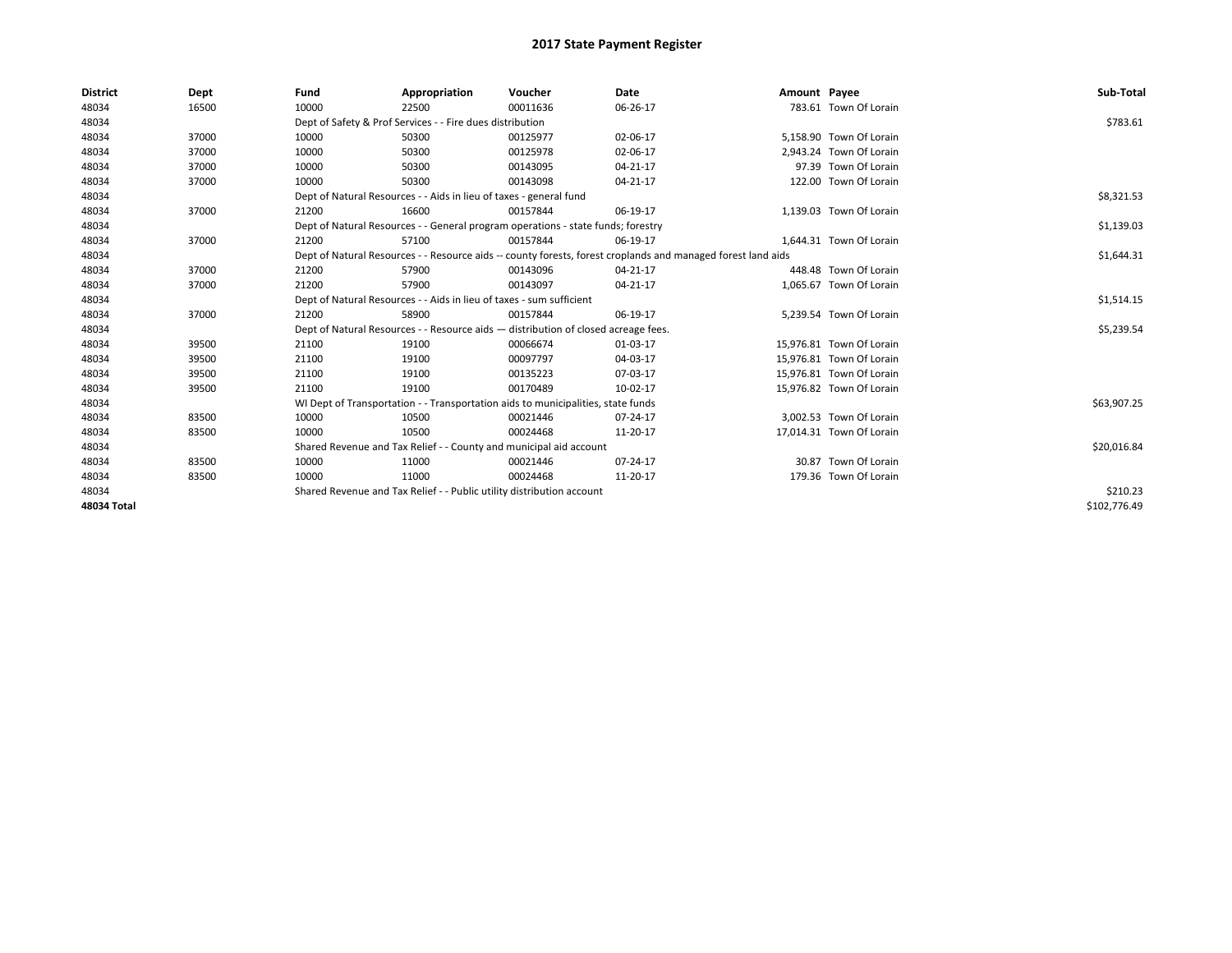| <b>District</b> | Dept  | Fund                                                                  | Appropriation                                                                                                | Voucher    | Date     | Amount Payee |                        | Sub-Total    |
|-----------------|-------|-----------------------------------------------------------------------|--------------------------------------------------------------------------------------------------------------|------------|----------|--------------|------------------------|--------------|
| 48036           | 16500 | 10000                                                                 | 22500                                                                                                        | 00011637   | 06-26-17 |              | 2,631.77 Town Of Luck  |              |
| 48036           |       |                                                                       | Dept of Safety & Prof Services - - Fire dues distribution                                                    |            |          |              |                        | \$2,631.77   |
| 48036           | 37000 | 10000                                                                 | 50300                                                                                                        | 00126159   | 02-07-17 |              | 58,979.56 Town Of Luck |              |
| 48036           | 37000 | 10000                                                                 | 50300                                                                                                        | 00126160   | 02-07-17 |              | 19,929.29 Town Of Luck |              |
| 48036           | 37000 | 10000                                                                 | 50300                                                                                                        | 00143594   | 04-21-17 |              | 24.30 Town Of Luck     |              |
| 48036           |       |                                                                       | Dept of Natural Resources - - Aids in lieu of taxes - general fund                                           |            |          |              |                        | \$78,933.15  |
| 48036           | 37000 | 21200                                                                 | 16600                                                                                                        | 00157845   | 06-19-17 |              | 628.13 Town Of Luck    |              |
| 48036           |       |                                                                       | Dept of Natural Resources - - General program operations - state funds; forestry                             |            |          |              |                        | \$628.13     |
| 48036           | 37000 | 21200                                                                 | 57100                                                                                                        | 00157845   | 06-19-17 |              | 539.69 Town Of Luck    |              |
| 48036           |       |                                                                       | Dept of Natural Resources - - Resource aids -- county forests, forest croplands and managed forest land aids |            | \$539.69 |              |                        |              |
| 48036           | 37000 | 21200                                                                 | 57900                                                                                                        | 00143595   | 04-21-17 |              | 15.00 Town Of Luck     |              |
| 48036           |       |                                                                       | Dept of Natural Resources - - Aids in lieu of taxes - sum sufficient                                         |            |          |              |                        | \$15.00      |
| 48036           | 37000 | 21200                                                                 | 58900                                                                                                        | 00157845   | 06-19-17 |              | 2,889.42 Town Of Luck  |              |
| 48036           |       |                                                                       | Dept of Natural Resources - - Resource aids - distribution of closed acreage fees.                           |            |          |              |                        | \$2,889.42   |
| 48036           | 39500 | 21100                                                                 | 19100                                                                                                        | 00066675   | 01-03-17 |              | 26,649.70 Town Of Luck |              |
| 48036           | 39500 | 21100                                                                 | 19100                                                                                                        | 00097798   | 04-03-17 |              | 26,649.70 Town Of Luck |              |
| 48036           | 39500 | 21100                                                                 | 19100                                                                                                        | 00135224   | 07-03-17 |              | 26,649.70 Town Of Luck |              |
| 48036           | 39500 | 21100                                                                 | 19100                                                                                                        | 00170490   | 10-02-17 |              | 26,649.72 Town Of Luck |              |
| 48036           |       |                                                                       | WI Dept of Transportation - - Transportation aids to municipalities, state funds                             |            |          |              |                        | \$106,598.82 |
| 48036           | 83500 | 10000                                                                 | 10500                                                                                                        | 00021447   | 07-24-17 |              | 8,593.92 Town Of Luck  |              |
| 48036           | 83500 | 10000                                                                 | 10500                                                                                                        | 00024469   | 11-20-17 |              | 48,698.88 Town Of Luck |              |
| 48036           |       |                                                                       | Shared Revenue and Tax Relief - - County and municipal aid account                                           |            |          |              |                        | \$57,292.80  |
| 48036           | 83500 | 10000                                                                 | 10900                                                                                                        | 00018531   | 07-24-17 |              | 35.00 Town Of Luck     |              |
| 48036           |       |                                                                       | Shared Revenue and Tax Relief - - State aid; tax exempt property                                             |            |          |              |                        | \$35.00      |
| 48036           | 83500 | 10000                                                                 | 11000                                                                                                        | 00021447   | 07-24-17 |              | 268.57 Town Of Luck    |              |
| 48036           | 83500 | 10000                                                                 | 11000                                                                                                        | 00024469   | 11-20-17 |              | 1,555.01 Town Of Luck  |              |
| 48036           |       | Shared Revenue and Tax Relief - - Public utility distribution account |                                                                                                              | \$1,823.58 |          |              |                        |              |
| 48036 Total     |       |                                                                       |                                                                                                              |            |          |              |                        | \$251,387.36 |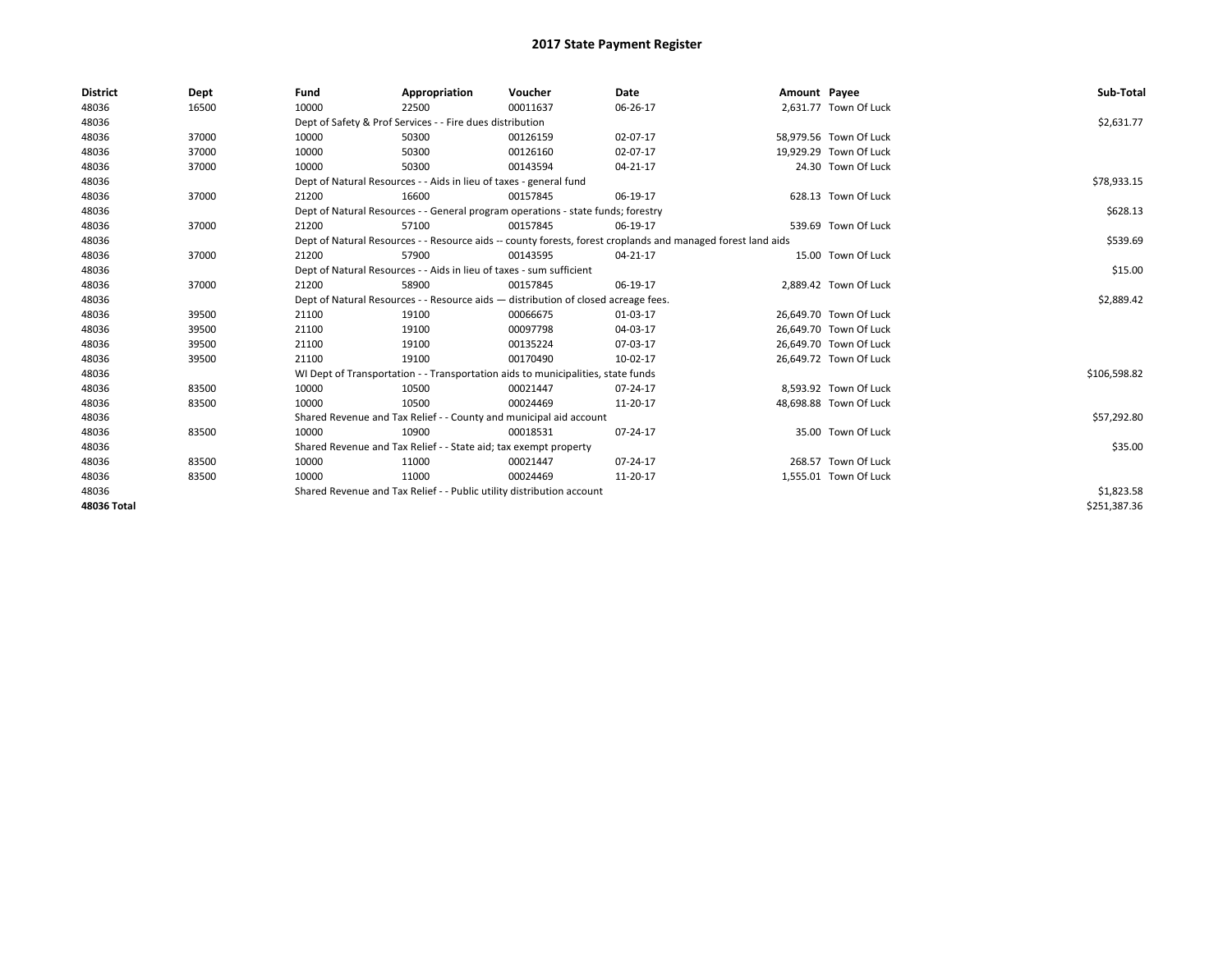| <b>District</b>    | Dept  | Fund  | Appropriation                                                      | Voucher                                                                            | Date                                                                                                         | Amount Payee |                            | Sub-Total    |
|--------------------|-------|-------|--------------------------------------------------------------------|------------------------------------------------------------------------------------|--------------------------------------------------------------------------------------------------------------|--------------|----------------------------|--------------|
| 48038              | 16500 | 10000 | 22500                                                              | 00011638                                                                           | 06-27-17                                                                                                     |              | 1,378.98 Town Of Mckinley  |              |
| 48038              |       |       | Dept of Safety & Prof Services - - Fire dues distribution          |                                                                                    |                                                                                                              |              |                            | \$1,378.98   |
| 48038              | 37000 | 10000 | 50300                                                              | 00142681                                                                           | 04-21-17                                                                                                     |              | 1.00 Town Of Mckinley      |              |
| 48038              |       |       | Dept of Natural Resources - - Aids in lieu of taxes - general fund |                                                                                    |                                                                                                              |              |                            | \$1.00       |
| 48038              | 37000 | 21200 | 16600                                                              | 00157846                                                                           | 06-19-17                                                                                                     |              | 2,344.87 Town Of Mckinley  |              |
| 48038              |       |       |                                                                    | Dept of Natural Resources - - General program operations - state funds; forestry   |                                                                                                              |              |                            | \$2,344.87   |
| 48038              | 37000 | 21200 | 57100                                                              | 00157846                                                                           | 06-19-17                                                                                                     |              | 1,892.24 Town Of Mckinley  |              |
| 48038              |       |       |                                                                    |                                                                                    | Dept of Natural Resources - - Resource aids -- county forests, forest croplands and managed forest land aids |              |                            | \$1,892.24   |
| 48038              | 37000 | 21200 | 58900                                                              | 00157846                                                                           | 06-19-17                                                                                                     |              | 10,786.41 Town Of Mckinley |              |
| 48038              |       |       |                                                                    | Dept of Natural Resources - - Resource aids - distribution of closed acreage fees. |                                                                                                              |              |                            | \$10,786.41  |
| 48038              | 39500 | 21100 | 19100                                                              | 00066676                                                                           | 01-03-17                                                                                                     |              | 20,329.96 Town Of Mckinley |              |
| 48038              | 39500 | 21100 | 19100                                                              | 00097799                                                                           | 04-03-17                                                                                                     |              | 20,329.96 Town Of Mckinley |              |
| 48038              | 39500 | 21100 | 19100                                                              | 00135225                                                                           | 07-03-17                                                                                                     |              | 20,329.96 Town Of Mckinley |              |
| 48038              | 39500 | 21100 | 19100                                                              | 00170491                                                                           | 10-02-17                                                                                                     |              | 20,329.98 Town Of Mckinley |              |
| 48038              |       |       |                                                                    | WI Dept of Transportation - - Transportation aids to municipalities, state funds   |                                                                                                              |              |                            | \$81,319.86  |
| 48038              | 83500 | 10000 | 10500                                                              | 00021448                                                                           | 07-24-17                                                                                                     |              | 2,662.70 Town Of Mckinley  |              |
| 48038              | 83500 | 10000 | 10500                                                              | 00024470                                                                           | 11-20-17                                                                                                     |              | 15,088.62 Town Of Mckinley |              |
| 48038              |       |       |                                                                    | Shared Revenue and Tax Relief - - County and municipal aid account                 |                                                                                                              |              |                            | \$17,751.32  |
| <b>48038 Total</b> |       |       |                                                                    |                                                                                    |                                                                                                              |              |                            | \$115,474.68 |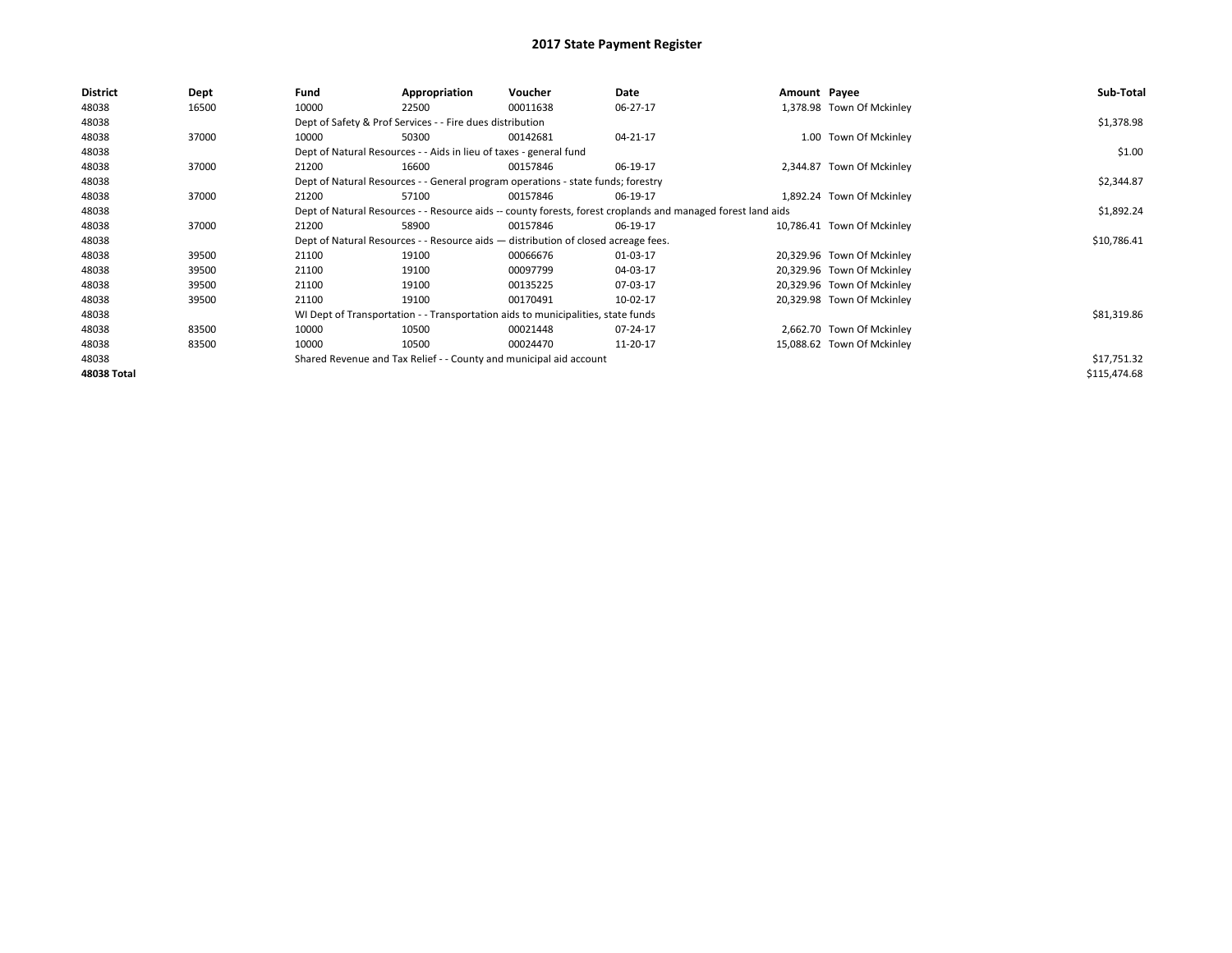| <b>District</b> | Dept  | Fund  | Appropriation                                                                                                | Voucher                                                                            | Date     | Amount Payee |                            | Sub-Total    |
|-----------------|-------|-------|--------------------------------------------------------------------------------------------------------------|------------------------------------------------------------------------------------|----------|--------------|----------------------------|--------------|
| 48040           | 16500 | 10000 | 22500                                                                                                        | 00011639                                                                           | 06-26-17 |              | 8,731.04 Town Of Milltown  |              |
| 48040           |       |       | Dept of Safety & Prof Services - - Fire dues distribution                                                    |                                                                                    |          |              |                            | \$8,731.04   |
| 48040           | 37000 | 10000 | 50300                                                                                                        | 00142423                                                                           | 04-21-17 |              | 43.43 Town Of Milltown     |              |
| 48040           |       |       | Dept of Natural Resources - - Aids in lieu of taxes - general fund                                           |                                                                                    |          |              |                            | \$43.43      |
| 48040           | 37000 | 21200 | 16600                                                                                                        | 00157847                                                                           | 06-19-17 |              | 684.26 Town Of Milltown    |              |
| 48040           |       |       |                                                                                                              | Dept of Natural Resources - - General program operations - state funds; forestry   |          |              |                            | \$684.26     |
| 48040           | 37000 | 21200 | 57100                                                                                                        | 00157847                                                                           | 06-19-17 |              | 400.97 Town Of Milltown    |              |
| 48040           |       |       | Dept of Natural Resources - - Resource aids -- county forests, forest croplands and managed forest land aids |                                                                                    | \$400.97 |              |                            |              |
| 48040           | 37000 | 21200 | 58900                                                                                                        | 00157847                                                                           | 06-19-17 |              | 3.147.60 Town Of Milltown  |              |
| 48040           |       |       |                                                                                                              | Dept of Natural Resources - - Resource aids - distribution of closed acreage fees. |          |              |                            | \$3,147.60   |
| 48040           | 39500 | 21100 | 19100                                                                                                        | 00066677                                                                           | 01-03-17 |              | 34,890.69 Town Of Milltown |              |
| 48040           | 39500 | 21100 | 19100                                                                                                        | 00097800                                                                           | 04-03-17 |              | 34.890.69 Town Of Milltown |              |
| 48040           | 39500 | 21100 | 19100                                                                                                        | 00135226                                                                           | 07-03-17 |              | 34.890.69 Town Of Milltown |              |
| 48040           | 39500 | 21100 | 19100                                                                                                        | 00170492                                                                           | 10-02-17 |              | 34,890.69 Town Of Milltown |              |
| 48040           |       |       |                                                                                                              | WI Dept of Transportation - - Transportation aids to municipalities, state funds   |          |              |                            | \$139,562.76 |
| 48040           | 83500 | 10000 | 10500                                                                                                        | 00021449                                                                           | 07-24-17 |              | 1,916.87 Town Of Milltown  |              |
| 48040           | 83500 | 10000 | 10500                                                                                                        | 00024471                                                                           | 11-20-17 |              | 10.862.24 Town Of Milltown |              |
| 48040           |       |       |                                                                                                              | Shared Revenue and Tax Relief - - County and municipal aid account                 |          |              |                            | \$12,779.11  |
| 48040           | 83500 | 10000 | 10900                                                                                                        | 00018532                                                                           | 07-24-17 |              | 2.00 Town Of Milltown      |              |
| 48040           |       |       | Shared Revenue and Tax Relief - - State aid; tax exempt property                                             |                                                                                    |          |              |                            | \$2.00       |
| 48040           | 83500 | 10000 | 11000                                                                                                        | 00021449                                                                           | 07-24-17 |              | 11.72 Town Of Milltown     |              |
| 48040           | 83500 | 10000 | 11000                                                                                                        | 00024471                                                                           | 11-20-17 |              | 65.06 Town Of Milltown     |              |
| 48040           |       |       | Shared Revenue and Tax Relief - - Public utility distribution account                                        |                                                                                    | \$76.78  |              |                            |              |
| 48040 Total     |       |       |                                                                                                              |                                                                                    |          |              |                            | \$165,427.95 |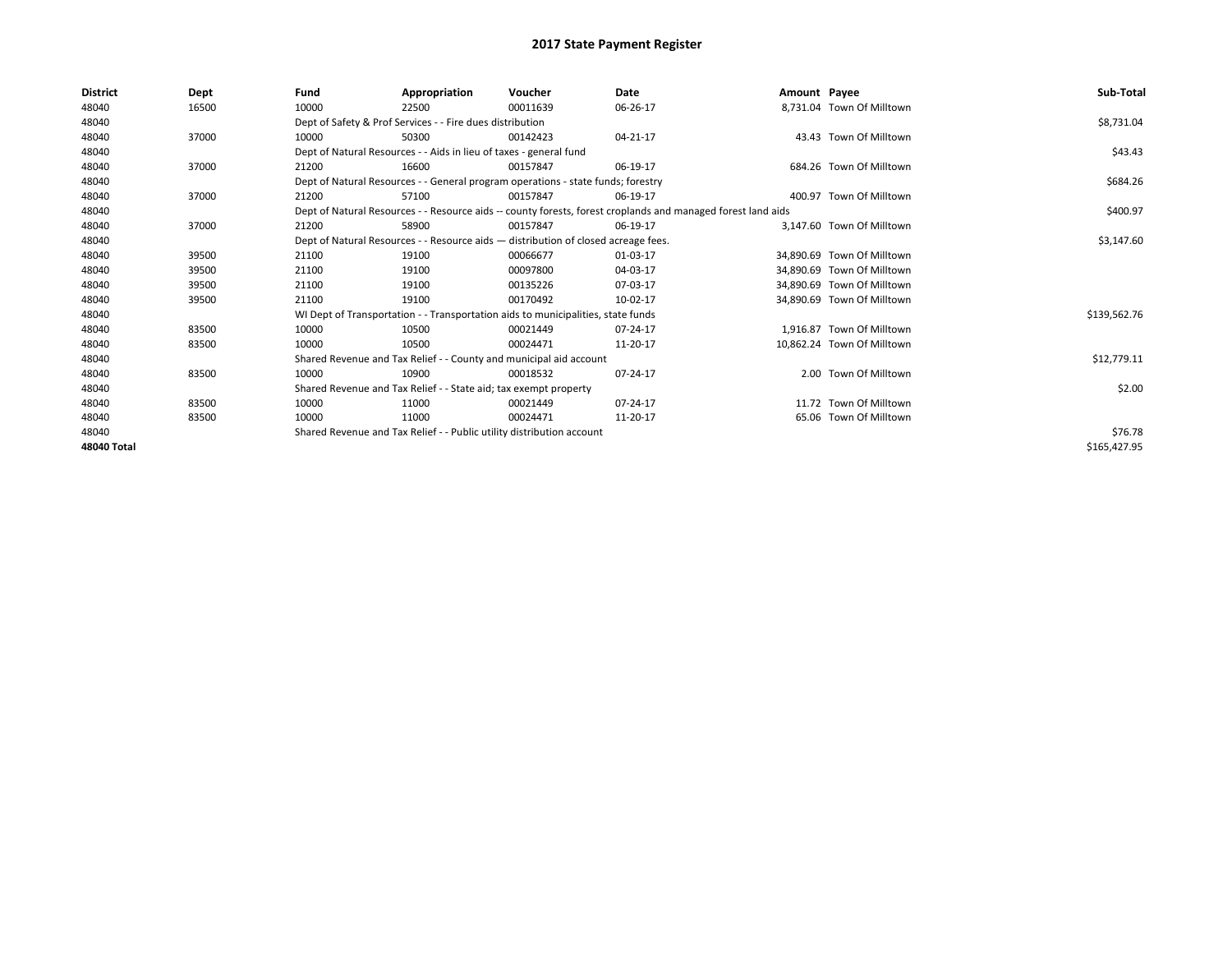| <b>District</b>    | Dept  | Fund  | Appropriation                                                         | Voucher                                                                            | <b>Date</b>                                                                                                  | Amount Payee |                           | Sub-Total    |
|--------------------|-------|-------|-----------------------------------------------------------------------|------------------------------------------------------------------------------------|--------------------------------------------------------------------------------------------------------------|--------------|---------------------------|--------------|
| 48042              | 16500 | 10000 | 22500                                                                 | 00011640                                                                           | 06-26-17                                                                                                     |              | 10,924.49 Town Of Osceola |              |
| 48042              |       |       | Dept of Safety & Prof Services - - Fire dues distribution             |                                                                                    |                                                                                                              |              |                           | \$10,924.49  |
| 48042              | 37000 | 10000 | 50300                                                                 | 00135975                                                                           | 03-22-17                                                                                                     |              | 3,021.60 Town Of Osceola  |              |
| 48042              | 37000 | 10000 | 50300                                                                 | 00143663                                                                           | 04-21-17                                                                                                     |              | 147.16 Town Of Osceola    |              |
| 48042              | 37000 | 10000 | 50300                                                                 | 00143664                                                                           | 04-21-17                                                                                                     |              | 375.27 Town Of Osceola    |              |
| 48042              |       |       | Dept of Natural Resources - - Aids in lieu of taxes - general fund    |                                                                                    |                                                                                                              |              |                           | \$3,544.03   |
| 48042              | 37000 | 21200 | 16600                                                                 | 00157848                                                                           | 06-19-17                                                                                                     |              | 671.74 Town Of Osceola    |              |
| 48042              |       |       |                                                                       | Dept of Natural Resources - - General program operations - state funds; forestry   |                                                                                                              |              |                           | \$671.74     |
| 48042              | 37000 | 21200 | 57100                                                                 | 00157848                                                                           | 06-19-17                                                                                                     |              | 342.04 Town Of Osceola    |              |
| 48042              |       |       |                                                                       |                                                                                    | Dept of Natural Resources - - Resource aids -- county forests, forest croplands and managed forest land aids |              |                           | \$342.04     |
| 48042              | 37000 | 21200 | 57900                                                                 | 00143661                                                                           | 04-21-17                                                                                                     |              | 20.71 Town Of Osceola     |              |
| 48042              | 37000 | 21200 | 57900                                                                 | 00143662                                                                           | 04-21-17                                                                                                     |              | 316.32 Town Of Osceola    |              |
| 48042              |       |       | Dept of Natural Resources - - Aids in lieu of taxes - sum sufficient  |                                                                                    |                                                                                                              |              |                           | \$337.03     |
| 48042              | 37000 | 21200 | 58900                                                                 | 00157848                                                                           | 06-19-17                                                                                                     |              | 3,090.01 Town Of Osceola  |              |
| 48042              |       |       |                                                                       | Dept of Natural Resources - - Resource aids - distribution of closed acreage fees. |                                                                                                              |              |                           | \$3,090.01   |
| 48042              | 39500 | 21100 | 19100                                                                 | 00066678                                                                           | 01-03-17                                                                                                     |              | 34,808.11 Town Of Osceola |              |
| 48042              | 39500 | 21100 | 19100                                                                 | 00097801                                                                           | 04-03-17                                                                                                     |              | 34,808.11 Town Of Osceola |              |
| 48042              | 39500 | 21100 | 19100                                                                 | 00135227                                                                           | 07-03-17                                                                                                     |              | 34,808.11 Town Of Osceola |              |
| 48042              | 39500 | 21100 | 19100                                                                 | 00170493                                                                           | 10-02-17                                                                                                     |              | 34,808.13 Town Of Osceola |              |
| 48042              |       |       |                                                                       | WI Dept of Transportation - - Transportation aids to municipalities, state funds   |                                                                                                              |              |                           | \$139,232.46 |
| 48042              | 83500 | 10000 | 10500                                                                 | 00021450                                                                           | 07-24-17                                                                                                     |              | 3,640.01 Town Of Osceola  |              |
| 48042              | 83500 | 10000 | 10500                                                                 | 00024472                                                                           | 11-20-17                                                                                                     |              | 20,626.70 Town Of Osceola |              |
| 48042              |       |       |                                                                       | Shared Revenue and Tax Relief - - County and municipal aid account                 |                                                                                                              |              |                           | \$24,266.71  |
| 48042              | 83500 | 10000 | 10900                                                                 | 00018533                                                                           | 07-24-17                                                                                                     |              | 60.00 Town Of Osceola     |              |
| 48042              |       |       | Shared Revenue and Tax Relief - - State aid; tax exempt property      |                                                                                    |                                                                                                              |              |                           | \$60.00      |
| 48042              | 83500 | 10000 | 11000                                                                 | 00021450                                                                           | 07-24-17                                                                                                     |              | 1,778.29 Town Of Osceola  |              |
| 48042              | 83500 | 10000 | 11000                                                                 | 00024472                                                                           | 11-20-17                                                                                                     |              | 10,956.67 Town Of Osceola |              |
| 48042              |       |       | Shared Revenue and Tax Relief - - Public utility distribution account |                                                                                    |                                                                                                              |              |                           | \$12,734.96  |
| 48042              | 83500 | 10000 | 50100                                                                 | 00015358                                                                           | 01-31-17                                                                                                     |              | 93.12 Town Of Osceola     |              |
| 48042              |       |       | Shared Revenue and Tax Relief - - Payments for municipal services     |                                                                                    |                                                                                                              |              |                           | \$93.12      |
| 48042              | 83500 | 52100 | 36300                                                                 | 00015955                                                                           | 03-27-17                                                                                                     |              | 225.13 Town Of Osceola    |              |
| 48042              |       |       | Shared Revenue and Tax Relief - - Lottery and gaming credit           |                                                                                    |                                                                                                              |              |                           | \$225.13     |
| <b>48042 Total</b> |       |       |                                                                       |                                                                                    |                                                                                                              |              |                           | \$195,521.72 |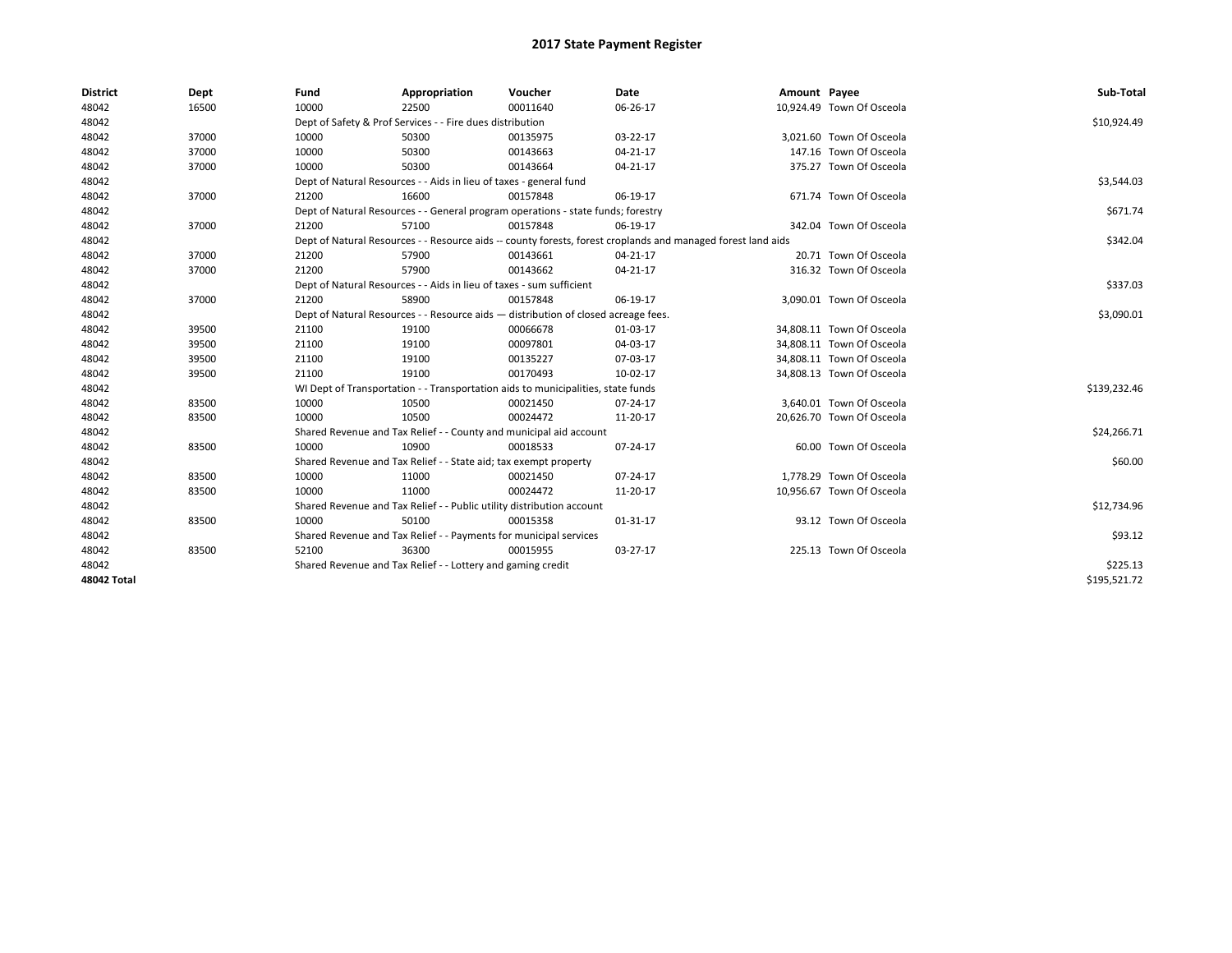| <b>District</b>    | Dept  | Fund                                                              | Appropriation                                                                      | Voucher  | Date                                                                                                         | Amount Payee |                                     | Sub-Total    |
|--------------------|-------|-------------------------------------------------------------------|------------------------------------------------------------------------------------|----------|--------------------------------------------------------------------------------------------------------------|--------------|-------------------------------------|--------------|
| 48044              | 16500 | 10000                                                             | 22500                                                                              | 00011641 | 06-26-17                                                                                                     |              | 4,869.72 Town Of Saint Croix Falls  |              |
| 48044              |       |                                                                   | Dept of Safety & Prof Services - - Fire dues distribution                          |          |                                                                                                              |              |                                     | \$4,869.72   |
| 48044              | 37000 | 10000                                                             | 50300                                                                              | 00143724 | 04-21-17                                                                                                     |              | 198.54 Town Of Saint Croix Falls    |              |
| 48044              |       |                                                                   | Dept of Natural Resources - - Aids in lieu of taxes - general fund                 |          |                                                                                                              |              |                                     | \$198.54     |
| 48044              | 37000 | 21200                                                             | 16600                                                                              | 00157849 | 06-19-17                                                                                                     |              | 209.77 Town Of Saint Croix Falls    |              |
| 48044              |       |                                                                   | Dept of Natural Resources - - General program operations - state funds; forestry   |          |                                                                                                              |              |                                     | \$209.77     |
| 48044              | 37000 | 21200                                                             | 57100                                                                              | 00157849 | 06-19-17                                                                                                     |              | 113.67 Town Of Saint Croix Falls    |              |
| 48044              |       |                                                                   |                                                                                    |          | Dept of Natural Resources - - Resource aids -- county forests, forest croplands and managed forest land aids |              |                                     | \$113.67     |
| 48044              | 37000 | 21200                                                             | 57900                                                                              | 00143723 | 04-21-17                                                                                                     |              | 472.37 Town Of Saint Croix Falls    |              |
| 48044              |       |                                                                   | Dept of Natural Resources - - Aids in lieu of taxes - sum sufficient               |          |                                                                                                              |              |                                     | \$472.37     |
| 48044              | 37000 | 21200                                                             | 58900                                                                              | 00157849 | 06-19-17                                                                                                     |              | 964.94 Town Of Saint Croix Falls    |              |
| 48044              |       |                                                                   | Dept of Natural Resources - - Resource aids - distribution of closed acreage fees. |          |                                                                                                              |              |                                     | \$964.94     |
| 48044              | 39500 | 21100                                                             | 19100                                                                              | 00066679 | 01-03-17                                                                                                     |              | 22,449.39 Town Of Saint Croix Falls |              |
| 48044              | 39500 | 21100                                                             | 19100                                                                              | 00097802 | 04-03-17                                                                                                     |              | 22,449.39 Town Of Saint Croix Falls |              |
| 48044              | 39500 | 21100                                                             | 19100                                                                              | 00135228 | 07-03-17                                                                                                     |              | 22,449.39 Town Of Saint Croix Falls |              |
| 48044              | 39500 | 21100                                                             | 19100                                                                              | 00170494 | 10-02-17                                                                                                     |              | 22,449.39 Town Of Saint Croix Falls |              |
| 48044              |       |                                                                   | WI Dept of Transportation - - Transportation aids to municipalities, state funds   |          |                                                                                                              |              |                                     | \$89,797.56  |
| 48044              | 39500 | 21100                                                             | 27800                                                                              | 00161690 | 09-05-17                                                                                                     |              | 25,797.95 Town Of Saint Croix Falls |              |
| 48044              |       |                                                                   | WI Dept of Transportation - - Local roads improvement program, state funds         |          |                                                                                                              |              |                                     | \$25,797.95  |
| 48044              | 83500 | 10000                                                             | 10500                                                                              | 00021451 | 07-24-17                                                                                                     |              | 2.213.72 Town Of Saint Croix Falls  |              |
| 48044              | 83500 | 10000                                                             | 10500                                                                              | 00024473 | 11-20-17                                                                                                     |              | 12.544.43 Town Of Saint Croix Falls |              |
| 48044              |       |                                                                   | Shared Revenue and Tax Relief - - County and municipal aid account                 |          |                                                                                                              |              |                                     | \$14,758.15  |
| 48044              | 83500 | 10000                                                             | 10900                                                                              | 00018534 | 07-24-17                                                                                                     |              | 162.00 Town Of Saint Croix Falls    |              |
| 48044              |       |                                                                   | Shared Revenue and Tax Relief - - State aid; tax exempt property                   |          |                                                                                                              |              |                                     | \$162.00     |
| 48044              | 83500 | 10000                                                             | 11000                                                                              | 00021451 | 07-24-17                                                                                                     |              | 1.46 Town Of Saint Croix Falls      |              |
| 48044              | 83500 | 10000                                                             | 11000                                                                              | 00024473 | 11-20-17                                                                                                     |              | 7.28 Town Of Saint Croix Falls      |              |
| 48044              |       |                                                                   | Shared Revenue and Tax Relief - - Public utility distribution account              |          |                                                                                                              |              |                                     | \$8.74       |
| 48044              | 83500 | 10000                                                             | 50100                                                                              | 00015359 | 01-31-17                                                                                                     |              | 230.37 Town Of Saint Croix Falls    |              |
| 48044              |       | Shared Revenue and Tax Relief - - Payments for municipal services |                                                                                    | \$230.37 |                                                                                                              |              |                                     |              |
| <b>48044 Total</b> |       |                                                                   |                                                                                    |          |                                                                                                              |              |                                     | \$137,583.78 |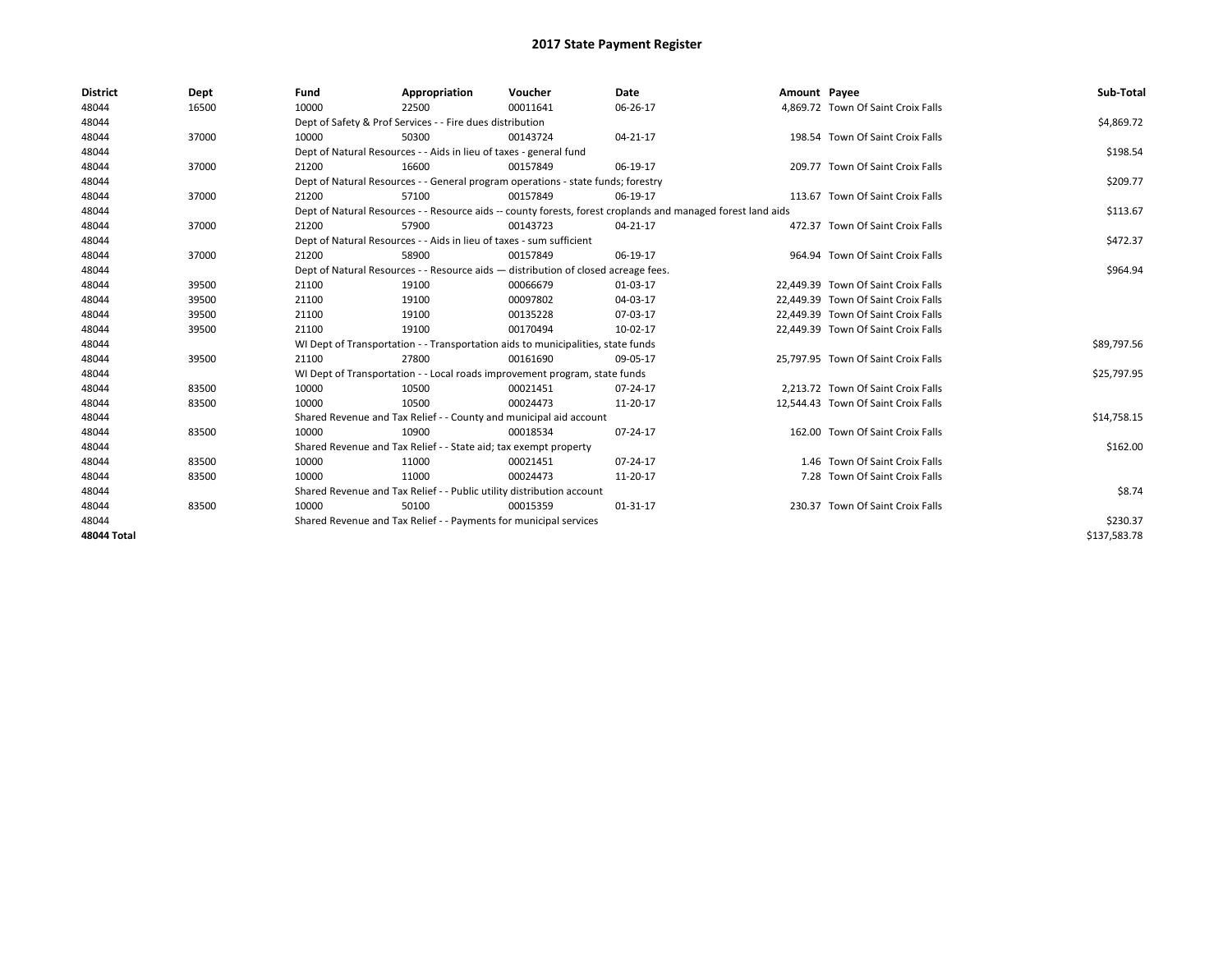| <b>District</b> | Dept  | Fund  | Appropriation                                                                                                | Voucher  | <b>Date</b> | Amount Payee |                            | Sub-Total    |
|-----------------|-------|-------|--------------------------------------------------------------------------------------------------------------|----------|-------------|--------------|----------------------------|--------------|
| 48046           | 16500 | 10000 | 22500                                                                                                        | 00011642 | 06-26-17    |              | 2,053.61 Town Of Sterling  |              |
| 48046           |       |       | Dept of Safety & Prof Services - - Fire dues distribution                                                    |          |             |              |                            | \$2,053.61   |
| 48046           | 37000 | 10000 | 50300                                                                                                        | 00126305 | 02-06-17    |              | 26,075.85 Town Of Sterling |              |
| 48046           | 37000 | 10000 | 50300                                                                                                        | 00126306 | 02-06-17    |              | 893.08 Town Of Sterling    |              |
| 48046           | 37000 | 10000 | 50300                                                                                                        | 00143990 | 04-21-17    |              | 4.00 Town Of Sterling      |              |
| 48046           |       |       | Dept of Natural Resources - - Aids in lieu of taxes - general fund                                           |          |             |              |                            | \$26,972.93  |
| 48046           | 37000 | 21200 | 16600                                                                                                        | 00157850 | 06-19-17    |              | 1,047.35 Town Of Sterling  |              |
| 48046           |       |       | Dept of Natural Resources - - General program operations - state funds; forestry                             |          |             |              |                            | \$1,047.35   |
| 48046           | 37000 | 21200 | 57100                                                                                                        | 00157850 | 06-19-17    |              | 3,700.49 Town Of Sterling  |              |
| 48046           |       |       | Dept of Natural Resources - - Resource aids -- county forests, forest croplands and managed forest land aids |          |             |              |                            | \$3,700.49   |
| 48046           | 37000 | 21200 | 57900                                                                                                        | 00143989 | 04-21-17    |              | 3,122.74 Town Of Sterling  |              |
| 48046           | 37000 | 21200 | 57900                                                                                                        | 00143991 | 04-21-17    |              | 0.40 Town Of Sterling      |              |
| 48046           |       |       | Dept of Natural Resources - - Aids in lieu of taxes - sum sufficient                                         |          |             |              |                            | \$3,123.14   |
| 48046           | 37000 | 21200 | 58900                                                                                                        | 00157850 | 06-19-17    |              | 4,817.80 Town Of Sterling  |              |
| 48046           |       |       | Dept of Natural Resources - - Resource aids - distribution of closed acreage fees.                           |          |             |              |                            | \$4,817.80   |
| 48046           | 39500 | 21100 | 19100                                                                                                        | 00066680 | 01-03-17    |              | 47,276.94 Town Of Sterling |              |
| 48046           | 39500 | 21100 | 19100                                                                                                        | 00097803 | 04-03-17    |              | 47,276.94 Town Of Sterling |              |
| 48046           | 39500 | 21100 | 19100                                                                                                        | 00135229 | 07-03-17    |              | 47,276.94 Town Of Sterling |              |
| 48046           | 39500 | 21100 | 19100                                                                                                        | 00170495 | 10-02-17    |              | 47,276.94 Town Of Sterling |              |
| 48046           |       |       | WI Dept of Transportation - - Transportation aids to municipalities, state funds                             |          |             |              |                            | \$189,107.76 |
| 48046           | 83500 | 10000 | 10500                                                                                                        | 00021452 | 07-24-17    |              | 3,919.80 Town Of Sterling  |              |
| 48046           | 83500 | 10000 | 10500                                                                                                        | 00024474 | 11-20-17    |              | 22,212.20 Town Of Sterling |              |
| 48046           |       |       | Shared Revenue and Tax Relief - - County and municipal aid account                                           |          |             |              |                            | \$26,132.00  |
| 48046           | 83500 | 10000 | 10900                                                                                                        | 00018535 | 07-24-17    |              | 19.00 Town Of Sterling     |              |
| 48046           |       |       | Shared Revenue and Tax Relief - - State aid; tax exempt property                                             |          |             |              |                            | \$19.00      |
| 48046           | 83500 | 10000 | 50100                                                                                                        | 00015360 | 01-31-17    |              | 107.07 Town Of Sterling    |              |
| 48046           |       |       | Shared Revenue and Tax Relief - - Payments for municipal services                                            |          |             |              |                            | \$107.07     |
| 48046 Total     |       |       |                                                                                                              |          |             |              |                            | \$257,081.15 |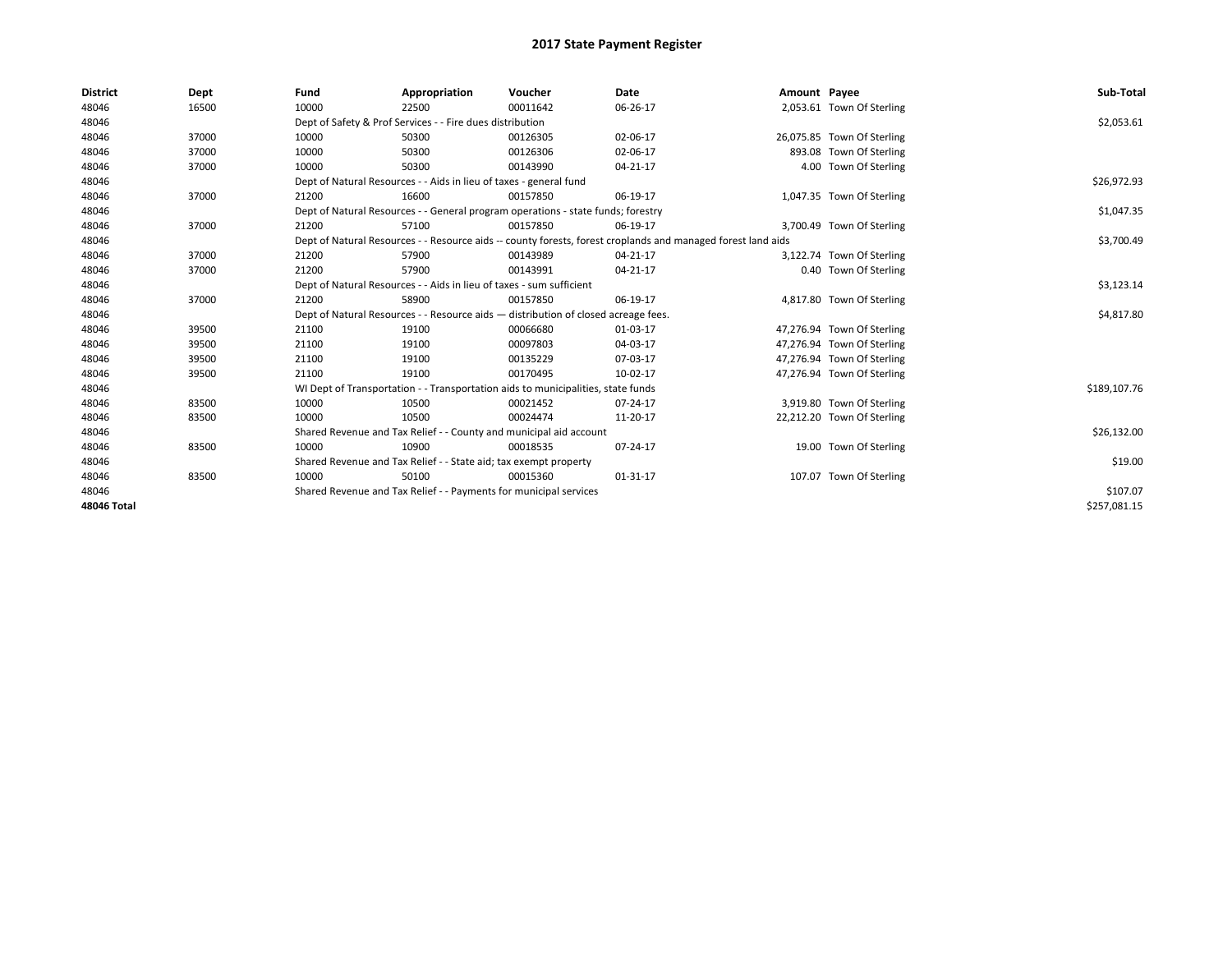| <b>District</b> | Dept  | Fund  | Appropriation                                                         | Voucher                                                                            | Date                                                                                                         | Amount Payee |                               | Sub-Total    |
|-----------------|-------|-------|-----------------------------------------------------------------------|------------------------------------------------------------------------------------|--------------------------------------------------------------------------------------------------------------|--------------|-------------------------------|--------------|
| 48048           | 16500 | 10000 | 22500                                                                 | 00011643                                                                           | 06-26-17                                                                                                     |              | 2.261.34 Town Of West Sweden  |              |
| 48048           |       |       | Dept of Safety & Prof Services - - Fire dues distribution             |                                                                                    |                                                                                                              |              |                               | \$2,261.34   |
| 48048           | 37000 | 10000 | 50300                                                                 | 00143817                                                                           | 04-21-17                                                                                                     |              | 22.53 Town Of West Sweden     |              |
| 48048           |       |       | Dept of Natural Resources - - Aids in lieu of taxes - general fund    |                                                                                    |                                                                                                              |              |                               | \$22.53      |
| 48048           | 37000 | 21200 | 16600                                                                 | 00157851                                                                           | 06-19-17                                                                                                     |              | 569.72 Town Of West Sweden    |              |
| 48048           |       |       |                                                                       | Dept of Natural Resources - - General program operations - state funds; forestry   |                                                                                                              |              |                               | \$569.72     |
| 48048           | 37000 | 21200 | 57100                                                                 | 00157851                                                                           | 06-19-17                                                                                                     |              | 274.75 Town Of West Sweden    |              |
| 48048           |       |       |                                                                       |                                                                                    | Dept of Natural Resources - - Resource aids -- county forests, forest croplands and managed forest land aids |              |                               | \$274.75     |
| 48048           | 37000 | 21200 | 57900                                                                 | 00143818                                                                           | 04-21-17                                                                                                     |              | 4.71 Town Of West Sweden      |              |
| 48048           |       |       | Dept of Natural Resources - - Aids in lieu of taxes - sum sufficient  |                                                                                    |                                                                                                              |              |                               | \$4.71       |
| 48048           | 37000 | 21200 | 58900                                                                 | 00157851                                                                           | 06-19-17                                                                                                     |              | 2.620.71 Town Of West Sweden  |              |
| 48048           |       |       |                                                                       | Dept of Natural Resources - - Resource aids - distribution of closed acreage fees. |                                                                                                              |              |                               | \$2,620.71   |
| 48048           | 39500 | 21100 | 19100                                                                 | 00066681                                                                           | 01-03-17                                                                                                     |              | 28,857.21 Town Of West Sweden |              |
| 48048           | 39500 | 21100 | 19100                                                                 | 00097804                                                                           | 04-03-17                                                                                                     |              | 28,857.21 Town Of West Sweden |              |
| 48048           | 39500 | 21100 | 19100                                                                 | 00135230                                                                           | 07-03-17                                                                                                     |              | 28,857.21 Town Of West Sweden |              |
| 48048           | 39500 | 21100 | 19100                                                                 | 00170496                                                                           | 10-02-17                                                                                                     |              | 28,857.21 Town Of West Sweden |              |
| 48048           |       |       |                                                                       | WI Dept of Transportation - - Transportation aids to municipalities, state funds   |                                                                                                              |              |                               | \$115,428.84 |
| 48048           | 83500 | 10000 | 10500                                                                 | 00021453                                                                           | 07-24-17                                                                                                     |              | 6,185.78 Town Of West Sweden  |              |
| 48048           | 83500 | 10000 | 10500                                                                 | 00024475                                                                           | 11-20-17                                                                                                     |              | 35,052.73 Town Of West Sweden |              |
| 48048           |       |       |                                                                       | Shared Revenue and Tax Relief - - County and municipal aid account                 |                                                                                                              |              |                               | \$41,238.51  |
| 48048           | 83500 | 10000 | 11000                                                                 | 00021453                                                                           | 07-24-17                                                                                                     |              | 27.14 Town Of West Sweden     |              |
| 48048           | 83500 | 10000 | 11000                                                                 | 00024475                                                                           | 11-20-17                                                                                                     |              | 721.84 Town Of West Sweden    |              |
| 48048           |       |       | Shared Revenue and Tax Relief - - Public utility distribution account |                                                                                    |                                                                                                              |              |                               | \$748.98     |
| 48048 Total     |       |       |                                                                       |                                                                                    |                                                                                                              |              |                               | \$163,170.09 |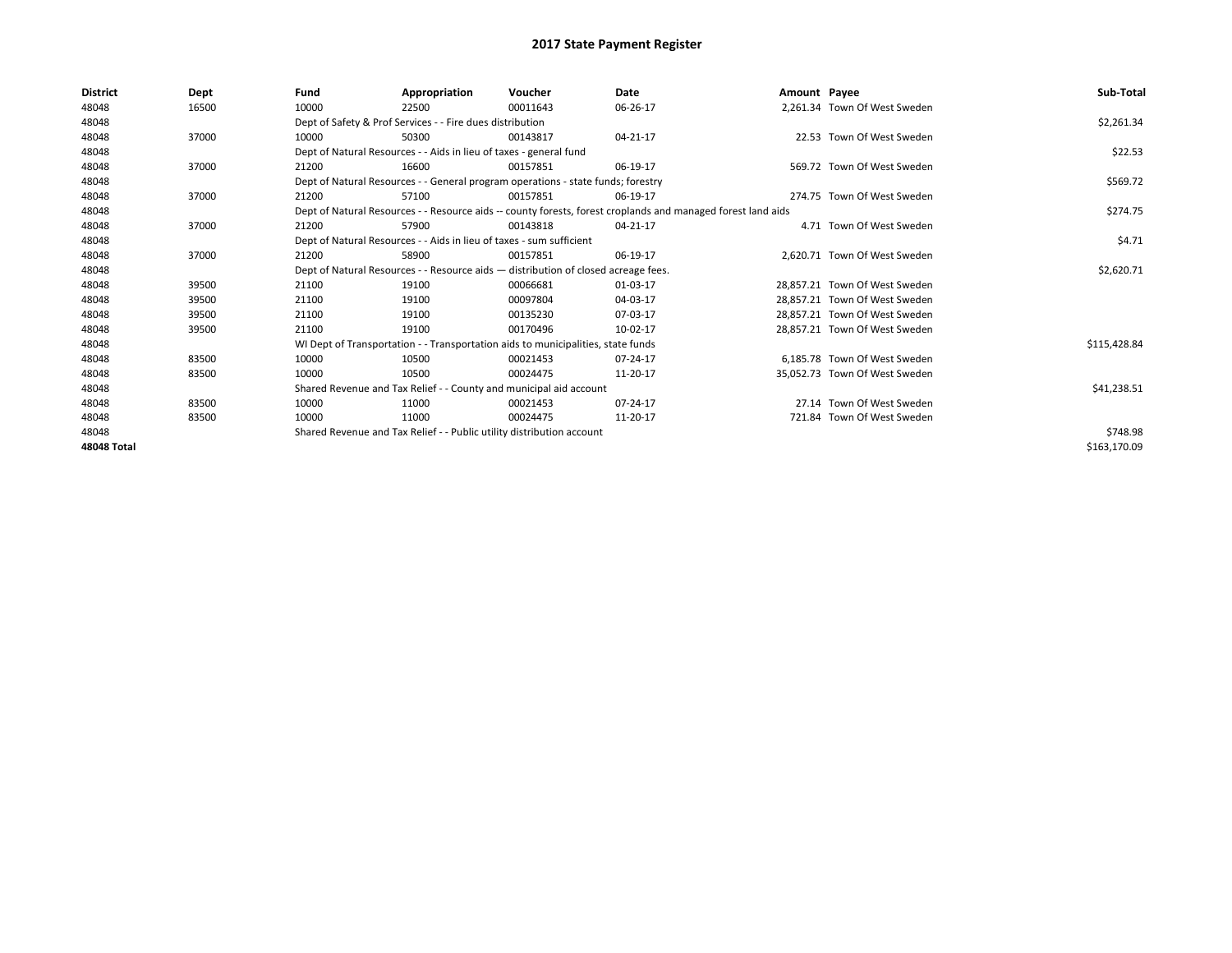| <b>District</b>    | Dept  | Fund  | Appropriation                                                                    | Voucher  | Date     | Amount Payee |                                  | Sub-Total    |  |  |
|--------------------|-------|-------|----------------------------------------------------------------------------------|----------|----------|--------------|----------------------------------|--------------|--|--|
| 48106              | 16500 | 10000 | 22500                                                                            | 00011644 | 06-26-17 |              | 4,318.33 Village Of Balsam Lake  |              |  |  |
| 48106              |       |       | Dept of Safety & Prof Services - - Fire dues distribution                        |          |          |              |                                  | \$4,318.33   |  |  |
| 48106              | 37000 | 21200 | 38100                                                                            | 00134429 | 03-24-17 |              | 1,432.25 Village Of Balsam Lake  |              |  |  |
| 48106              |       |       | Dept of Natural Resources - - General program operations--federal funds          |          |          |              |                                  | \$1,432.25   |  |  |
| 48106              | 37000 | 21200 | 55000                                                                            | 00134429 | 03-24-17 |              | 4,962.79 Village Of Balsam Lake  |              |  |  |
| 48106              |       |       | Dept of Natural Resources - - Enforcement aids -- boating enforcement            |          |          |              |                                  | \$4,962.79   |  |  |
| 48106              | 37000 | 21200 | 57900                                                                            | 00143850 | 04-21-17 |              | 138.12 Village Of Balsam Lake    |              |  |  |
| 48106              |       |       | Dept of Natural Resources - - Aids in lieu of taxes - sum sufficient             |          |          |              |                                  | \$138.12     |  |  |
| 48106              | 39500 | 21100 | 19100                                                                            | 00066682 | 01-03-17 |              | 14,619.31 Village Of Balsam Lake |              |  |  |
| 48106              | 39500 | 21100 | 19100                                                                            | 00097805 | 04-03-17 |              | 14,619.31 Village Of Balsam Lake |              |  |  |
| 48106              | 39500 | 21100 | 19100                                                                            | 00135231 | 07-03-17 |              | 14,619.31 Village Of Balsam Lake |              |  |  |
| 48106              | 39500 | 21100 | 19100                                                                            | 00170497 | 10-02-17 |              | 14,619.33 Village Of Balsam Lake |              |  |  |
| 48106              |       |       | WI Dept of Transportation - - Transportation aids to municipalities, state funds |          |          |              |                                  |              |  |  |
| 48106              | 45500 | 10000 | 23100                                                                            | 00039710 | 12-26-17 |              | 640.00 Village Of Balsam Lake    |              |  |  |
| 48106              |       |       | Department of Justice - - Law enforcement training fund, local assistance        |          |          |              |                                  | \$640.00     |  |  |
| 48106              | 83500 | 10000 | 10500                                                                            | 00021454 | 07-24-17 |              | 2,538.89 Village Of Balsam Lake  |              |  |  |
| 48106              | 83500 | 10000 | 10500                                                                            | 00024476 | 11-20-17 |              | 14,387.03 Village Of Balsam Lake |              |  |  |
| 48106              |       |       | Shared Revenue and Tax Relief - - County and municipal aid account               |          |          |              |                                  | \$16,925.92  |  |  |
| 48106              | 83500 | 10000 | 10900                                                                            | 00018536 | 07-24-17 |              | 219.00 Village Of Balsam Lake    |              |  |  |
| 48106              | 83500 | 10000 | 10900                                                                            | 00019910 | 07-24-17 |              | 682.00 Village Of Balsam Lake    |              |  |  |
| 48106              |       |       | Shared Revenue and Tax Relief - - State aid; tax exempt property                 |          |          |              |                                  | \$901.00     |  |  |
| 48106              | 83500 | 10000 | 11000                                                                            | 00021454 | 07-24-17 |              | 875.74 Village Of Balsam Lake    |              |  |  |
| 48106              | 83500 | 10000 | 11000                                                                            | 00024476 | 11-20-17 |              | 4,944.84 Village Of Balsam Lake  |              |  |  |
| 48106              |       |       | Shared Revenue and Tax Relief - - Public utility distribution account            |          |          |              |                                  | \$5,820.58   |  |  |
| 48106              | 83500 | 52100 | 36300                                                                            | 00015956 | 03-27-17 |              | 9,157.68 Village Of Balsam Lake  |              |  |  |
| 48106              |       |       | Shared Revenue and Tax Relief - - Lottery and gaming credit                      |          |          |              |                                  |              |  |  |
| <b>48106 Total</b> |       |       |                                                                                  |          |          |              |                                  | \$102,773.93 |  |  |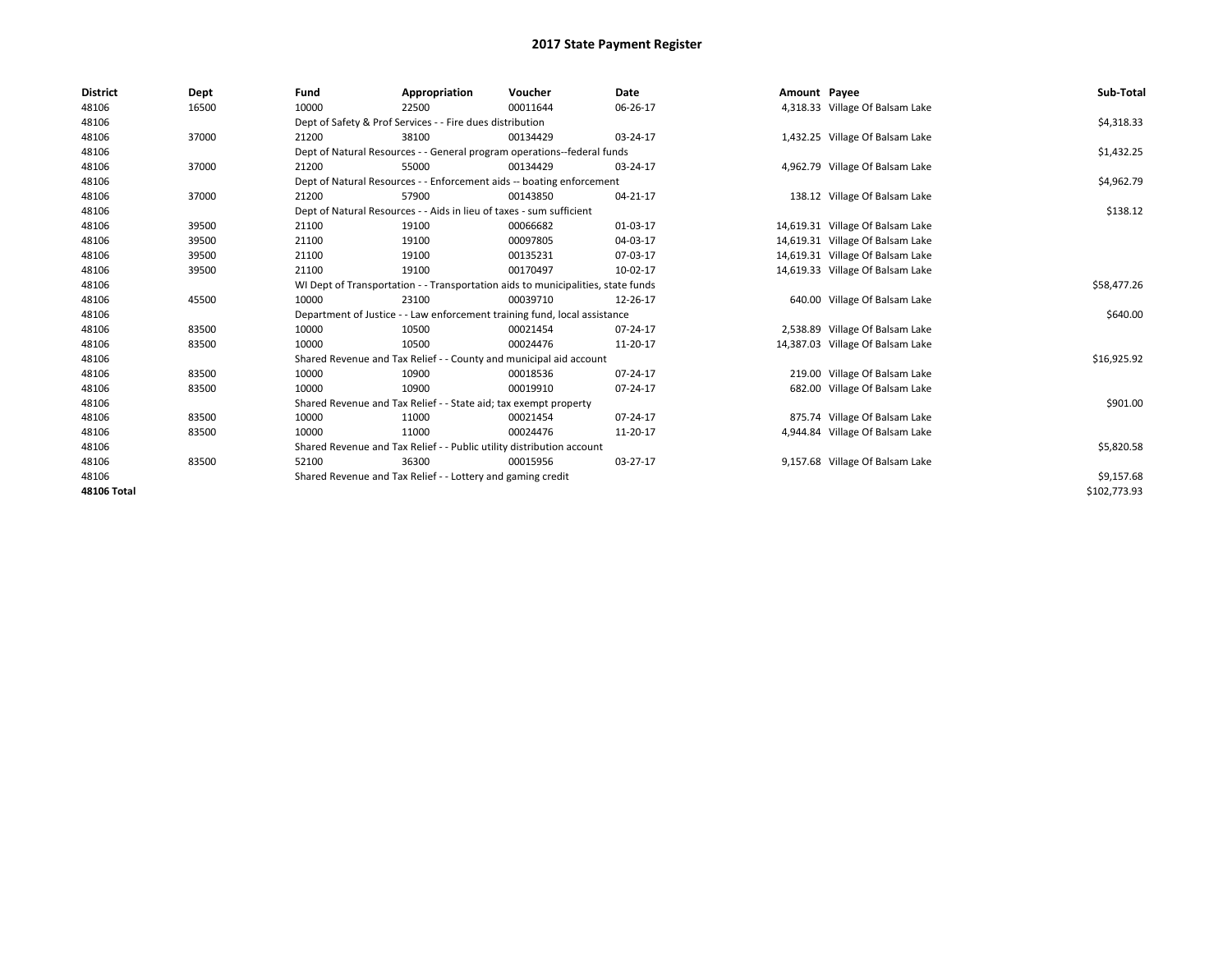| <b>District</b>    | Dept  | Fund  | Appropriation                                                                    | Voucher  | Date     | Amount Payee |                                | Sub-Total    |
|--------------------|-------|-------|----------------------------------------------------------------------------------|----------|----------|--------------|--------------------------------|--------------|
| 48111              | 16500 | 10000 | 22500                                                                            | 00011645 | 06-26-17 |              | 1,512.53 Village Of Centuria   |              |
| 48111              |       |       | Dept of Safety & Prof Services - - Fire dues distribution                        |          |          |              |                                | \$1,512.53   |
| 48111              | 37000 | 10000 | 50300                                                                            | 00143858 | 04-21-17 |              | 10.48 Village Of Centuria      |              |
| 48111              |       |       | Dept of Natural Resources - - Aids in lieu of taxes - general fund               |          |          |              |                                | \$10.48      |
| 48111              | 39500 | 21100 | 19100                                                                            | 00066683 | 01-03-17 |              | 13,263.55 Village Of Centuria  |              |
| 48111              | 39500 | 21100 | 19100                                                                            | 00097806 | 04-03-17 |              | 13,263.55 Village Of Centuria  |              |
| 48111              | 39500 | 21100 | 19100                                                                            | 00135232 | 07-03-17 |              | 13,263.55 Village Of Centuria  |              |
| 48111              | 39500 | 21100 | 19100                                                                            | 00170498 | 10-02-17 |              | 13,263.55 Village Of Centuria  |              |
| 48111              |       |       | WI Dept of Transportation - - Transportation aids to municipalities, state funds |          |          |              |                                | \$53,054.20  |
| 48111              | 45500 | 10000 | 23100                                                                            | 00026960 | 04-21-17 |              | 320.00 Village Of Centuria     |              |
| 48111              |       |       | Department of Justice - - Law enforcement training fund, local assistance        |          |          |              |                                | \$320.00     |
| 48111              | 83500 | 10000 | 10100                                                                            | 00021455 | 07-24-17 |              | 5,113.74 Village Of Centuria   |              |
| 48111              |       |       | Shared Revenue and Tax Relief - - Expenditure restraint program account          |          |          |              |                                | \$5,113.74   |
| 48111              | 83500 | 10000 | 10500                                                                            | 00021455 | 07-24-17 |              | 40,136.43 Village Of Centuria  |              |
| 48111              | 83500 | 10000 | 10500                                                                            | 00024477 | 11-20-17 |              | 227,439.74 Village Of Centuria |              |
| 48111              |       |       | Shared Revenue and Tax Relief - - County and municipal aid account               |          |          |              |                                | \$267,576.17 |
| 48111              | 83500 | 10000 | 10900                                                                            | 00018537 | 07-24-17 |              | 288.00 Village Of Centuria     |              |
| 48111              | 83500 | 10000 | 10900                                                                            | 00019911 | 07-24-17 |              | 624.00 Village Of Centuria     |              |
| 48111              |       |       | Shared Revenue and Tax Relief - - State aid; tax exempt property                 |          |          |              |                                | \$912.00     |
| 48111              | 83500 | 10000 | 11000                                                                            | 00021455 | 07-24-17 |              | 2,857.30 Village Of Centuria   |              |
| 48111              | 83500 | 10000 | 11000                                                                            | 00024477 | 11-20-17 |              | 15,443.18 Village Of Centuria  |              |
| 48111              |       |       | Shared Revenue and Tax Relief - - Public utility distribution account            |          |          |              |                                | \$18,300.48  |
| 48111              | 83500 | 52100 | 36300                                                                            | 00015957 | 03-27-17 |              | 3,331.71 Village Of Centuria   |              |
| 48111              |       |       | Shared Revenue and Tax Relief - - Lottery and gaming credit                      |          |          |              |                                | \$3,331.71   |
| <b>48111 Total</b> |       |       |                                                                                  |          |          |              |                                | \$350,131.31 |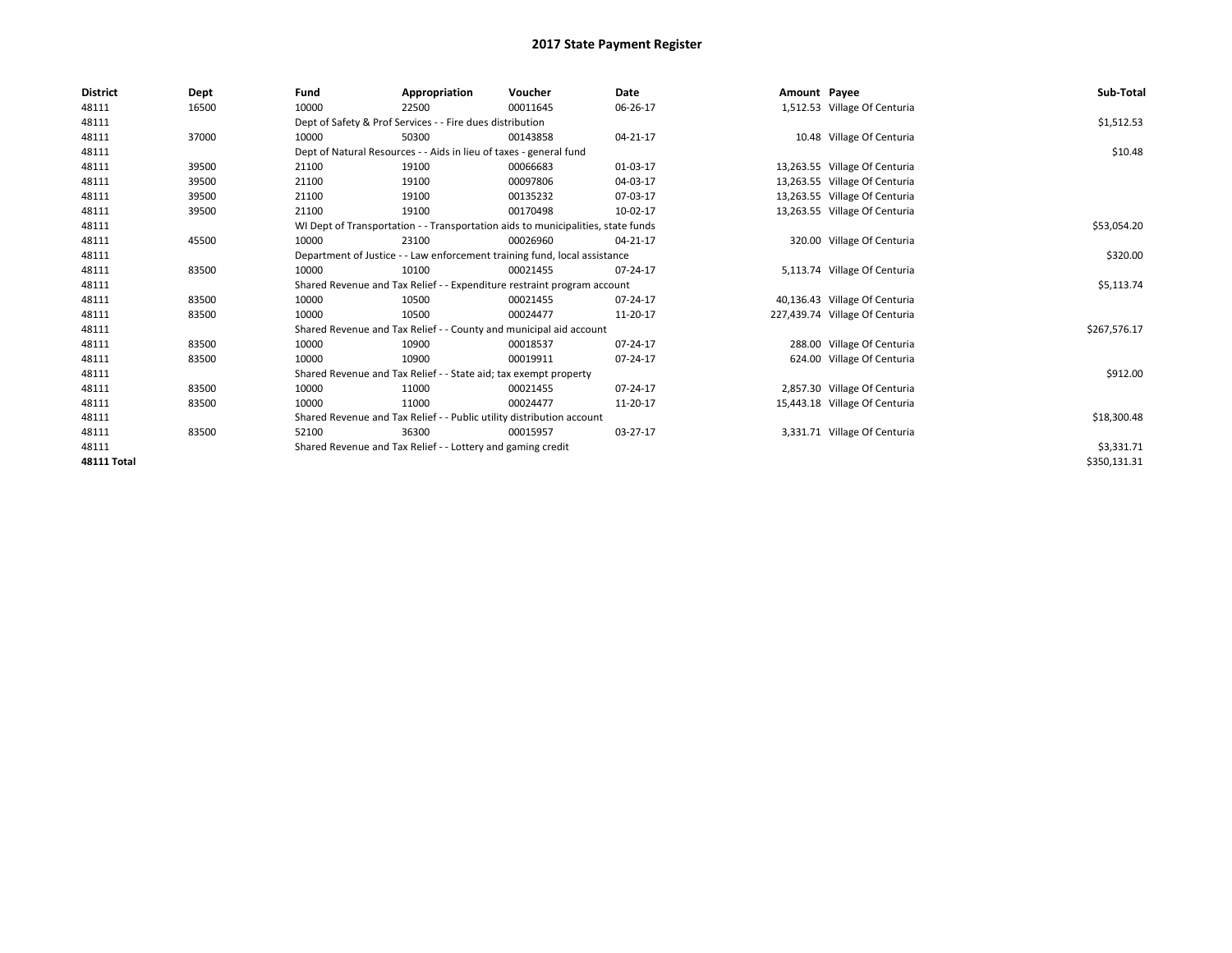| <b>District</b>    | <b>Dept</b> | Fund  | Appropriation                                                                    | Voucher  | Date     | Amount Payee |                               | Sub-Total    |
|--------------------|-------------|-------|----------------------------------------------------------------------------------|----------|----------|--------------|-------------------------------|--------------|
| 48112              | 16500       | 10000 | 22500                                                                            | 00011646 | 06-26-17 |              | 964.17 Village Of Clayton     |              |
| 48112              |             |       | Dept of Safety & Prof Services - - Fire dues distribution                        |          |          |              |                               | \$964.17     |
| 48112              | 39500       | 21100 | 19100                                                                            | 00066684 | 01-03-17 |              | 6,301.98 Village Of Clayton   |              |
| 48112              | 39500       | 21100 | 19100                                                                            | 00097807 | 04-03-17 |              | 6,301.98 Village Of Clayton   |              |
| 48112              | 39500       | 21100 | 19100                                                                            | 00135233 | 07-03-17 |              | 6,301.98 Village Of Clayton   |              |
| 48112              | 39500       | 21100 | 19100                                                                            | 00170499 | 10-02-17 |              | 6,302.00 Village Of Clayton   |              |
| 48112              |             |       | WI Dept of Transportation - - Transportation aids to municipalities, state funds |          |          |              |                               | \$25,207.94  |
| 48112              | 45500       | 10000 | 23100                                                                            | 00021570 | 01-03-17 |              | 160.00 Village Of Clayton     |              |
| 48112              | 45500       | 10000 | 23100                                                                            | 00039688 | 12-26-17 |              | 160.00 Village Of Clayton     |              |
| 48112              |             |       | Department of Justice - - Law enforcement training fund, local assistance        |          |          |              |                               | \$320.00     |
| 48112              | 83500       | 10000 | 10500                                                                            | 00021456 | 07-24-17 |              | 19,099.35 Village Of Clayton  |              |
| 48112              | 83500       | 10000 | 10500                                                                            | 00024478 | 11-20-17 |              | 108,229.68 Village Of Clayton |              |
| 48112              |             |       | Shared Revenue and Tax Relief - - County and municipal aid account               |          |          |              |                               | \$127,329.03 |
| 48112              | 83500       | 10000 | 10900                                                                            | 00018538 | 07-24-17 |              | 161.00 Village Of Clayton     |              |
| 48112              | 83500       | 10000 | 10900                                                                            | 00019912 | 07-24-17 |              | 110.00 Village Of Clayton     |              |
| 48112              |             |       | Shared Revenue and Tax Relief - - State aid; tax exempt property                 |          |          |              |                               | \$271.00     |
| <b>48112 Total</b> |             |       |                                                                                  |          |          |              |                               | \$154,092.14 |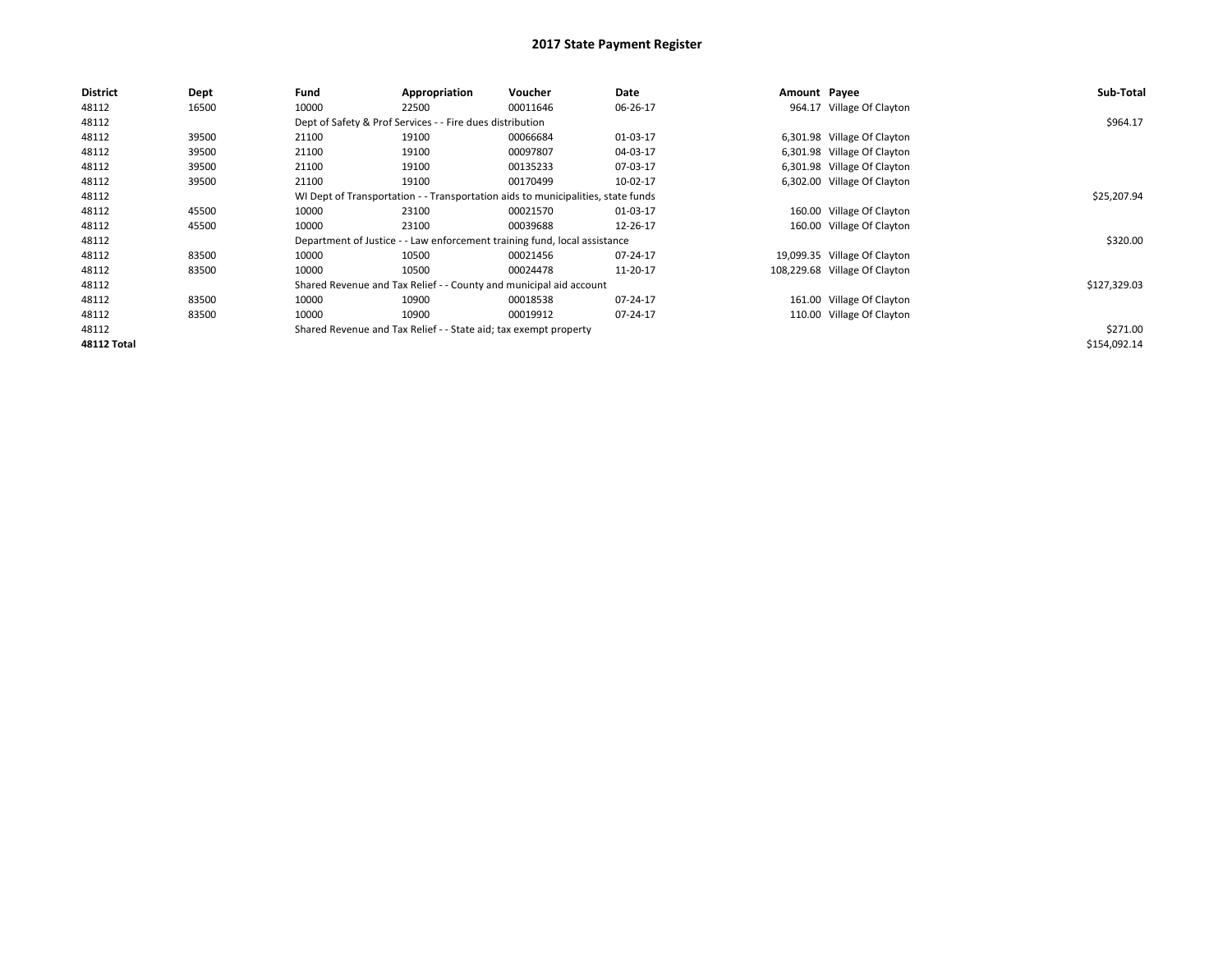| <b>District</b>    | Dept  | Fund  | Appropriation                                                                           | Voucher  | Date     | Amount Payee |                                  | Sub-Total    |
|--------------------|-------|-------|-----------------------------------------------------------------------------------------|----------|----------|--------------|----------------------------------|--------------|
| 48113              | 16500 | 10000 | 22500                                                                                   | 00011647 | 06-26-17 |              | 2,513.53 Village Of Clear Lake   |              |
| 48113              |       |       | Dept of Safety & Prof Services - - Fire dues distribution                               |          |          |              |                                  | \$2,513.53   |
| 48113              | 39500 | 21100 | 19100                                                                                   | 00066685 | 01-03-17 |              | 16,286.98 Village Of Clear Lake  |              |
| 48113              | 39500 | 21100 | 19100                                                                                   | 00097808 | 04-03-17 |              | 16,286.98 Village Of Clear Lake  |              |
| 48113              | 39500 | 21100 | 19100                                                                                   | 00135234 | 07-03-17 |              | 16,286.98 Village Of Clear Lake  |              |
| 48113              | 39500 | 21100 | 19100                                                                                   | 00170500 | 10-02-17 |              | 16,287.00 Village Of Clear Lake  |              |
| 48113              |       |       | WI Dept of Transportation - - Transportation aids to municipalities, state funds        |          |          |              |                                  | \$65,147.94  |
| 48113              | 43500 | 10000 | 11900                                                                                   | 00152391 | 09-01-17 |              | 5,089.79 Village Of Clear Lake   |              |
| 48113              |       |       | Department of Health Services - - Emergency medical services; aids                      |          |          |              |                                  | \$5,089.79   |
| 48113              | 43500 | 00005 | 16300                                                                                   | 01LGS    | 11-17-17 |              | 4,867.92 Village Of Clear Lake   |              |
| 48113              |       |       | Department of Health Services - - Guardianship grant program                            |          |          |              |                                  | \$4,867.92   |
| 48113              | 45500 | 10000 | 23100                                                                                   | 00025808 | 03-23-17 |              | 800.00 Village Of Clear Lake     |              |
| 48113              |       |       | Department of Justice - - Law enforcement training fund, local assistance               |          |          |              |                                  | \$800.00     |
| 48113              | 46500 | 27200 | 36500                                                                                   | 00021852 | 02-07-17 |              | 8,646.68 Village Of Clear Lake   |              |
| 48113              |       |       | Department of Military Affairs - - State disaster assistance; petroleum inspection fund |          |          |              |                                  | \$8,646.68   |
| 48113              | 83500 | 10000 | 10100                                                                                   | 00021457 | 07-24-17 |              | 12,300.76 Village Of Clear Lake  |              |
| 48113              |       |       | Shared Revenue and Tax Relief - - Expenditure restraint program account                 |          |          |              |                                  | \$12,300.76  |
| 48113              | 83500 | 10000 | 10500                                                                                   | 00021457 | 07-24-17 |              | 49,504.09 Village Of Clear Lake  |              |
| 48113              | 83500 | 10000 | 10500                                                                                   | 00024479 | 11-20-17 |              | 275,655.24 Village Of Clear Lake |              |
| 48113              |       |       | Shared Revenue and Tax Relief - - County and municipal aid account                      |          |          |              |                                  | \$325,159.33 |
| 48113              | 83500 | 10000 | 10900                                                                                   | 00018539 | 07-24-17 |              | 1,547.00 Village Of Clear Lake   |              |
| 48113              | 83500 | 10000 | 10900                                                                                   | 00019913 | 07-24-17 |              | 738.00 Village Of Clear Lake     |              |
| 48113              |       |       | Shared Revenue and Tax Relief - - State aid; tax exempt property                        |          |          |              |                                  | \$2,285.00   |
| 48113              | 83500 | 10000 | 11000                                                                                   | 00021457 | 07-24-17 |              | 146.82 Village Of Clear Lake     |              |
| 48113              | 83500 | 10000 | 11000                                                                                   | 00024479 | 11-20-17 |              | 1,723.99 Village Of Clear Lake   |              |
| 48113              |       |       | Shared Revenue and Tax Relief - - Public utility distribution account                   |          |          |              |                                  | \$1,870.81   |
| 48113              | 83500 | 52100 | 36300                                                                                   | 00015958 | 03-27-17 |              | 2,993.67 Village Of Clear Lake   |              |
| 48113              |       |       | Shared Revenue and Tax Relief - - Lottery and gaming credit                             |          |          |              |                                  | \$2,993.67   |
| <b>48113 Total</b> |       |       |                                                                                         |          |          |              |                                  | \$431,675.43 |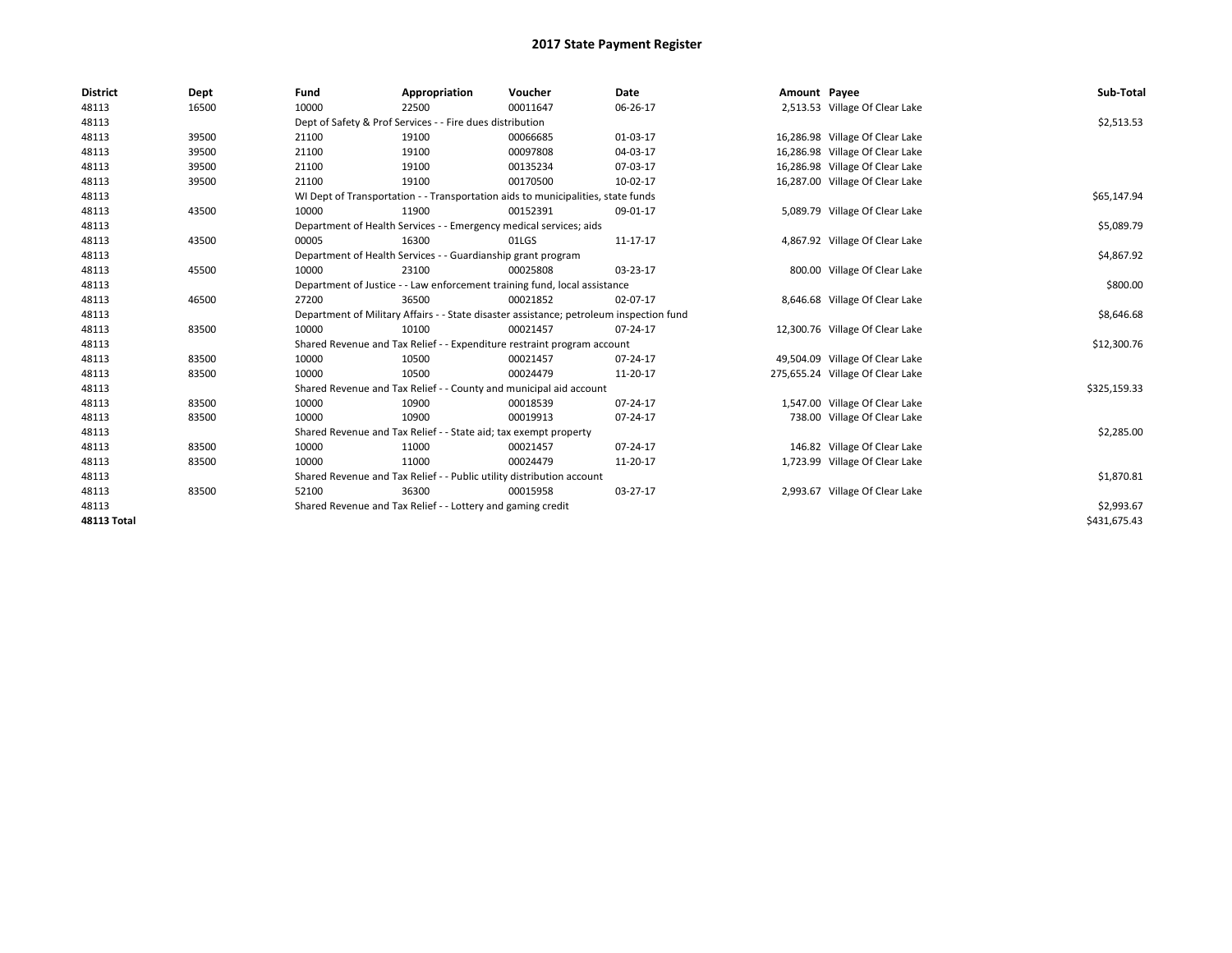| <b>District</b>    | Dept  | Fund  | Appropriation                                                                    | Voucher  | Date     | Amount Payee |                              | Sub-Total    |  |  |
|--------------------|-------|-------|----------------------------------------------------------------------------------|----------|----------|--------------|------------------------------|--------------|--|--|
| 48116              | 16500 | 10000 | 22500                                                                            | 00011648 | 06-26-17 |              | 2,218.73 Village of Dresser  |              |  |  |
| 48116              |       |       | Dept of Safety & Prof Services - - Fire dues distribution                        |          |          |              |                              | \$2,218.73   |  |  |
| 48116              | 39500 | 21100 | 19100                                                                            | 00066686 | 01-03-17 |              | 10,721.47 Village of Dresser |              |  |  |
| 48116              | 39500 | 21100 | 19100                                                                            | 00097809 | 04-03-17 |              | 10,721.47 Village of Dresser |              |  |  |
| 48116              | 39500 | 21100 | 19100                                                                            | 00135235 | 07-03-17 |              | 10,721.47 Village of Dresser |              |  |  |
| 48116              | 39500 | 21100 | 19100                                                                            | 00170501 | 10-02-17 |              | 10,721.50 Village of Dresser |              |  |  |
| 48116              |       |       | WI Dept of Transportation - - Transportation aids to municipalities, state funds |          |          |              |                              | \$42,885.91  |  |  |
| 48116              | 45500 | 10000 | 23100                                                                            | 00038592 | 12-07-17 |              | 160.00 Village of Dresser    |              |  |  |
| 48116              |       |       | Department of Justice - - Law enforcement training fund, local assistance        |          |          |              |                              | \$160.00     |  |  |
| 48116              | 83500 | 10000 | 10100                                                                            | 00021458 | 07-24-17 |              | 15,237.31 Village of Dresser |              |  |  |
| 48116              |       |       | Shared Revenue and Tax Relief - - Expenditure restraint program account          |          |          |              |                              |              |  |  |
| 48116              | 83500 | 10000 | 10500                                                                            | 00021458 | 07-24-17 |              | 16,149.07 Village of Dresser |              |  |  |
| 48116              | 83500 | 10000 | 10500                                                                            | 00024480 | 11-20-17 |              | 91,511.37 Village of Dresser |              |  |  |
| 48116              |       |       | Shared Revenue and Tax Relief - - County and municipal aid account               |          |          |              |                              | \$107,660.44 |  |  |
| 48116              | 83500 | 10000 | 10900                                                                            | 00018540 | 07-24-17 |              | 1,563.00 Village of Dresser  |              |  |  |
| 48116              |       |       | Shared Revenue and Tax Relief - - State aid; tax exempt property                 |          |          |              |                              | \$1,563.00   |  |  |
| 48116              | 83500 | 10000 | 11000                                                                            | 00021458 | 07-24-17 |              | 537.42 Village of Dresser    |              |  |  |
| 48116              | 83500 | 10000 | 11000                                                                            | 00024480 | 11-20-17 |              | 11,986.54 Village of Dresser |              |  |  |
| 48116              |       |       | Shared Revenue and Tax Relief - - Public utility distribution account            |          |          |              |                              | \$12,523.96  |  |  |
| 48116              | 83500 | 52100 | 36300                                                                            | 00015959 | 03-27-17 |              | 736.29 Village of Dresser    |              |  |  |
| 48116              |       |       | Shared Revenue and Tax Relief - - Lottery and gaming credit                      |          |          |              |                              | \$736.29     |  |  |
| <b>48116 Total</b> |       |       |                                                                                  |          |          |              |                              | \$182,985.64 |  |  |
|                    |       |       |                                                                                  |          |          |              |                              |              |  |  |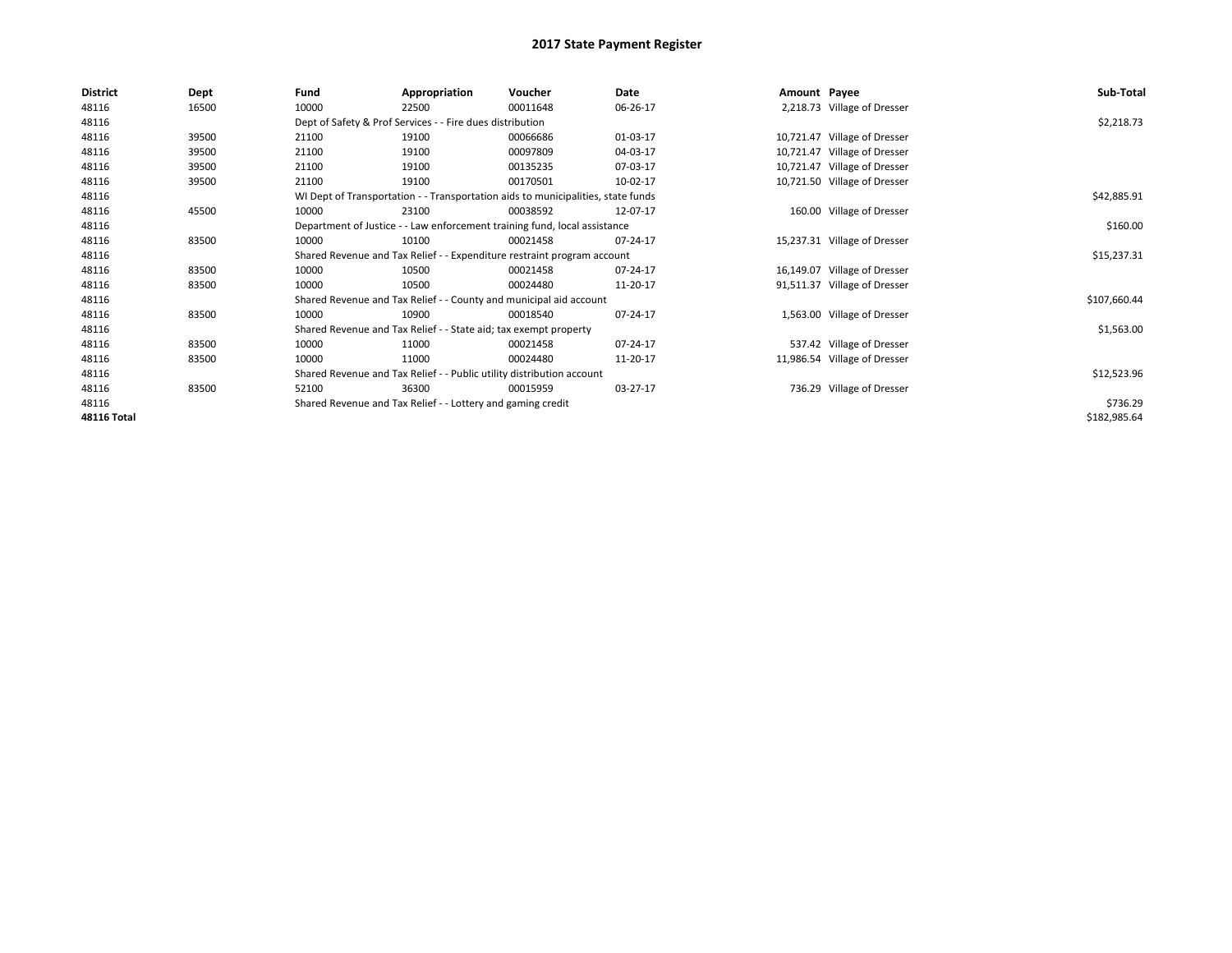| <b>District</b> | Dept  | Fund  | Appropriation                                                                    | Voucher  | Date     | Amount Payee |                                 | Sub-Total    |
|-----------------|-------|-------|----------------------------------------------------------------------------------|----------|----------|--------------|---------------------------------|--------------|
| 48126           | 16500 | 10000 | 22500                                                                            | 00011649 | 06-26-17 |              | 2,506.42 Frederic, Village of   |              |
| 48126           |       |       | Dept of Safety & Prof Services - - Fire dues distribution                        |          |          |              |                                 | \$2,506.42   |
| 48126           | 37000 | 10000 | 50300                                                                            | 00143864 | 04-21-17 |              | 14.39 Frederic, Village of      |              |
| 48126           |       |       | Dept of Natural Resources - - Aids in lieu of taxes - general fund               |          |          |              |                                 | \$14.39      |
| 48126           | 39500 | 21100 | 19100                                                                            | 00066687 | 01-03-17 |              | 16,242.15 Frederic, Village of  |              |
| 48126           | 39500 | 21100 | 19100                                                                            | 00097810 | 04-03-17 |              | 16,242.15 Frederic, Village of  |              |
| 48126           | 39500 | 21100 | 19100                                                                            | 00135236 | 07-03-17 |              | 16,242.15 Frederic, Village of  |              |
| 48126           | 39500 | 21100 | 19100                                                                            | 00170502 | 10-02-17 |              | 16,242.15 Frederic, Village of  |              |
| 48126           |       |       | WI Dept of Transportation - - Transportation aids to municipalities, state funds |          |          |              |                                 | \$64,968.60  |
| 48126           | 45500 | 10000 | 23100                                                                            | 00036200 | 10-23-17 |              | 160.00 Frederic, Village of     |              |
| 48126           |       |       | Department of Justice - - Law enforcement training fund, local assistance        |          |          |              |                                 | \$160.00     |
| 48126           | 83500 | 10000 | 10100                                                                            | 00021459 | 07-24-17 |              | 8,159.13 Frederic, Village of   |              |
| 48126           |       |       | Shared Revenue and Tax Relief - - Expenditure restraint program account          |          |          |              |                                 | \$8,159.13   |
| 48126           | 83500 | 10000 | 10500                                                                            | 00021459 | 07-24-17 |              | 49,585.43 Frederic, Village of  |              |
| 48126           | 83500 | 10000 | 10500                                                                            | 00024481 | 11-20-17 |              | 280,984.11 Frederic, Village of |              |
| 48126           |       |       | Shared Revenue and Tax Relief - - County and municipal aid account               |          |          |              |                                 | \$330,569.54 |
| 48126           | 83500 | 10000 | 10900                                                                            | 00018541 | 07-24-17 |              | 873.00 Frederic, Village of     |              |
| 48126           | 83500 | 10000 | 10900                                                                            | 00019914 | 07-24-17 |              | 76.00 Frederic, Village of      |              |
| 48126           |       |       | Shared Revenue and Tax Relief - - State aid; tax exempt property                 |          |          |              |                                 | \$949.00     |
| 48126           | 83500 | 10000 | 11000                                                                            | 00021459 | 07-24-17 |              | 3,469.29 Frederic, Village of   |              |
| 48126           | 83500 | 10000 | 11000                                                                            | 00024481 | 11-20-17 |              | 19,573.32 Frederic, Village of  |              |
| 48126           |       |       | Shared Revenue and Tax Relief - - Public utility distribution account            |          |          |              |                                 | \$23,042.61  |
| 48126           | 83500 | 52100 | 36300                                                                            | 00015960 | 03-27-17 |              | 1,962.72 Frederic, Village of   |              |
| 48126           |       |       | Shared Revenue and Tax Relief - - Lottery and gaming credit                      |          |          |              |                                 | \$1,962.72   |
| 48126 Total     |       |       |                                                                                  |          |          |              |                                 | \$432,332.41 |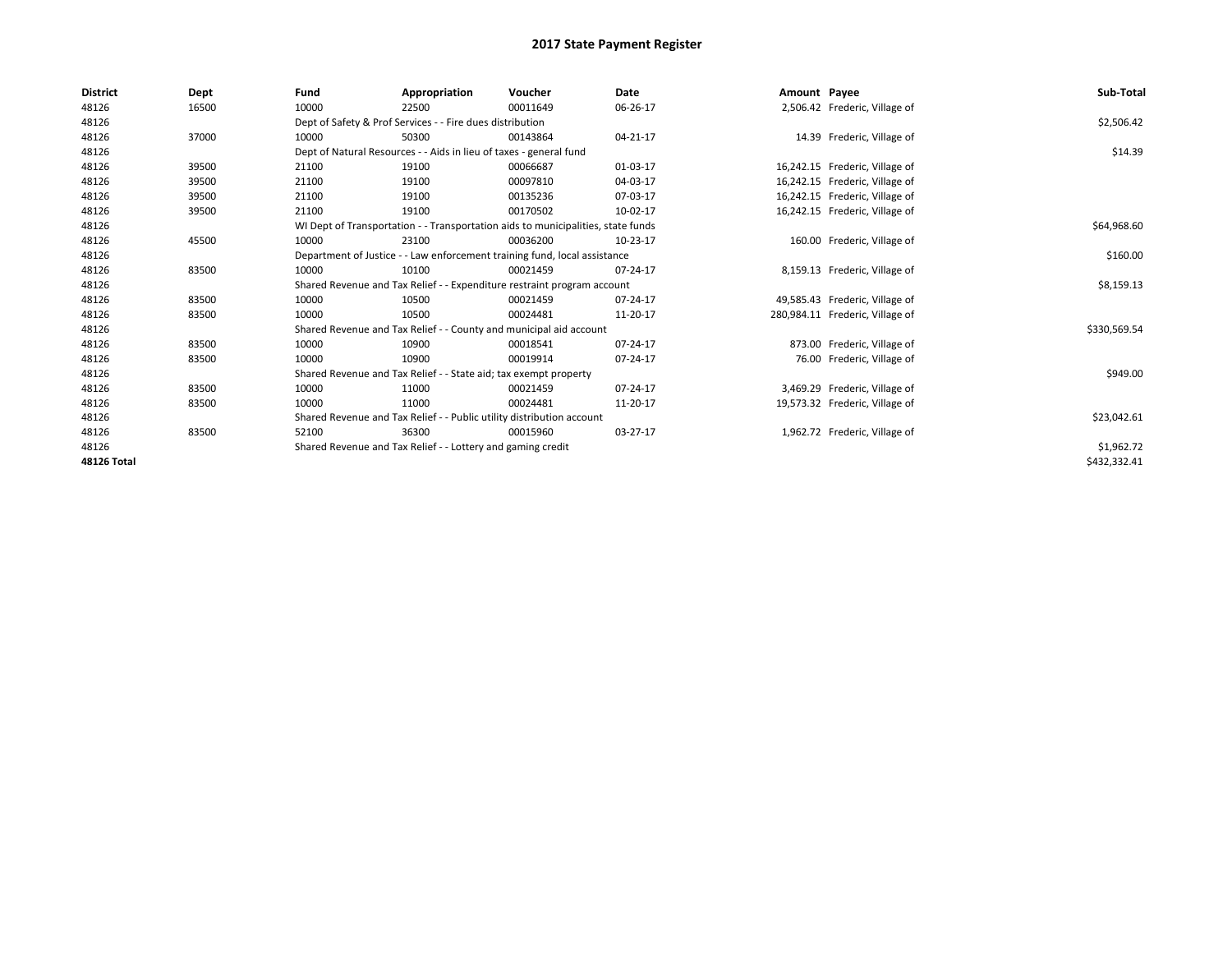| <b>District</b> | Dept  | Fund                                                         | Appropriation                                                         | Voucher                                                                          | <b>Date</b> | Amount Payee |                            | Sub-Total    |
|-----------------|-------|--------------------------------------------------------------|-----------------------------------------------------------------------|----------------------------------------------------------------------------------|-------------|--------------|----------------------------|--------------|
| 48146           | 16500 | 10000                                                        | 22500                                                                 | 00011650                                                                         | 06-26-17    |              | 2,780.09 Village Of Luck   |              |
| 48146           |       |                                                              | Dept of Safety & Prof Services - - Fire dues distribution             |                                                                                  |             |              |                            | \$2,780.09   |
| 48146           | 37000 | 10000                                                        | 50300                                                                 | 00143871                                                                         | 04-21-17    |              | 7.92 Village Of Luck       |              |
| 48146           |       |                                                              | Dept of Natural Resources - - Aids in lieu of taxes - general fund    |                                                                                  |             |              |                            | \$7.92       |
| 48146           | 39500 | 21100                                                        | 19100                                                                 | 00066688                                                                         | 01-03-17    |              | 18,494.09 Village Of Luck  |              |
| 48146           | 39500 | 21100                                                        | 19100                                                                 | 00097811                                                                         | 04-03-17    |              | 18,494.09 Village Of Luck  |              |
| 48146           | 39500 | 21100                                                        | 19100                                                                 | 00135237                                                                         | 07-03-17    |              | 18,494.09 Village Of Luck  |              |
| 48146           | 39500 | 21100                                                        | 19100                                                                 | 00170503                                                                         | 10-02-17    |              | 18,494.12 Village Of Luck  |              |
| 48146           |       |                                                              |                                                                       | WI Dept of Transportation - - Transportation aids to municipalities, state funds |             |              |                            | \$73,976.39  |
| 48146           | 39500 | 21100                                                        | 27800                                                                 | 00179292                                                                         | 10-16-17    |              | 13,001.89 Village Of Luck  |              |
| 48146           |       |                                                              |                                                                       | WI Dept of Transportation - - Local roads improvement program, state funds       |             |              |                            | \$13,001.89  |
| 48146           | 43500 | 00005                                                        | 16300                                                                 | 01LGS                                                                            | 11-17-17    |              | 18,735.85 Village Of Luck  |              |
| 48146           |       | Department of Health Services - - Guardianship grant program |                                                                       | \$18,735.85                                                                      |             |              |                            |              |
| 48146           | 45500 | 10000                                                        | 23100                                                                 | 00035861                                                                         | 10-16-17    |              | 640.00 Village Of Luck     |              |
| 48146           |       |                                                              |                                                                       | Department of Justice - - Law enforcement training fund, local assistance        |             |              |                            | \$640.00     |
| 48146           | 83500 | 10000                                                        | 10100                                                                 | 00021460                                                                         | 07-24-17    |              | 17,099.14 Village Of Luck  |              |
| 48146           |       |                                                              |                                                                       | Shared Revenue and Tax Relief - - Expenditure restraint program account          |             |              |                            | \$17,099.14  |
| 48146           | 83500 | 10000                                                        | 10500                                                                 | 00021460                                                                         | 07-24-17    |              | 27,864.89 Village Of Luck  |              |
| 48146           | 83500 | 10000                                                        | 10500                                                                 | 00024482                                                                         | 11-20-17    |              | 139,165.17 Village Of Luck |              |
| 48146           |       |                                                              |                                                                       | Shared Revenue and Tax Relief - - County and municipal aid account               |             |              |                            | \$167,030.06 |
| 48146           | 83500 | 10000                                                        | 10900                                                                 | 00018542                                                                         | 07-24-17    |              | 486.00 Village Of Luck     |              |
| 48146           | 83500 | 10000                                                        | 10900                                                                 | 00019915                                                                         | 07-24-17    |              | 335.00 Village Of Luck     |              |
| 48146           |       |                                                              | Shared Revenue and Tax Relief - - State aid; tax exempt property      |                                                                                  |             |              |                            | \$821.00     |
| 48146           | 83500 | 10000                                                        | 11000                                                                 | 00021460                                                                         | 07-24-17    |              | 80.93 Village Of Luck      |              |
| 48146           | 83500 | 10000                                                        | 11000                                                                 | 00024482                                                                         | 11-20-17    |              | 644.77 Village Of Luck     |              |
| 48146           |       |                                                              | Shared Revenue and Tax Relief - - Public utility distribution account |                                                                                  |             |              |                            | \$725.70     |
| 48146           | 83500 | 52100                                                        | 36300                                                                 | 00015961                                                                         | 03-27-17    |              | 2,074.92 Village Of Luck   |              |
| 48146           |       |                                                              | Shared Revenue and Tax Relief - - Lottery and gaming credit           |                                                                                  |             |              |                            | \$2,074.92   |
| 48146 Total     |       |                                                              |                                                                       |                                                                                  |             |              |                            | \$296,892.96 |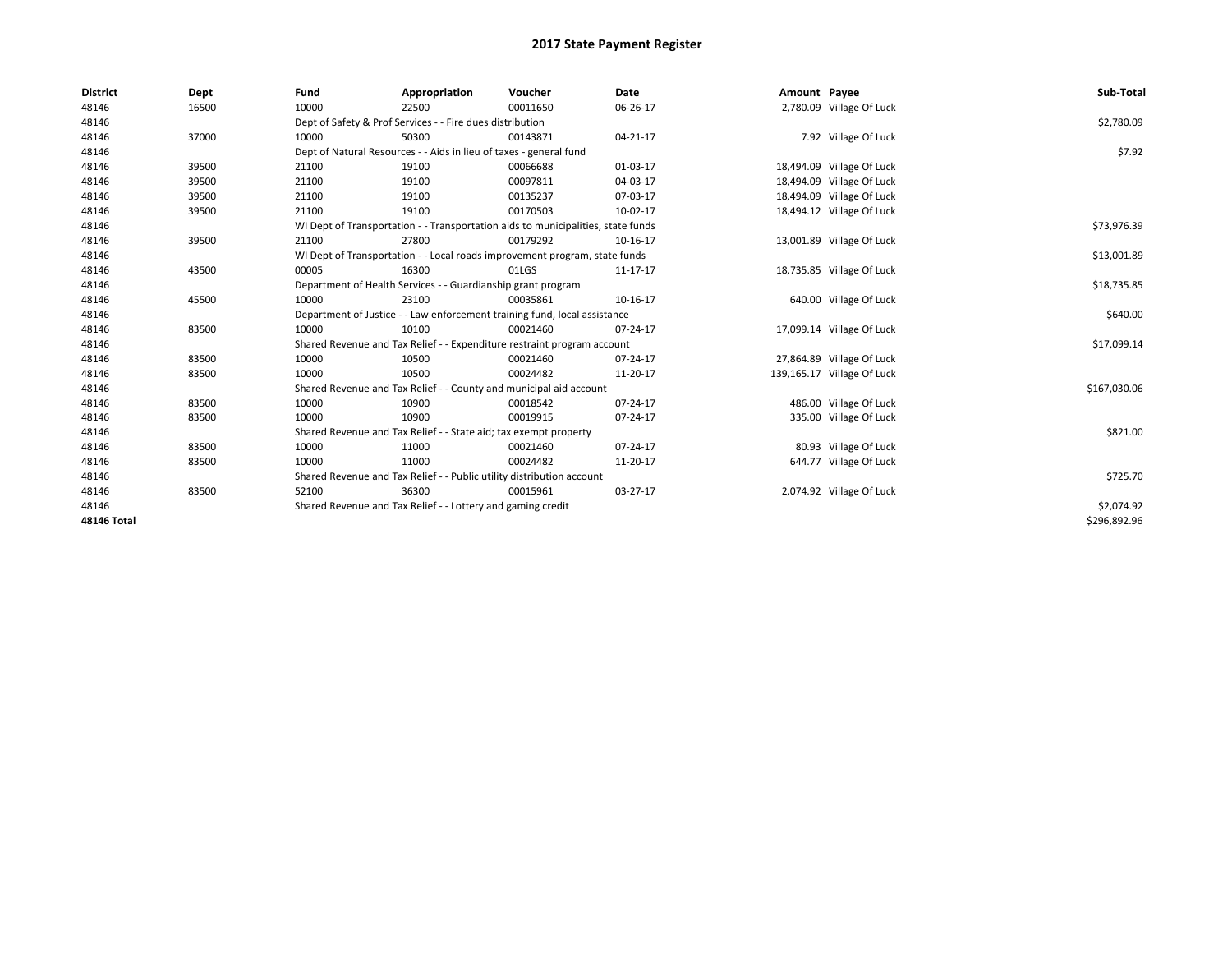| <b>District</b>    | Dept  | Fund  | Appropriation                                                         | Voucher                                                                          | Date     | Amount Payee |                                | Sub-Total    |
|--------------------|-------|-------|-----------------------------------------------------------------------|----------------------------------------------------------------------------------|----------|--------------|--------------------------------|--------------|
| 48151              | 16500 | 10000 | 22500                                                                 | 00012435                                                                         | 06-30-17 |              | 1,854.49 Village Of Milltown   |              |
| 48151              |       |       | Dept of Safety & Prof Services - - Fire dues distribution             |                                                                                  |          |              |                                | \$1,854.49   |
| 48151              | 37000 | 10000 | 50300                                                                 | 00143872                                                                         | 04-21-17 |              | 20.52 Village Of Milltown      |              |
| 48151              |       |       | Dept of Natural Resources - - Aids in lieu of taxes - general fund    |                                                                                  |          |              |                                | \$20.52      |
| 48151              | 39500 | 21100 | 19100                                                                 | 00066689                                                                         | 01-03-17 |              | 14,736.20 Village Of Milltown  |              |
| 48151              | 39500 | 21100 | 19100                                                                 | 00097812                                                                         | 04-03-17 |              | 14,736.20 Village Of Milltown  |              |
| 48151              | 39500 | 21100 | 19100                                                                 | 00135238                                                                         | 07-03-17 |              | 14,736.20 Village Of Milltown  |              |
| 48151              | 39500 | 21100 | 19100                                                                 | 00170504                                                                         | 10-02-17 |              | 14,736.20 Village Of Milltown  |              |
| 48151              |       |       |                                                                       | WI Dept of Transportation - - Transportation aids to municipalities, state funds |          |              |                                | \$58,944.80  |
| 48151              | 45500 | 10000 | 23100                                                                 | 00038834                                                                         | 12-12-17 |              | 480.00 Village Of Milltown     |              |
| 48151              |       |       |                                                                       | Department of Justice - - Law enforcement training fund, local assistance        |          |              |                                | \$480.00     |
| 48151              | 83500 | 10000 | 10100                                                                 | 00021461                                                                         | 07-24-17 |              | 18,383.78 Village Of Milltown  |              |
| 48151              |       |       |                                                                       | Shared Revenue and Tax Relief - - Expenditure restraint program account          |          |              |                                | \$18,383.78  |
| 48151              | 83500 | 10000 | 10500                                                                 | 00021461                                                                         | 07-24-17 |              | 35,491.22 Village Of Milltown  |              |
| 48151              | 83500 | 10000 | 10500                                                                 | 00024483                                                                         | 11-20-17 |              | 201,116.93 Village Of Milltown |              |
| 48151              |       |       |                                                                       | Shared Revenue and Tax Relief - - County and municipal aid account               |          |              |                                | \$236,608.15 |
| 48151              | 83500 | 10000 | 10900                                                                 | 00018543                                                                         | 07-24-17 |              | 496.00 Village Of Milltown     |              |
| 48151              | 83500 | 10000 | 10900                                                                 | 00019916                                                                         | 07-24-17 |              | 230.00 Village Of Milltown     |              |
| 48151              |       |       | Shared Revenue and Tax Relief - - State aid; tax exempt property      |                                                                                  |          |              |                                | \$726.00     |
| 48151              | 83500 | 10000 | 11000                                                                 | 00021461                                                                         | 07-24-17 |              | 57.94 Village Of Milltown      |              |
| 48151              | 83500 | 10000 | 11000                                                                 | 00024483                                                                         | 11-20-17 |              | 335.04 Village Of Milltown     |              |
| 48151              |       |       | Shared Revenue and Tax Relief - - Public utility distribution account |                                                                                  |          |              |                                | \$392.98     |
| <b>48151 Total</b> |       |       |                                                                       |                                                                                  |          |              |                                | \$317,410.72 |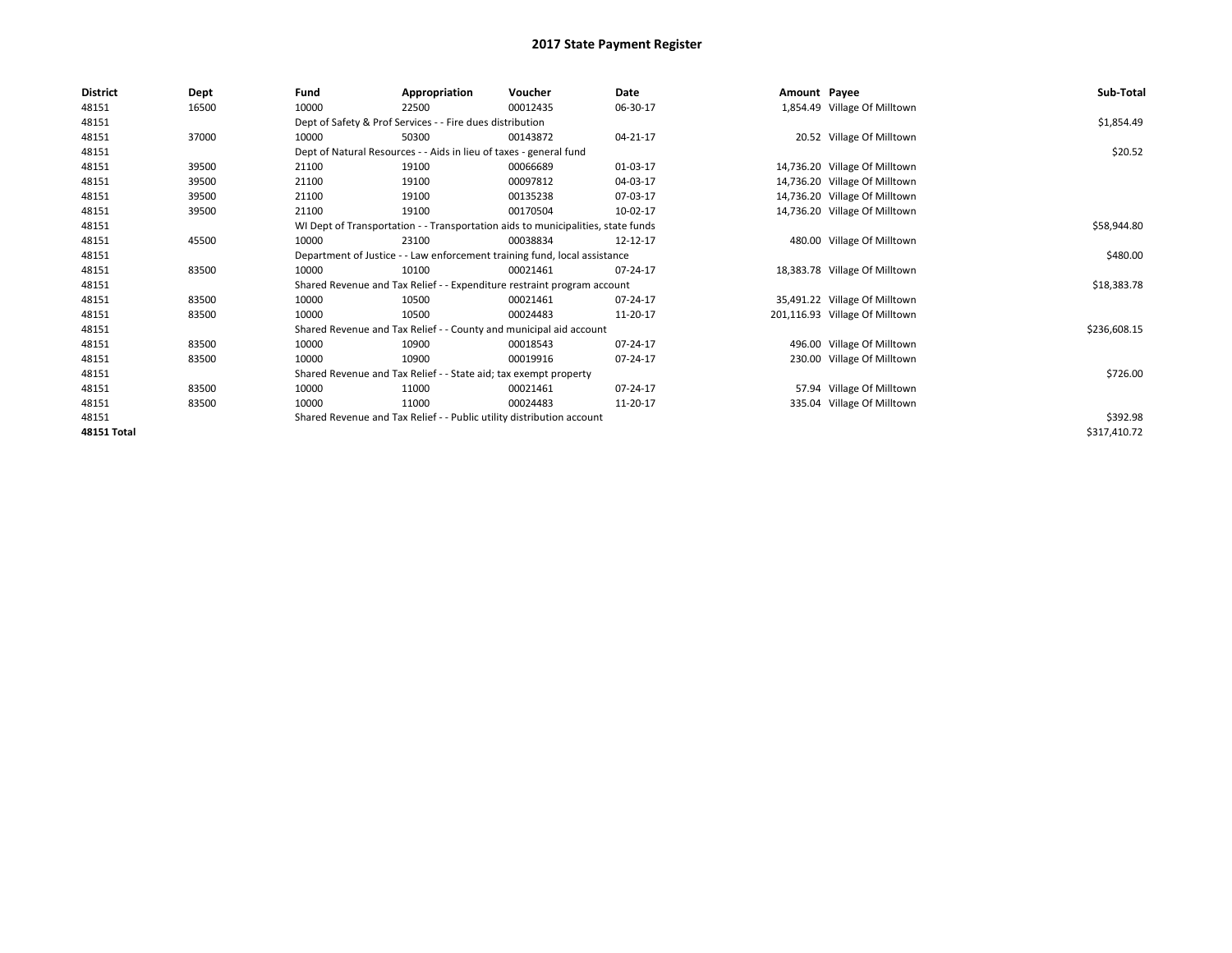| <b>District</b> | Dept  | Fund                                                                             | Appropriation                                                      | Voucher                                                                       | Date     | Amount Payee |                                | Sub-Total    |
|-----------------|-------|----------------------------------------------------------------------------------|--------------------------------------------------------------------|-------------------------------------------------------------------------------|----------|--------------|--------------------------------|--------------|
| 48165           | 16500 | 10000                                                                            | 22500                                                              | 00011651                                                                      | 06-26-17 |              | 7,486.89 Osceola, Village of   |              |
| 48165           |       | Dept of Safety & Prof Services - - Fire dues distribution                        |                                                                    | \$7,486.89                                                                    |          |              |                                |              |
| 48165           | 37000 | 10000                                                                            | 50300                                                              | 00135976                                                                      | 03-22-17 |              | 2,277.45 Osceola, Village of   |              |
| 48165           |       |                                                                                  | Dept of Natural Resources - - Aids in lieu of taxes - general fund |                                                                               |          |              |                                | \$2,277.45   |
| 48165           | 39500 | 21100                                                                            | 18500                                                              | 00180051                                                                      | 10-26-17 |              | 2,500.00 Osceola, Village of   |              |
| 48165           |       |                                                                                  |                                                                    | WI Dept of Transportation - - Highway safety, local assistance, federal funds |          |              |                                | \$2,500.00   |
| 48165           | 39500 | 21100                                                                            | 19100                                                              | 00066690                                                                      | 01-03-17 |              | 44,313.12 Osceola, Village of  |              |
| 48165           | 39500 | 21100                                                                            | 19100                                                              | 00097813                                                                      | 04-03-17 |              | 44,313.12 Osceola, Village of  |              |
| 48165           | 39500 | 21100                                                                            | 19100                                                              | 00135239                                                                      | 07-03-17 |              | 44,313.12 Osceola, Village of  |              |
| 48165           | 39500 | 21100                                                                            | 19100                                                              | 00170505                                                                      | 10-02-17 |              | 44,313.13 Osceola, Village of  |              |
| 48165           |       | WI Dept of Transportation - - Transportation aids to municipalities, state funds |                                                                    | \$177,252.49                                                                  |          |              |                                |              |
| 48165           | 43500 | 00005                                                                            | 16300                                                              | 01LGS                                                                         | 11-17-17 |              | 3,735.85 Osceola, Village of   |              |
| 48165           |       | Department of Health Services - - Guardianship grant program                     |                                                                    | \$3,735.85                                                                    |          |              |                                |              |
| 48165           | 45500 | 10000                                                                            | 23100                                                              | 00038605                                                                      | 12-07-17 |              | 960.00 Osceola, Village of     |              |
| 48165           |       | Department of Justice - - Law enforcement training fund, local assistance        |                                                                    | \$960.00                                                                      |          |              |                                |              |
| 48165           | 83500 | 10000                                                                            | 10500                                                              | 00021462                                                                      | 07-24-17 |              | 48,645.73 Osceola, Village of  |              |
| 48165           | 83500 | 10000                                                                            | 10500                                                              | 00024484                                                                      | 11-20-17 |              | 271,923.30 Osceola, Village of |              |
| 48165           |       | Shared Revenue and Tax Relief - - County and municipal aid account               |                                                                    | \$320,569.03                                                                  |          |              |                                |              |
| 48165           | 83500 | 10000                                                                            | 10900                                                              | 00018544                                                                      | 07-24-17 |              | 771.00 Osceola, Village of     |              |
| 48165           | 83500 | 10000                                                                            | 10900                                                              | 00019917                                                                      | 07-24-17 |              | 15,819.00 Osceola, Village of  |              |
| 48165           |       | Shared Revenue and Tax Relief - - State aid; tax exempt property                 |                                                                    | \$16,590.00                                                                   |          |              |                                |              |
| 48165           | 83500 | 52100                                                                            | 36300                                                              | 00015962                                                                      | 03-27-17 |              | 6,708.55 Osceola, Village of   |              |
| 48165           |       | Shared Revenue and Tax Relief - - Lottery and gaming credit                      |                                                                    | \$6,708.55                                                                    |          |              |                                |              |
| 48165 Total     |       |                                                                                  |                                                                    |                                                                               |          |              |                                | \$538,080.26 |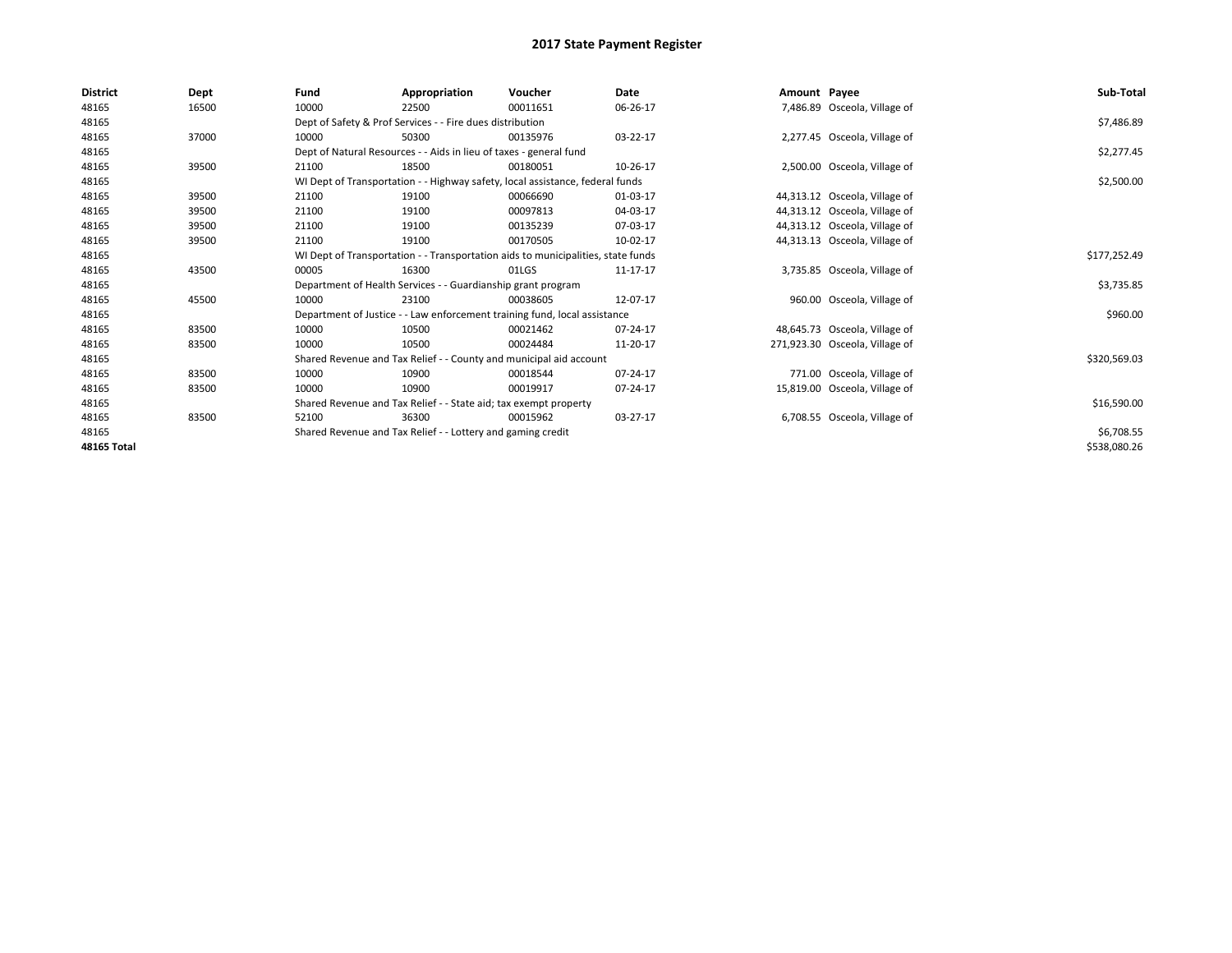| <b>District</b>    | Dept  | Fund                                                             | Appropriation | Voucher  | Date     | Amount Pavee |                               | Sub-Total |
|--------------------|-------|------------------------------------------------------------------|---------------|----------|----------|--------------|-------------------------------|-----------|
| 48168              | 83500 | 10000                                                            | 10900         | 00018545 | 07-24-17 |              | 531.00 VILLAGE OF TURTLE LAKE |           |
| 48168              |       | Shared Revenue and Tax Relief - - State aid; tax exempt property |               |          |          |              |                               |           |
| <b>48168 Total</b> |       |                                                                  |               |          |          |              |                               | \$531.00  |
|                    |       |                                                                  |               |          |          |              |                               |           |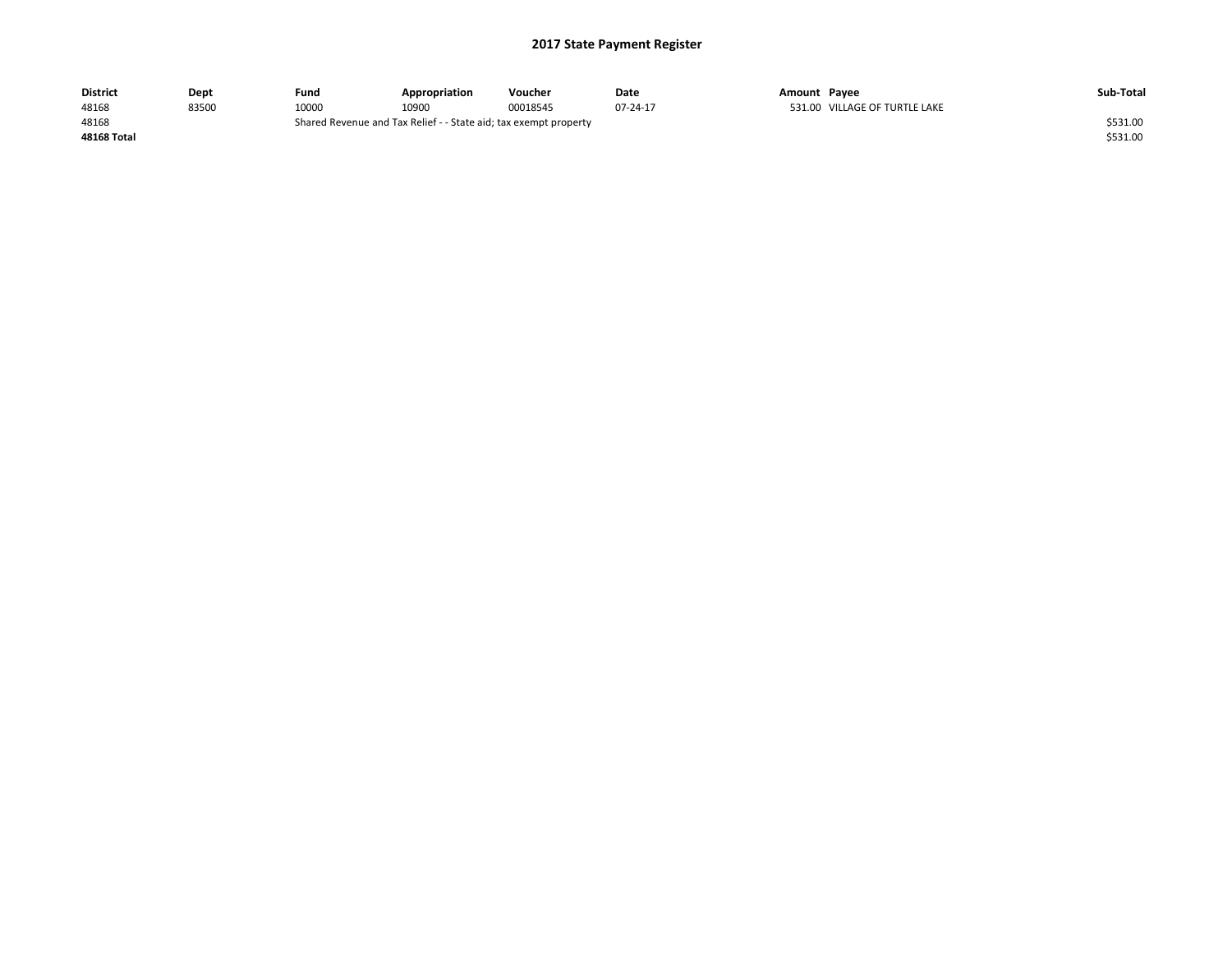| <b>District</b> | Dept  | Fund                                                                      | Appropriation                                                                      | Voucher     | Date                                                                                                         | Amount Payee |                          | Sub-Total    |
|-----------------|-------|---------------------------------------------------------------------------|------------------------------------------------------------------------------------|-------------|--------------------------------------------------------------------------------------------------------------|--------------|--------------------------|--------------|
| 48201           | 16500 | 10000                                                                     | 22500                                                                              | 00011652    | 06-26-17                                                                                                     |              | 8,562.79 City Of Amery   |              |
| 48201           |       | Dept of Safety & Prof Services - - Fire dues distribution                 |                                                                                    | \$8,562.79  |                                                                                                              |              |                          |              |
| 48201           | 37000 | 10000                                                                     | 50300                                                                              | 00126069    | 02-06-17                                                                                                     |              | 729.86 City Of Amery     |              |
| 48201           |       | Dept of Natural Resources - - Aids in lieu of taxes - general fund        |                                                                                    | \$729.86    |                                                                                                              |              |                          |              |
| 48201           | 37000 | 21200                                                                     | 16600                                                                              | 00157852    | 06-19-17                                                                                                     |              | 6.12 City Of Amery       |              |
| 48201           |       |                                                                           | Dept of Natural Resources - - General program operations - state funds; forestry   |             |                                                                                                              |              |                          | \$6.12       |
| 48201           | 37000 | 21200                                                                     | 57100                                                                              | 00157852    | 06-19-17                                                                                                     |              | 2.80 City Of Amery       |              |
| 48201           |       |                                                                           |                                                                                    |             | Dept of Natural Resources - - Resource aids -- county forests, forest croplands and managed forest land aids |              |                          | \$2.80       |
| 48201           | 37000 | 21200                                                                     | 58300                                                                              | 00147262    | 05-16-17                                                                                                     |              | 6,088.69 City Of Amery   |              |
| 48201           |       |                                                                           | Dept of Natural Resources - - Recreation and resource aids, federal funds          |             |                                                                                                              |              |                          | \$6,088.69   |
| 48201           | 37000 | 21200                                                                     | 58900                                                                              | 00157852    | 06-19-17                                                                                                     |              | 28.14 City Of Amery      |              |
| 48201           |       |                                                                           | Dept of Natural Resources - - Resource aids - distribution of closed acreage fees. |             |                                                                                                              |              |                          | \$28.14      |
| 48201           | 39500 | 21100                                                                     | 18500                                                                              | 00101631    | 04-19-17                                                                                                     |              | 3,966.00 City Of Amery   |              |
| 48201           |       |                                                                           | WI Dept of Transportation - - Highway safety, local assistance, federal funds      |             |                                                                                                              |              |                          | \$3,966.00   |
| 48201           | 39500 | 21100                                                                     | 19100                                                                              | 00066691    | 01-03-17                                                                                                     |              | 48,611.08 City Of Amery  |              |
| 48201           | 39500 | 21100                                                                     | 19100                                                                              | 00097814    | 04-03-17                                                                                                     |              | 48,611.08 City Of Amery  |              |
| 48201           | 39500 | 21100                                                                     | 19100                                                                              | 00135240    | 07-03-17                                                                                                     |              | 48,611.08 City Of Amery  |              |
| 48201           | 39500 | 21100                                                                     | 19100                                                                              | 00170506    | 10-02-17                                                                                                     |              | 48,611.11 City Of Amery  |              |
| 48201           |       |                                                                           | WI Dept of Transportation - - Transportation aids to municipalities, state funds   |             |                                                                                                              |              |                          | \$194,444.35 |
| 48201           | 43500 | 00005                                                                     | 16300                                                                              | 01LGS       | 11-17-17                                                                                                     |              | 25,471.70 City Of Amery  |              |
| 48201           |       |                                                                           | Department of Health Services - - Guardianship grant program                       |             |                                                                                                              |              |                          | \$25,471.70  |
| 48201           | 45500 | 10000                                                                     | 23100                                                                              | 00039690    | 12-26-17                                                                                                     |              | 1,440.00 City Of Amery   |              |
| 48201           |       | Department of Justice - - Law enforcement training fund, local assistance |                                                                                    | \$1,440.00  |                                                                                                              |              |                          |              |
| 48201           | 83500 | 10000                                                                     | 10100                                                                              | 00021463    | 07-24-17                                                                                                     |              | 71,121.70 City Of Amery  |              |
| 48201           |       | Shared Revenue and Tax Relief - - Expenditure restraint program account   |                                                                                    | \$71,121.70 |                                                                                                              |              |                          |              |
| 48201           | 83500 | 10000                                                                     | 10500                                                                              | 00021463    | 07-24-17                                                                                                     |              | 77,198.46 City Of Amery  |              |
| 48201           | 83500 | 10000                                                                     | 10500                                                                              | 00024485    | 11-20-17                                                                                                     |              | 411,986.24 City Of Amery |              |
| 48201           |       |                                                                           | Shared Revenue and Tax Relief - - County and municipal aid account                 |             |                                                                                                              |              |                          | \$489,184.70 |
| 48201           | 83500 | 10000                                                                     | 10900                                                                              | 00018546    | 07-24-17                                                                                                     |              | 6,768.00 City Of Amery   |              |
| 48201           | 83500 | 10000                                                                     | 10900                                                                              | 00019918    | 07-24-17                                                                                                     |              | 7,489.00 City Of Amery   |              |
| 48201           |       | Shared Revenue and Tax Relief - - State aid; tax exempt property          |                                                                                    | \$14,257.00 |                                                                                                              |              |                          |              |
| 48201           | 83500 | 10000                                                                     | 11000                                                                              | 00021463    | 07-24-17                                                                                                     |              | 3,379.56 City Of Amery   |              |
| 48201           | 83500 | 10000                                                                     | 11000                                                                              | 00024485    | 11-20-17                                                                                                     |              | 19,284.70 City Of Amery  |              |
| 48201           |       | Shared Revenue and Tax Relief - - Public utility distribution account     |                                                                                    | \$22,664.26 |                                                                                                              |              |                          |              |
| 48201           | 83500 | 52100                                                                     | 36300                                                                              | 00015963    | 03-27-17                                                                                                     |              | 11,969.70 City Of Amery  |              |
| 48201           |       |                                                                           | Shared Revenue and Tax Relief - - Lottery and gaming credit                        |             |                                                                                                              |              |                          | \$11,969.70  |
| 48201 Total     |       |                                                                           |                                                                                    |             |                                                                                                              |              |                          | \$849.937.81 |